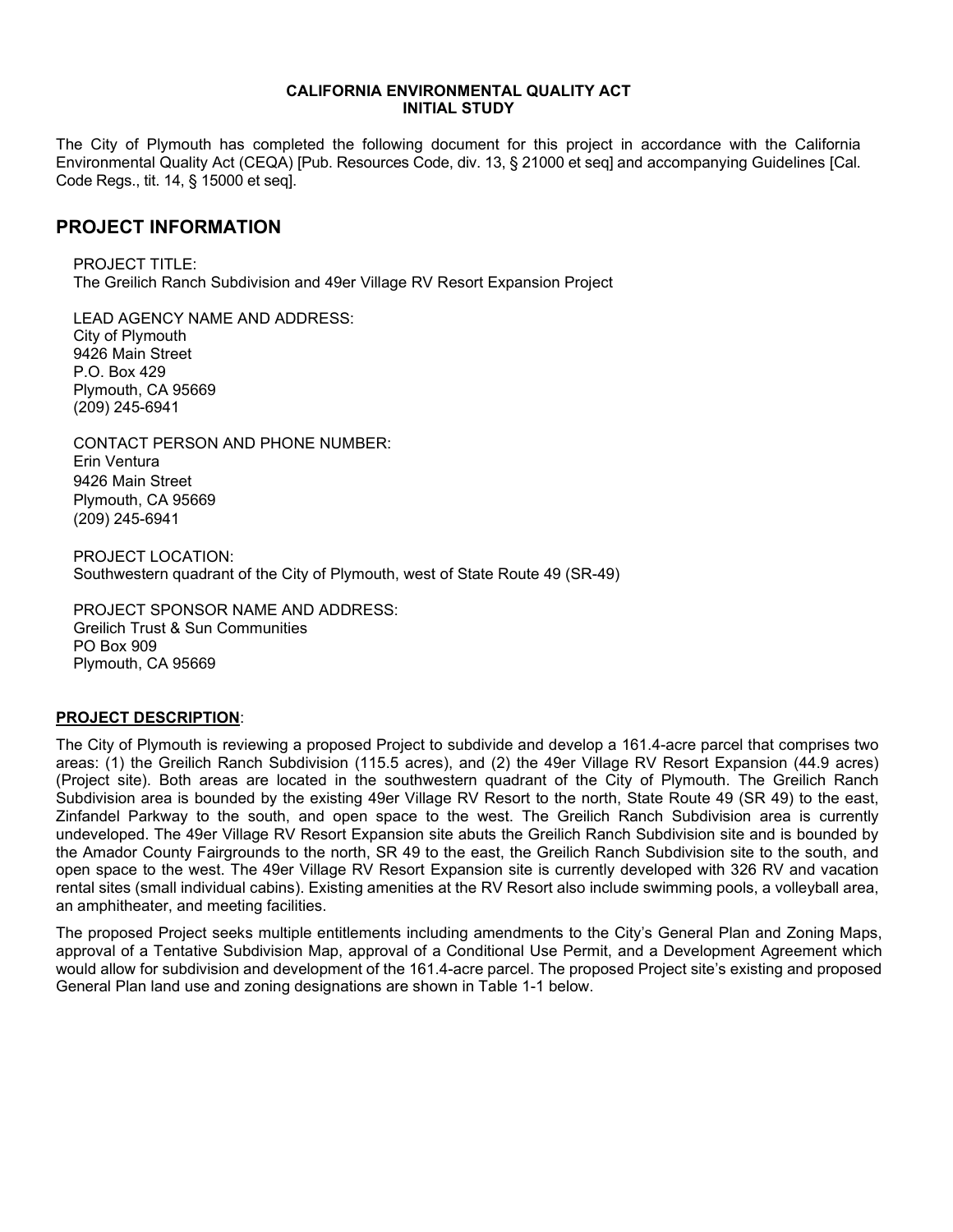# **Table 1-1 Existing and Proposed General Plan Land Use and Zoning Designations**

| <b>Existing General</b><br><b>Plan Land Use</b> | <b>Proposed General</b><br><b>Plan Land Use</b> | <b>Existing Zoning</b>      | <b>Proposed Zoning</b> |
|-------------------------------------------------|-------------------------------------------------|-----------------------------|------------------------|
| AUR (75.0 acres)                                | AUR (92.5 acres)                                | RR (78.6 acres)             | RR (44.9 acres)        |
| SR (78.6 acres)                                 | SR (44.9 acres)                                 | SR (75.0 acres)             | SR-PD (92.5 acres)     |
| SC (7.8 acres)                                  | OS (18.7 acres)                                 | SC (7.8 acres)              | OS-PD (18.7)           |
|                                                 | $P/I$ (5.3 acres)                               |                             | $P-PD$ (5.3 acres)     |
| Key:                                            |                                                 | <b>Zoning Designations:</b> |                        |

Land Use Designations: SR = Suburban Residential AUR = Auto Urban Residential SC = Suburban Commercial OS = Open Space P/I = Public/Institutional RR - Rural Residential SR- Standard Residential P - Public/Institutional OS - Open Space SC - Suburban Commercial -PD - Planned Development Overlay

Details regarding the proposed development of both the Greilich Ranch Subdivision and the 49er Village RV Resort Expansion are provided below.

- Greilich Ranch Subdivision. The proposed development of the Greilich Ranch Subdivision site consists of a mix of residential and public land uses and open space. Specifically, the development would result in 234 singlefamily residential lots, three open space parcels (including a 5.2-acre park site), two stormwater retention basins and landscaped corridor, greenways, and common areas. Access to the subdivision would be provided by the existing Zinfandel Parkway which borders the site to the south, and a new proposed collector street (Greilich Parkway) would extend in a north-south direction from Zinfandel Parkway to Old Sacramento Road. It is anticipated the subdivision would be developed in phases through the filing of multiple Final Subdivision Maps.
- 49er Village RV Resort Expansion. The proposed development of the 49er Village RV Resort Expansion site includes 214 new RV and vacation sites located to the west and south of the existing RV and vacation sites. The development would also design and construct additional amenities to serve the vacation guests, including a Clubhouse Facility of approximately 4,900 square feet, a guest pool area, a patio to serve as an outdoor gathering space, meeting areas, showers, and restrooms.

# **BACKGROUND**:

The Project site is located in the southwestern quadrant of the City of Plymouth, west of SR 49 north of Zinfandel Parkway and south of the Amado County Fairgrounds. The existing RV Park, originally developed in the 1970's, offers 326 sites comprised of RV and Vacation Rental spaces, including small individual cabins. Access to the existing park is from SR49. Included in the existing park are numerous amenities including swimming pools, volleyball area, an Amphitheatre and meeting structures to serve guests.

# **PUBLIC AGENCIES WHOSE APPROVAL IS REQUIRED**:

While the City of Plymouth approves the overall Project, other public agencies may be involved through permitting or consultation such as the State Water Resources Control Board, California Department of Fish and Wildlife, and U.S. Fish and Wildlife Service.

# **NATIVE AMERICAN CONSULTATION**:

As part of the City's Environmental Impact Report and in order for the City of Plymouth to comply with Senate Bill 18 (SB18) and Assembly Bill 52 (AB52), the City of Plymouth will provide written notification to tribes on the Tribal Consultation List from the NAHC regarding the proposed Project. The notice will include a brief project description, project location, and lead agency's contact information. Please refer to the Tribal Cultural Resources analysis (Section 18) for additional information.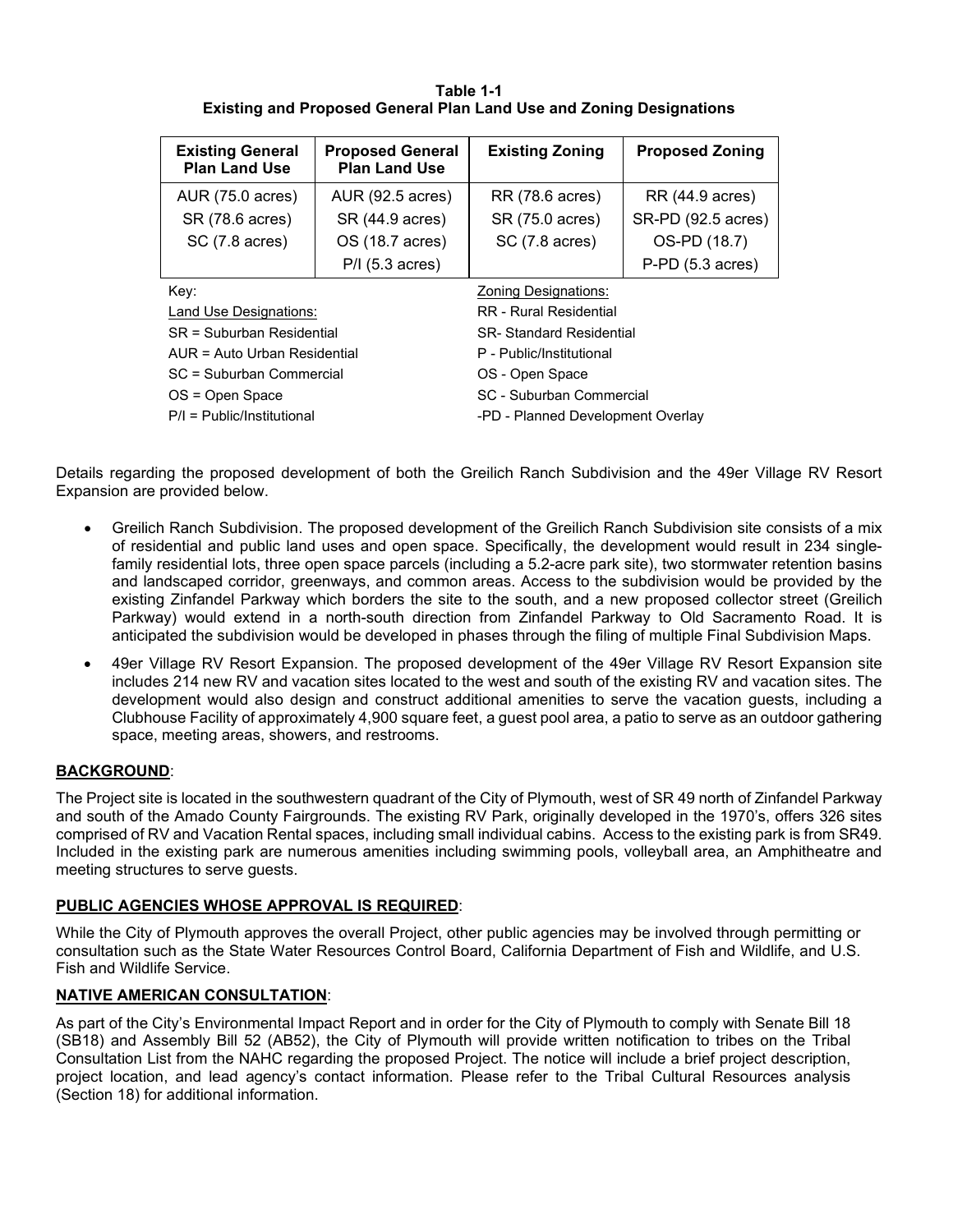# **TABLE OF CONTENTS**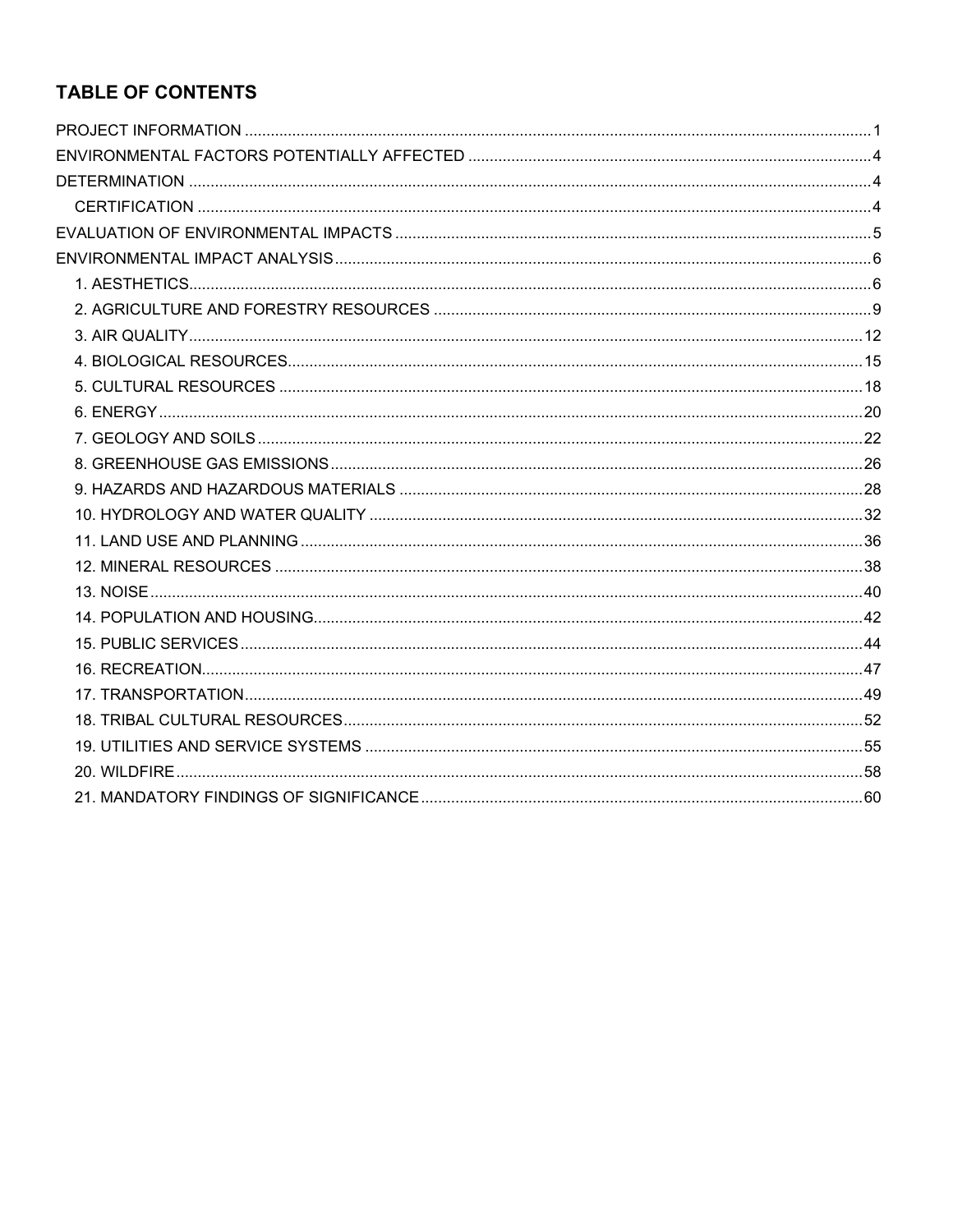# <span id="page-3-0"></span>**ENVIRONMENTAL FACTORS POTENTIALLY AFFECTED**

The environmental factors checked below would be potentially affected by this project, involving at least one impact that is a "Potentially Significant Impact," as indicated by the checklist beginning on page 7. Please see the checklist beginning on page 14 for additional information.

| ⊠           | Aesthetics                          | $\boxtimes$ | <b>Agriculture and Forestry</b>    | ⊠           | <b>Air Quality</b>                               |
|-------------|-------------------------------------|-------------|------------------------------------|-------------|--------------------------------------------------|
| $\boxtimes$ | <b>Biological Resources</b>         | $\boxtimes$ | <b>Cultural Resources</b>          | ⊠           | Energy                                           |
| $\boxtimes$ | Geology/Soils                       | $\boxtimes$ | Greenhouse Gas<br><b>Emissions</b> | ⊠           | <b>Hazards and Hazardous</b><br><b>Materials</b> |
| $\boxtimes$ | Hydrology/Water<br>Quality          | ⊠           | Land Use/Planning                  | $\boxtimes$ | <b>Mineral Resources</b>                         |
| $\boxtimes$ | <b>Noise</b>                        | $\boxtimes$ | Population/Housing                 | ⊠           | <b>Public Services</b>                           |
| $\boxtimes$ | Recreation                          | ⊠           | Transportation                     | ⊠           | <b>Tribal Cultural Resources</b>                 |
| $\boxtimes$ | Utilities/Service<br><b>Systems</b> | ⊠           | Wildfire                           | ⊠           | Mandatory Findings of<br>Significance            |

# <span id="page-3-1"></span>**DETERMINATION**

On the basis of this initial evaluation:

|   | I find that the proposed project COULD NOT have a significant effect on the environment, and<br>a NEGATIVE DECLARATION will be prepared.                                                                                                                                                                                                                                                                                                                                                                                  |
|---|---------------------------------------------------------------------------------------------------------------------------------------------------------------------------------------------------------------------------------------------------------------------------------------------------------------------------------------------------------------------------------------------------------------------------------------------------------------------------------------------------------------------------|
| П | I find that although the proposed project could have a significant effect on the environment,<br>there will not be a significant effect in this case because revisions in the project have been<br>made by or agreed to by the project proponent. A MITIGATED NEGATIVE DECLARATION<br>will be prepared.                                                                                                                                                                                                                   |
| ⊠ | I find that the proposed project MAY have a significant effect on the environment, and an<br>ENVIRONMENTAL IMPACT REPORT is required.                                                                                                                                                                                                                                                                                                                                                                                     |
| П | I find that the proposed project MAY have a "potentially significant impact" or "potentially<br>significant unless mitigated" impact on the environment, but at least one effect 1) has been<br>adequately analyzed in an earlier document pursuant to applicable legal standards, and 2)<br>has been addressed by mitigation measures based on the earlier analysis as described on<br>attached sheets. An ENVIRONMENTAL IMPACT REPORT is required, but it must analyze<br>only the effects that remain to be addressed. |
|   | I find that although the proposed project could have a significant effect on the environment,<br>because all potentially significant effects (a) have been analyzed adequately in an earlier EIR<br>or NEGATIVE DECLARATION pursuant to applicable standards, and (b) have been avoided<br>or mitigated pursuant to that earlier EIR or NEGATIVE DECLARATION, including revisions or<br>mitigation measures that are imposed upon the proposed project, nothing further is required.                                      |

# <span id="page-3-2"></span>**CERTIFICATION**

I hereby certify that the statements furnished above and in the attached documentation, present the data and information required for this initial study evaluation to the best of my ability and that the facts, statements and information presented are true and correct to the best of my knowledge and belief.

Frin Ventura

7/29/21

Preparer's Signature Date

Erin Ventura Planning Director (209) 245-6941 Preparer's Name Preparer's Title Phone #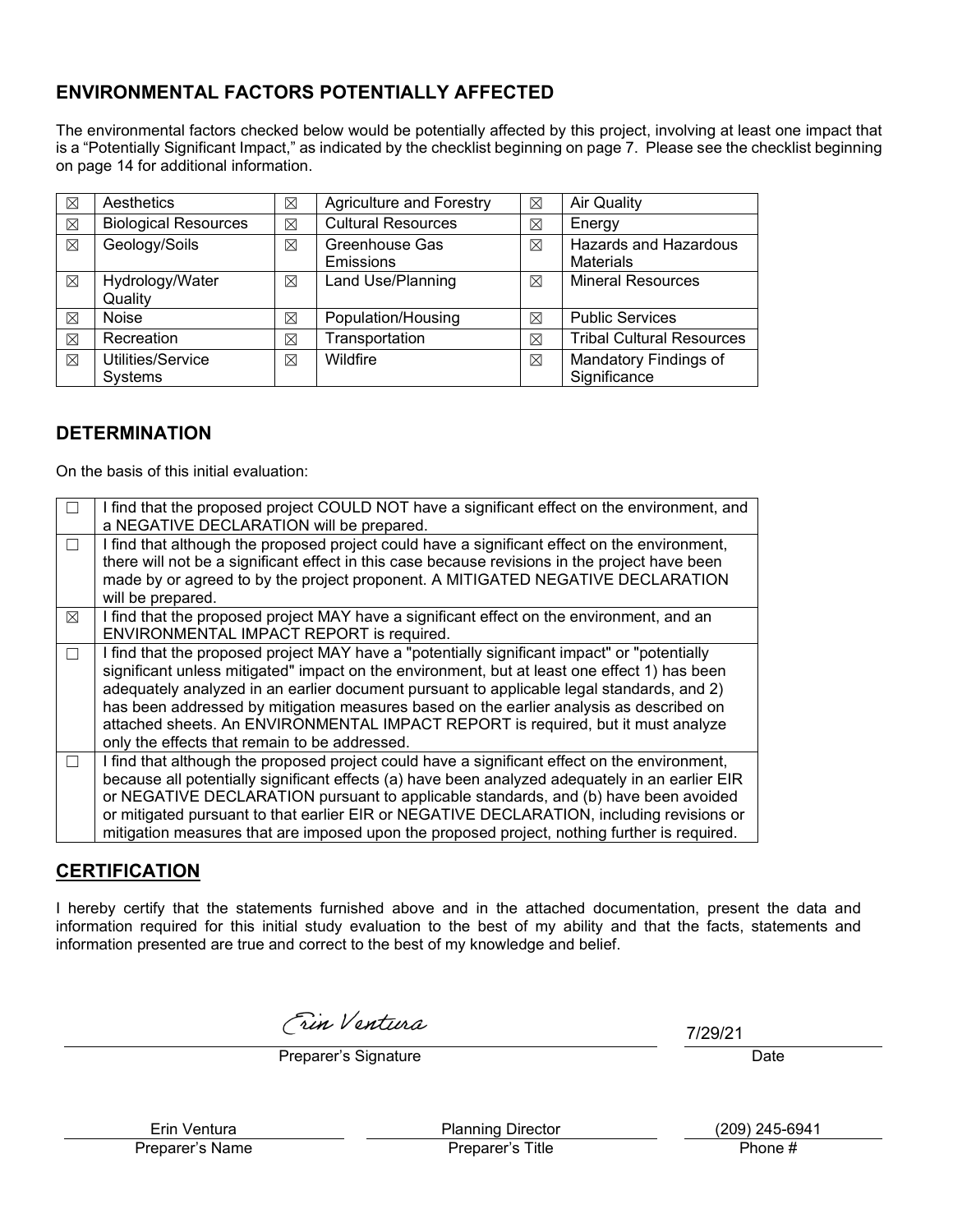# <span id="page-4-0"></span>**EVALUATION OF ENVIRONMENTAL IMPACTS**

- 1) A brief explanation is required for all answers except "No Impact" answers that are adequately supported by the information sources a lead agency cites in the parentheses following each question. A "No Impact" answer is adequately supported if the referenced information sources show that the impact simply does not apply to projects like the one involved (e.g., the project falls outside a fault rupture zone). A "No Impact" answer should be explained where it is based on project-specific factors as well as general standards (e.g., the project will not expose sensitive receptors to pollutants, based on a project-specific screening analysis).
- 2) All answers must take account of the whole action involved, including off-site as well as on-site, cumulative as well as project-level, indirect as well as direct, and construction as well as operational impacts.
- 3) Once the lead agency has determined that a particular physical impact may occur, then the checklist answers must indicate whether the impact is potentially significant, less than significant with mitigation, or less than significant. "Potentially Significant Impact" is appropriate if there is substantial evidence that an effect may be significant. If there are one or more "Potentially Significant Impact" entries when the determination is made, an EIR is required.
- 4) "Negative Declaration: Less Than Significant With Mitigation Incorporated" applies where the incorporation of mitigation measures has reduced an effect from "Potentially Significant Impact" to a "Less Than Significant Impact." The lead agency must describe the mitigation measures, and briefly explain how they reduce the effect to a lessthan-significant level (mitigation measures from "Earlier Analyses," as described in (5) below, may be crossreferenced).
- 5) Earlier analyses may be used where, pursuant to the tiering, program EIR, or other CEQA process, an effect has been adequately analyzed in an earlier EIR or negative declaration. Section 15063(c)(3)(D). In this case, a brief discussion should identify the following:
	- a) Earlier Analysis Used. Identify and state where they are available for review.
	- b) Impacts Adequately Addressed. Identify which effects from the above checklist were within the scope of and adequately analyzed in an earlier document pursuant to applicable legal standards, and state whether such effects were addressed by mitigation measures based on the earlier analysis.
	- c) Mitigation Measures. For effects that are "Less than Significant with Mitigation Measures Incorporated," describe the mitigation measures which were incorporated or refined from the earlier document and the extent to which they address site-specific conditions for the project.
- 6) Lead agencies are encouraged to incorporate into the checklist references to information sources for potential impacts (e.g., general plans, zoning ordinances). Reference to a previously prepared or outside document should, where appropriate, include a reference to the page or pages where the statement is substantiated.
- 7) Supporting Information Sources: A source list should be attached, and other sources used or individuals contacted should be cited in the discussion.
- 8) This is only a suggested form, and lead agencies are free to use different formats; however, lead agencies should normally address the questions from this checklist that are relevant to a project's environmental effects in whatever format is selected.
- 9) The explanation of each issue should identify:
	- a) the significance criteria or threshold, if any, used to evaluate each question; and
	- b) the mitigation measure identified, if any, to reduce the impact to less than significance.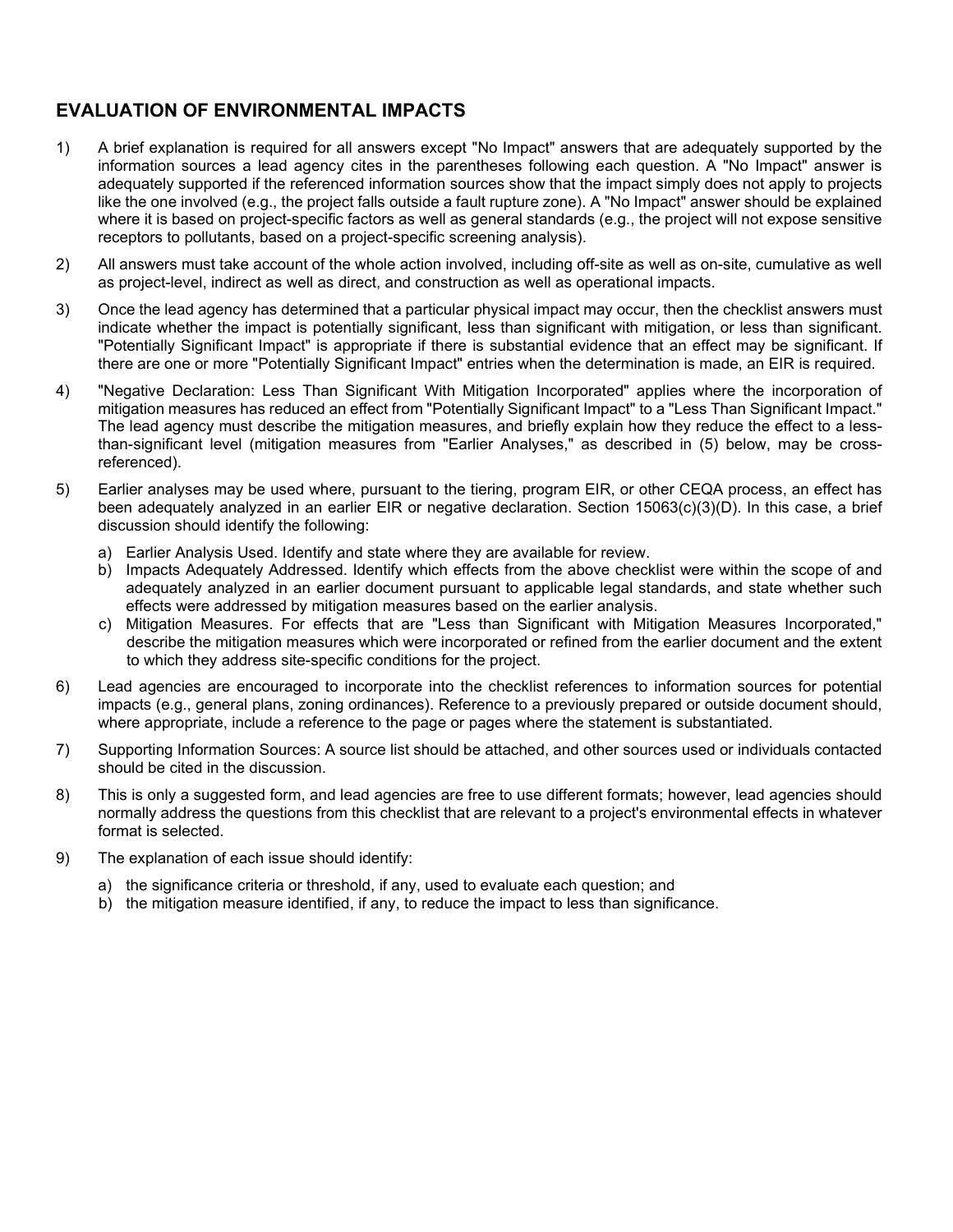# <span id="page-5-0"></span>**ENVIRONMENTAL IMPACT ANALYSIS**

<span id="page-5-1"></span>

| 1. AESTHETICS                                                                                                                                                                                                                                                                                                                                                                                   |                                                    |                                                                     |                                                  |                     |  |
|-------------------------------------------------------------------------------------------------------------------------------------------------------------------------------------------------------------------------------------------------------------------------------------------------------------------------------------------------------------------------------------------------|----------------------------------------------------|---------------------------------------------------------------------|--------------------------------------------------|---------------------|--|
| <b>Except as provided in Public Resources Code Section</b><br>21099, would the project:                                                                                                                                                                                                                                                                                                         | <b>Potentially</b><br><b>Significant</b><br>Impact | <b>Less Than</b><br><b>Significant</b><br>with<br><b>Mitigation</b> | <b>Less Than</b><br><b>Significant</b><br>Impact | <b>No</b><br>Impact |  |
| a) Have a substantial adverse effect on a scenic vista?                                                                                                                                                                                                                                                                                                                                         | $\boxtimes$                                        |                                                                     |                                                  |                     |  |
| b) Substantially damage scenic resources, including, but<br>not limited to, trees, rock outcroppings, and historic<br>buildings within a state scenic highway?                                                                                                                                                                                                                                  | ⊠                                                  |                                                                     |                                                  |                     |  |
| c) In non-urbanized areas, substantially degrade the<br>existing visual character or quality of public views of the<br>site and its surroundings? (Public views are those that<br>are experienced from a publicly accessible vantage<br>point). If the project is in an urbanized area, would the<br>project conflict with applicable zoning and other<br>regulations governing scenic quality? | ⊠                                                  |                                                                     |                                                  |                     |  |
| d) Create a new source of substantial light or glare which<br>would adversely affect day or nighttime views in the<br>area?                                                                                                                                                                                                                                                                     | ⊠                                                  |                                                                     |                                                  |                     |  |

# **REGULATORY SETTING (LAWS, ORDINANCES, REGULATIONS, STANDARDS):**

#### California Scenic Highway Program

The Scenic Highway Program allows county and city governments to apply to the California Department of Transportation (Caltrans) to establish a scenic corridor protection program which was created by the Legislature in 1963. Its purpose is to protect and enhance the natural scenic beauty of California highways and adjacent corridors through special conservation treatment.

#### City of Plymouth General Plan Update 2009

The Community Design Plan within the City of Plymouth General Plan Update contains Guiding Principles related to visual character that would be applicable to the proposed development.

# **ENVIRONMENTAL SETTING (BASELINE):**

The proposed Project site is located at the edge of the developed land uses that entail the City of Plymouth. T The proposed Project's visual character will be analyzed for its consistency with the surrounding areas and Guiding Principles of the City.

# **APPLICABLE THRESHOLDS OF SIGNIFICANCE:**

The significance determination of a visual analysis is based on consideration of: (1) the extent of change related to visibility of the Proposed Project Site from key public vantage points; (2) the degree of visual contrast and compatibility in scale and character between project activities and the existing surroundings; (3) conformance of the proposed project with public policies regarding visual and urban design quality; and (4) potential adverse effects on scenic vistas and scenic resources.

# **ENVIRONMENTAL STUDIES PERFORMED AND METHODOLOGY:**

No project-specific environmental studies related to aesthetic resources have been prepared for the proposed project. However, the methodology employed for assessing potential aesthetic impacts will involve considering the existing viewshed and the proposed Project to have the potential to change the surrounding area visual character.

# **IMPACT ANALYSES AND CONCLUSIONS:**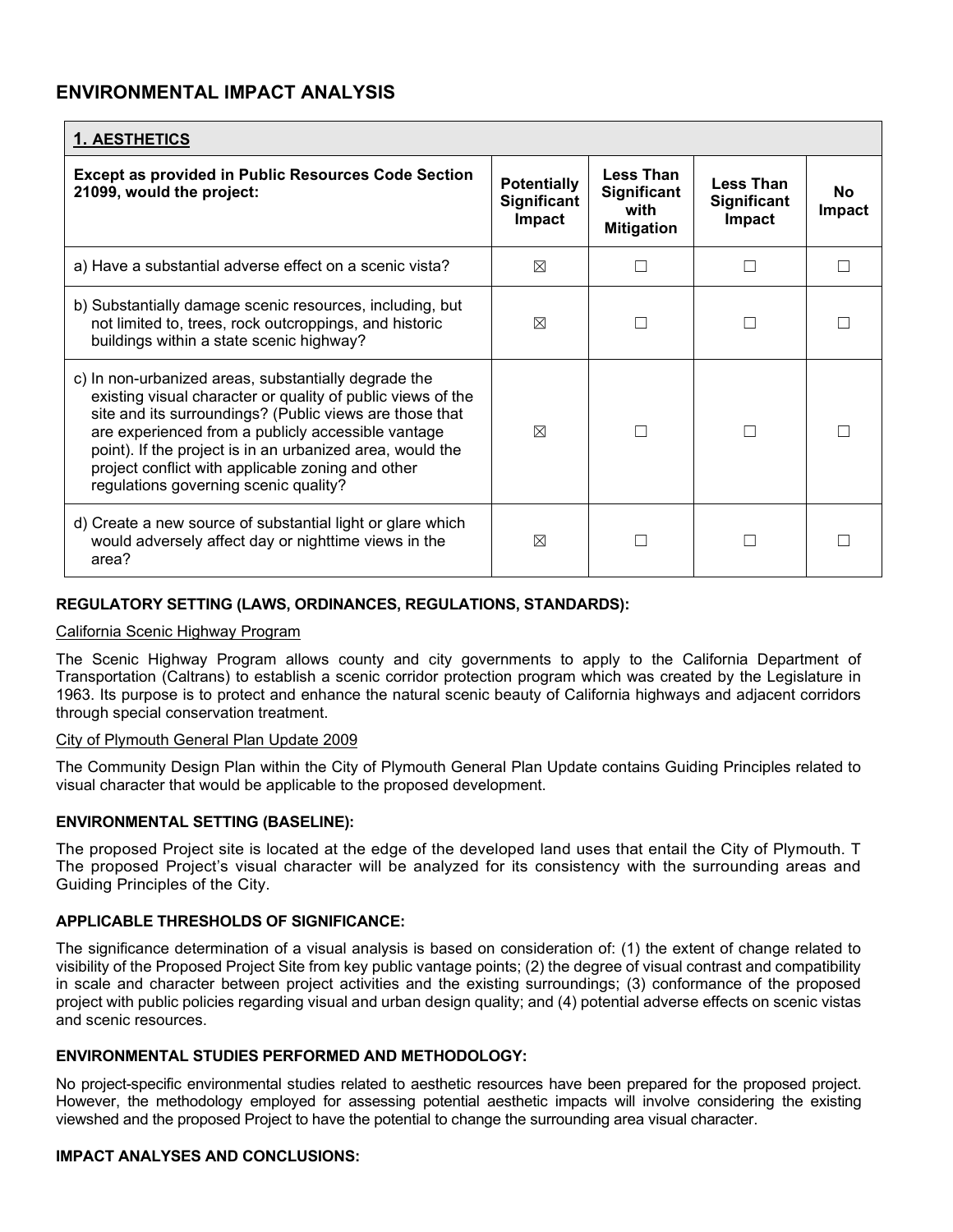Analysis as to whether or not project activities would:

a. Have a substantial adverse effect on a scenic vista?

The entire Project site and surrounding areas comprise of rolling hills and gently sloping topography. Proposed development of the site could result in effecting views on a scenic vista. The potential for the Project to result in substantial effects on a scenic vista will be analyzed in greater detail in the City's Draft Environmental Impact Report.

- $\boxtimes$  Potentially Significant Impact
- ☐ Less Than Significant With Mitigation Incorporated
- $\Box$  Less Than Significant Impact
- ☐ No Impact
- b. Substantially damage scenic resources, including, but not limited to, trees, rock outcroppings, and historic buildings within a state scenic highway?

State Route 49 (SR 49) adjacent to the proposed Project site is designated as eligible to be designated as a California State Scenic Highway. The potential for the Project to result in substantial effects on scenic resources within a state scenic highway will be analyzed in greater detail in the City's Draft Environmental Impact Report.

- ☒ Potentially Significant Impact
- ☐ Less Than Significant With Mitigation Incorporated
- $\Box$  Less Than Significant Impact
- ☐ No Impact
- c. In non-urbanized areas, substantially degrade the existing visual character or quality of public views of the site and its surroundings? (Public views are those that are experienced from publicly accessible vantage point.) If the project is in an urbanized area, would the project conflict with applicable zoning and other regulations governing scenic quality?

Publicly accessible vantage points of the proposed Project site include the adjacent roadways of SR 49. The entire Project site and surrounding areas comprise of rolling hills and gently sloping topography. Proposed development of the site could result in degrading visual character or quality of public views of the site and its surroundings. The potential for the Project to result in substantial effects on visual character will be analyzed in greater detail in the City's Draft Environmental Impact Report.

- ☒ Potentially Significant Impact
- $\Box$  Less Than Significant With Mitigation Incorporated
- ☐ Less Than Significant Impact
- ☐ No Impact
- d. Create a new source of substantial light or glare that would adversely affect day or nighttime views in the area?

The Proposed Project activities would most likely be conducted during daytime hours with the potential for some work to occur after sunset. The nearest sensitive receptor (i.e., residences) is located to the south across Zinfandel Parkway and to the east across SR 49. Proposed development of the site could result in a new source of substantial light or glare. The potential for the Project to result in substantial light or glare that would adversely affect day or nighttime views in the area will be analyzed in greater detail in the City's Draft Environmental Impact Report.

- ☒ Potentially Significant Impact
- ☐ Less Than Significant With Mitigation Incorporated
- $\Box$  Less Than Significant Impact
- ☐ No Impact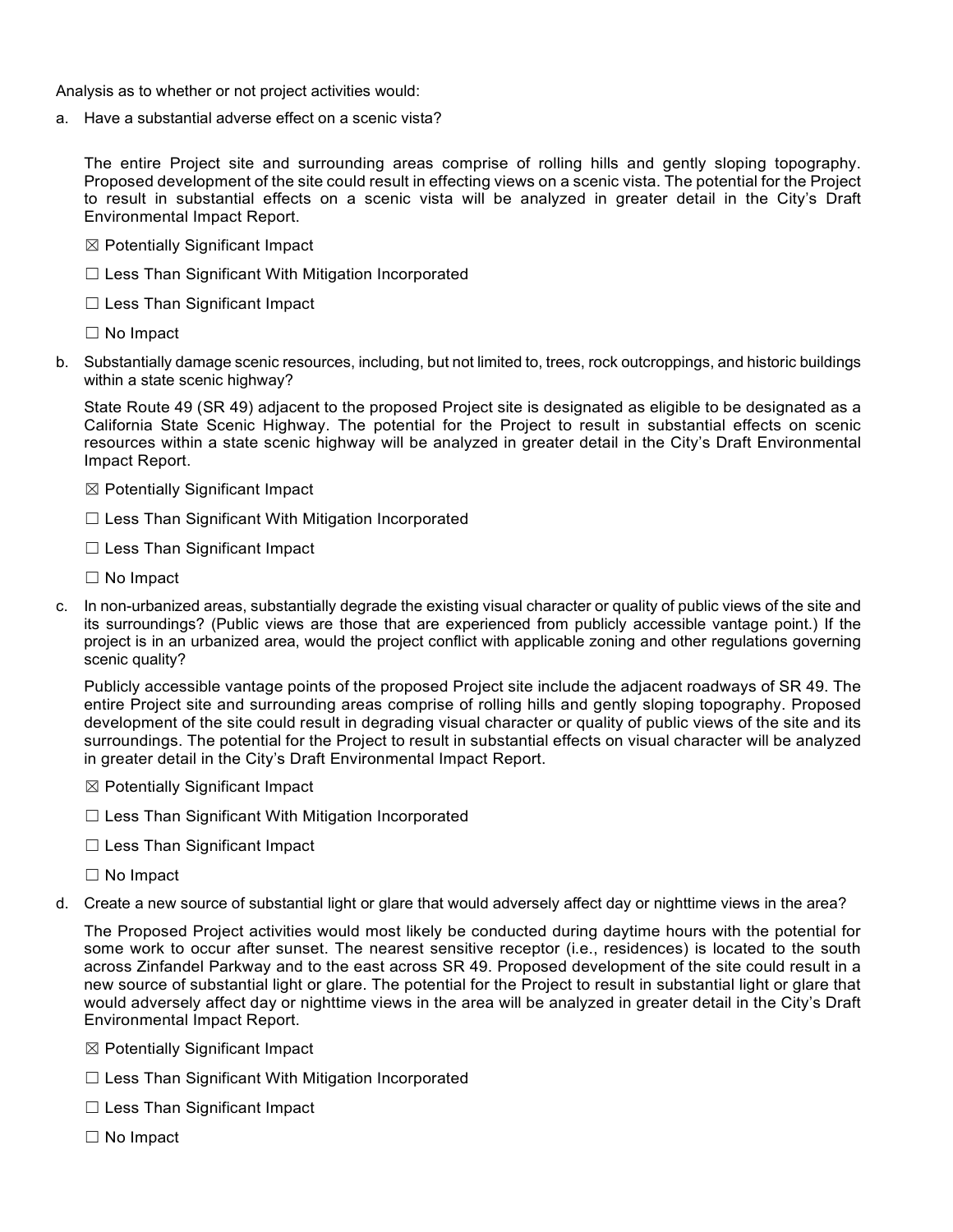- California Department of Transportation. 2021. California Scenic Highway Program. https://dot.ca.gov/programs/design/lap-landscape-architecture-and-community-livability/lap-liv-i-scenichighways (Accessed April 2021).
- <span id="page-7-0"></span>City of Plymouth. 2009. City of Plymouth General Plan Update. https://cityofplymouth.org/planning/ (Accessed June 2021).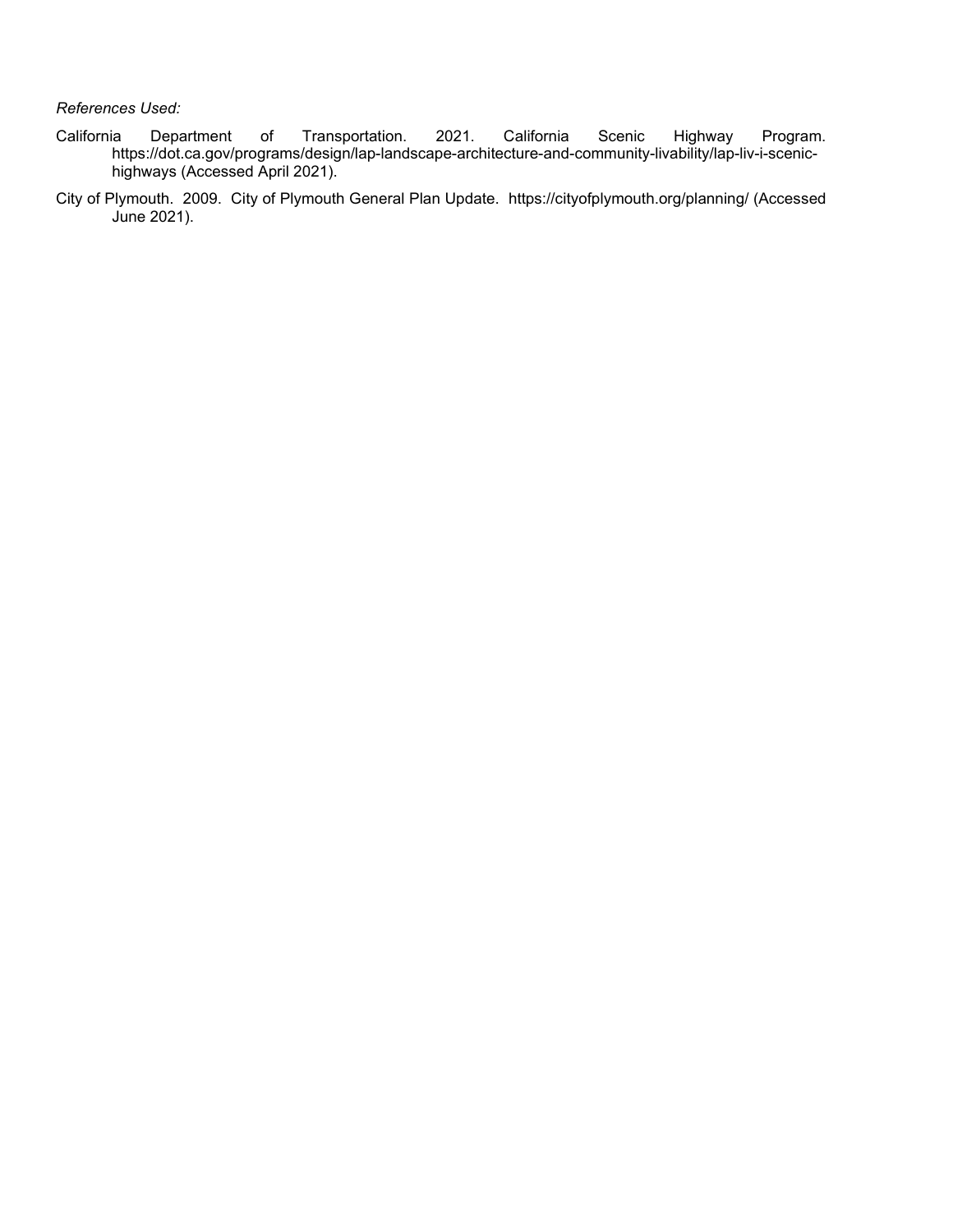# <span id="page-8-0"></span>**2. AGRICULTURE AND FORESTRY RESOURCES**

**In determining whether impacts to agricultural resources are significant environmental effects, lead agencies may refer to the California Agricultural Land Evaluation and Site Assessment Model (1997) prepared by the California Dept. of Conservation as an optional model to use in assessing impacts on agriculture and farmland. In determining whether impacts to forest resources, including timberland, are significant environmental effects, lead agencies may refer to information compiled by the California Department of Forestry and Fire Protection regarding the state's inventory of forest land, including the Forest and Range Assessment Project and the Forest Legacy Assessment project; and forest carbon measurement methodology provided in Forest Protocols adopted by the California Air Resources Board.** 

| Would the project:                                                                                                                                                                                                                                                                                          | <b>Potentially</b><br>Significant<br>Impact | <b>Less Than</b><br>Significant<br>with<br><b>Mitigation</b> | <b>Less Than</b><br>Significant<br>Impact | No<br>Impact |
|-------------------------------------------------------------------------------------------------------------------------------------------------------------------------------------------------------------------------------------------------------------------------------------------------------------|---------------------------------------------|--------------------------------------------------------------|-------------------------------------------|--------------|
| a) Convert Prime Farmland, Unique Farmland, or Farmland<br>of Statewide Importance (Farmland), as shown on the<br>maps prepared pursuant to the Farmland Mapping and<br>Monitoring Program of the California Resources Agency,<br>to non-agricultural use?                                                  |                                             |                                                              |                                           | ⊠            |
| b) Conflict with existing zoning for agricultural use, or a<br>Williamson Act contract?                                                                                                                                                                                                                     | $\boxtimes$                                 |                                                              |                                           |              |
| c) Conflict with existing zoning for, or cause rezoning of,<br>forest land (as defined in Public Resources Code section<br>12220(g)), timberland (as defined by Public Resources<br>Code section 4526), or timberland zoned Timberland<br>Production (as defined by Government Code section<br>$51104(g)$ ? |                                             |                                                              |                                           | ⊠            |
| d) Result in the loss of forest land or conversion of forest<br>land to non-forest use?                                                                                                                                                                                                                     |                                             |                                                              |                                           | ⊠            |
| e) Involve other changes in the existing environment which,<br>due to their location or nature, could result in conversion<br>of Farmland, to non-agricultural use or conversion of<br>forest land to non-forest use?                                                                                       |                                             |                                                              |                                           | ⊠            |

# **REGULATORY SETTING (LAWS, ORDINANCES, REGULATIONS, STANDARDS):**

No laws, ordinances, regulations, or standards protecting agriculture or forestry resources are applicable to the proposed Project.

# **ENVIRONMENTAL SETTING (BASELINE):**

The proposed Project site is not located in or near any agricultural or forestry resources. The proposed Project site has been used recently as an recreational vehicle park and open space.

# **APPLICABLE THRESHOLDS OF SIGNIFICANCE:**

The list of agriculture or forestry resource effects that may be considered significant contained in Appendix G of the CEQA Guidelines (Environmental Checklist) was used to establish a threshold of significance.

# **ENVIRONMENTAL STUDIES PERFORMED AND METHODOLOGY:**

Based on the lack of agricultural or forestry resources on or near the proposed Project site, no environmental studies relating to agriculture or forestry resources were prepared for the proposed Project.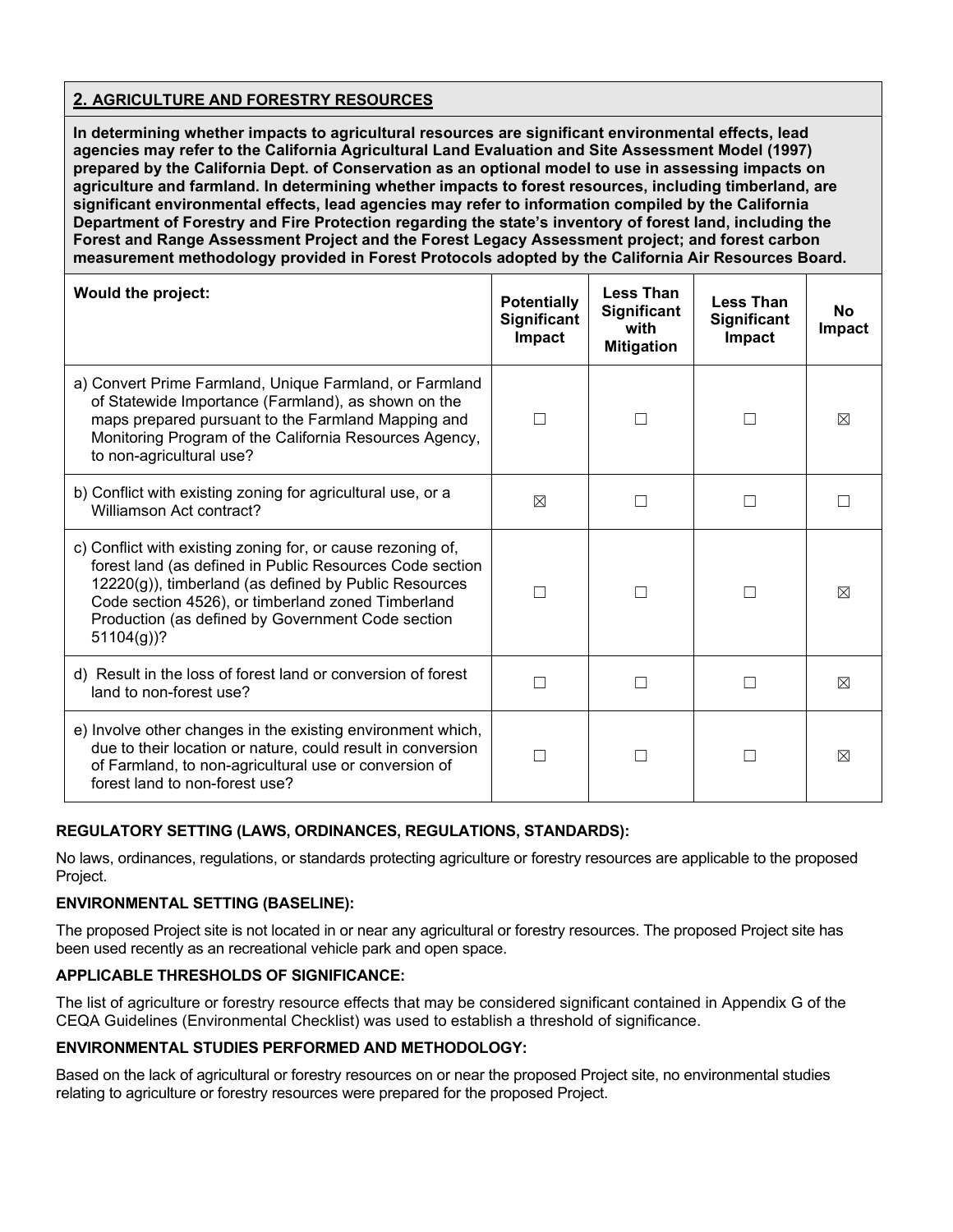#### **IMPACT ANALYSES AND CONCLUSIONS:**

Analysis as to whether or not project activities would:

a. Convert Prime Farmland, Unique Farmland, or Farmland of Statewide Importance (Farmland), as shown on the maps prepared pursuant to the Farmland Mapping and Monitoring Program of the California Resources Agency, to non-agricultural use?

The proposed Project site is designated as Grazing land. Surrounding areas are designated as either Urban and Built-Up Land or Other Land. The closest designated Unique Farmland is approximately 2 miles from the proposed Project site (DRLP, 2021). Project-related activities would remain within the proposed Project site boundaries. Therefore, no impact to designated Farmland would occur.

- ☐ Potentially Significant Impact
- ☐ Less Than Significant With Mitigation Incorporated
- ☐ Less Than Significant Impact
- ☒ No Impact
- b. Conflict with existing zoning for agricultural use, or a Williamson Act contract?

The Proposed Project Site is located in a Participating County for the Williamson Act or Program (DLRP, 2017). Therefore, project-related activities could conflict with a Williamson Act contracts. The potential for any Williamson Act contract to be associated with the proposed Project site is unknown. Therefore, this issue will be analyzed further in the City's Environmental Impact Report.

- $\boxtimes$  Potentially Significant Impact
- ☐ Less Than Significant With Mitigation Incorporated
- $\Box$  Less Than Significant Impact
- ☐ No Impact
- c. Conflict with existing zoning for, or cause rezoning of, forest land (as defined in Public Resources Code section 12220(g)), timberland (as defined by Public Resources Code section 4526), or timberland zoned Timberland Production (as defined by Government Code section 51104(g))?

There is no land with existing zoning of forest land or timberland within the Proposed Project Site. Proposed Project-related activities would not conflict with existing zoning or cause rezoning of forest land or timberland, as none exists within the proposed Project site boundaries. Therefore, there would be no impact to forest land or timberland.

- $\Box$  Potentially Significant Impact
- ☐ Less Than Significant With Mitigation Incorporated
- $\Box$  Less Than Significant Impact
- ☒ No Impact
- d. Result in the loss of forest land or conversion of forest land to non-forest use?

There are no forests or timberland on or near the proposed Project site and the proposed Project would not convert any land to forest or timberland. Therefore, there would be no impact.

- ☐ Potentially Significant Impact
- ☐ Less Than Significant With Mitigation Incorporated
- $\Box$  Less Than Significant Impact
- ☒ No Impact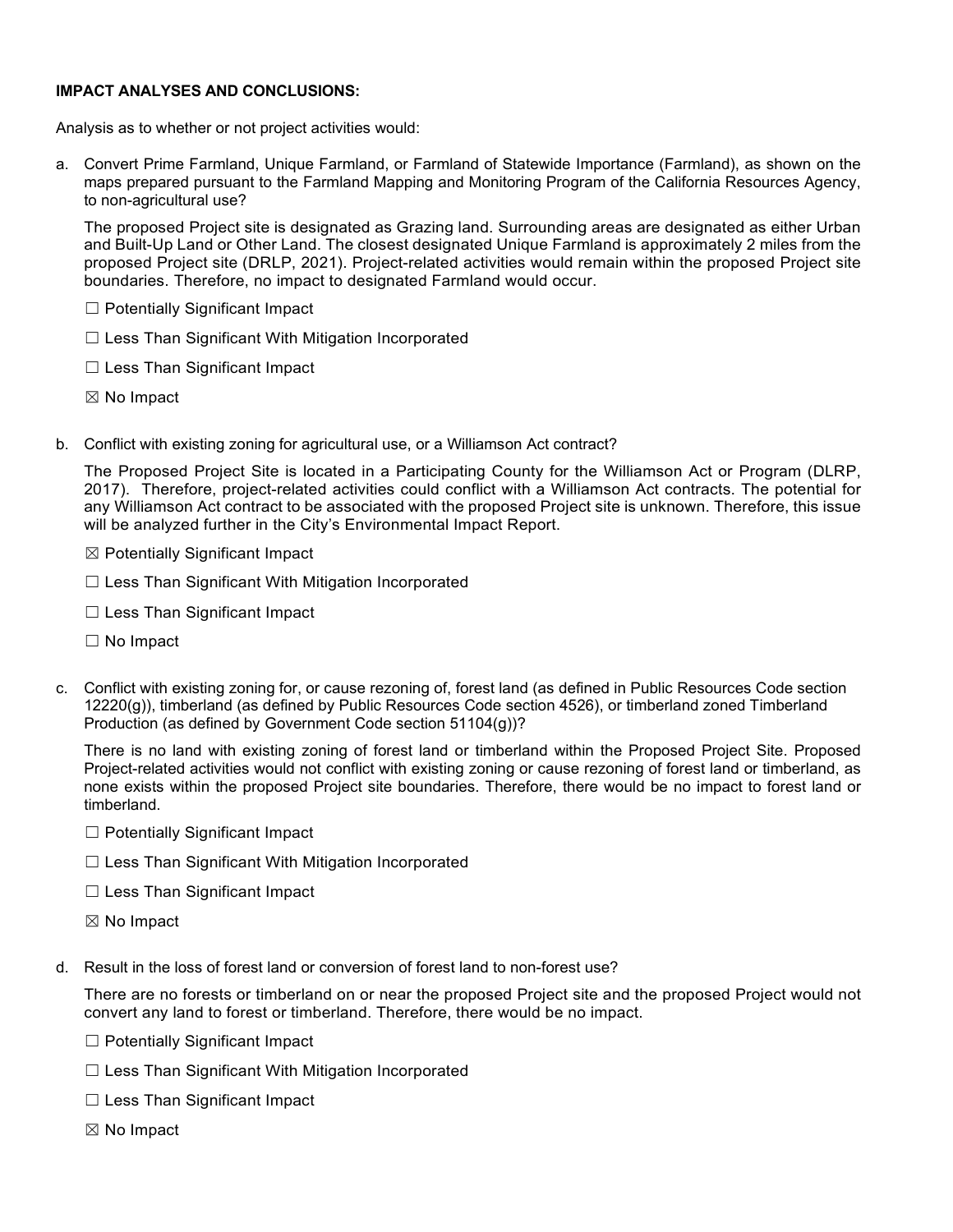e. Involve other changes in the existing environment which, due to their location or nature, could result in conversion of Farmland, to non-agricultural uses?

The proposed Project would not conflict with existing zoning for, or cause rezoning of, forest land, timberland, or agricultural land. Therefore, there would be no impact.

- ☐ Potentially Significant Impact
- ☐ Less Than Significant With Mitigation Incorporated
- ☐ Less Than Significant Impact
- ☒ No Impact

- <span id="page-10-0"></span>California Department of Conservation, Division of Land Resource Protection (DLRP). 2021. California Important Farmland Finder. https://maps.conservation.ca.gov/DLRP/CIFF/ (Accessed April 2021)
- DLRP. 2017. The Williamson Act Status Report 2016-17. https://www.conservation.ca.gov/dlrp/wa/Documents/stats\_reports/2018%20WA%20Status%20Report. pdf (Accessed April 2021)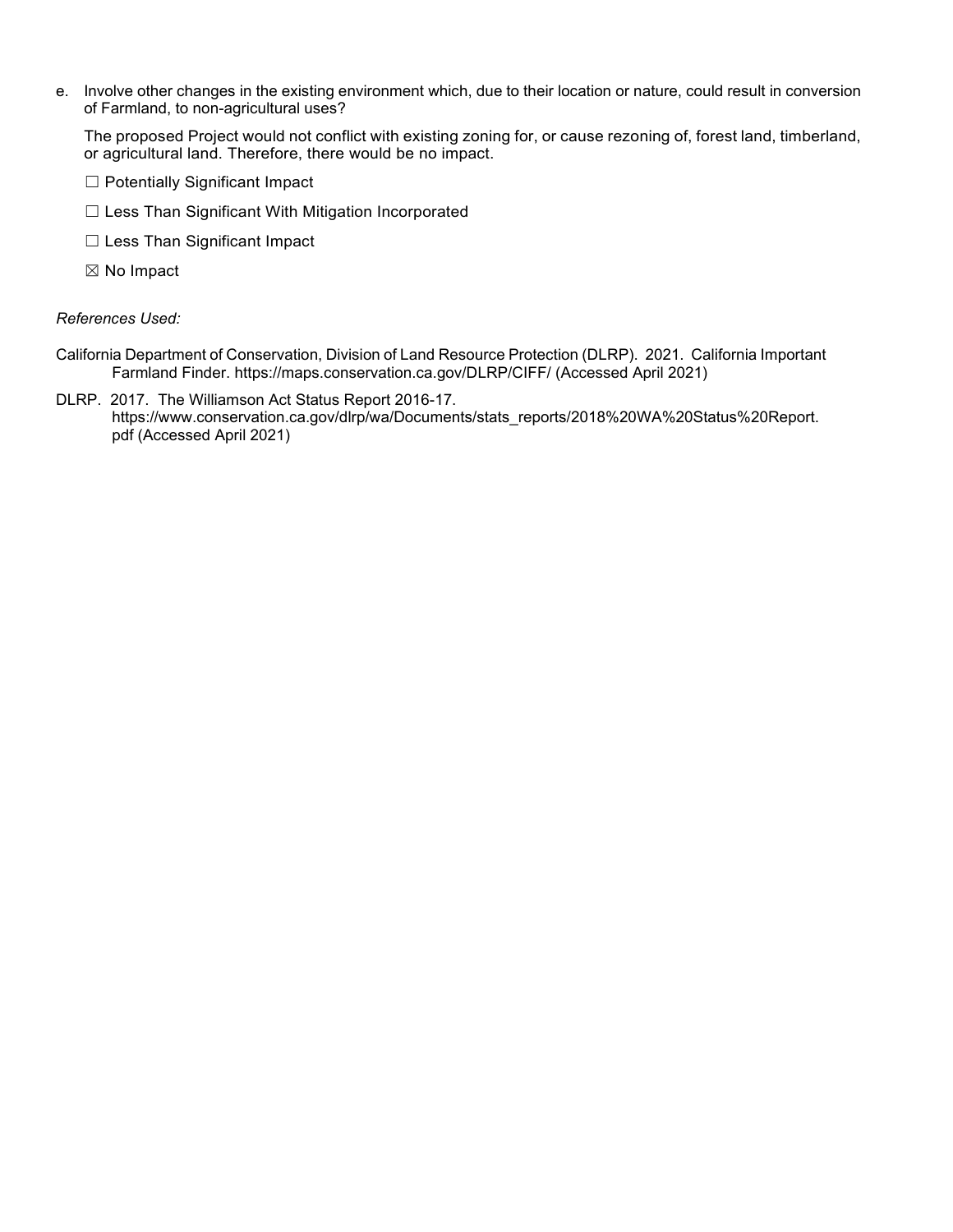# <span id="page-11-0"></span>**3. AIR QUALITY**

**Where available, the significance criteria established by the applicable air quality management district or air pollution control district may be relied upon to make the following determinations.** 

| <b>Would the project:</b>                                                                                                                                                                                   | <b>Potentially</b><br>Significant<br>Impact | <b>Less Than</b><br>Significant<br>with<br><b>Mitigation</b> | <b>Less Than</b><br><b>Significant</b><br>Impact | No.<br><b>Impact</b> |
|-------------------------------------------------------------------------------------------------------------------------------------------------------------------------------------------------------------|---------------------------------------------|--------------------------------------------------------------|--------------------------------------------------|----------------------|
| a) Conflict with or obstruct implementation of the applicable<br>air quality plan?                                                                                                                          | ⊠                                           |                                                              |                                                  |                      |
| b) Result in a cumulatively considerable net increase of<br>any criteria pollutant for which the project region is non-<br>attainment under an applicable federal or state ambient<br>air quality standard? | ⊠                                           |                                                              |                                                  |                      |
| c) Expose sensitive receptors to substantial pollutant<br>concentrations?                                                                                                                                   | ⊠                                           |                                                              |                                                  |                      |
| d) Result in other emissions (such as those leading to<br>odors) adversely affecting a substantial number of<br>people?                                                                                     | ⊠                                           |                                                              |                                                  |                      |

### **REGULATORY SETTING (LAWS, ORDINANCES, REGULATIONS, STANDARDS):**

### *Federal Regulations*

Clean Air Act (1970) - The Environmental Protection Agency (EPA) is responsible for implementing most aspects of the Clean Air Act, including setting National Ambient Air Quality Standards (NAAQS) for major air pollutants; setting hazardous air pollutant (HAP) standards; approving state attainment plans; setting motor vehicle emission standards; issuing stationary source emission standards and permits; and establishing acid rain control measures, stratospheric  $O_3$ protection measures, and enforcement provisions. Under the Clean Air Act, NAAQS are established for the following criteria pollutants:  $O_3$ ,  $CO$ ,  $NO_2$ ,  $SO_2$ ,  $PM_{10}$ ,  $PM_{2.5}$ , and lead. The NAAQS describe acceptable air quality conditions designed to protect the health and welfare of the citizens of the nation. States with areas that exceed the NAAQS must prepare a state implementation plan that demonstrates how those areas will attain the standards within mandated time frames.

#### *State Regulations*

California Clean Air Act - the Federal Clean Air Act delegates the regulation of air pollution control and the enforcement of the NAAQS to the states. In California, the task of air quality management and regulation has been legislatively granted to California Air Resources Board (CARB), with subsidiary responsibilities assigned to air quality management districts and air pollution control districts at the regional and county levels. CARB has established California Ambient Air Quality Standards (CAAQS), which are generally more restrictive than the NAAQS. Air quality is considered "in attainment" if pollutant levels are continuously below the CAAQS and violate the standards no more than once each year. The NAAQS and CAAQS are presented in Table 9, "Ambient Air Quality Standards."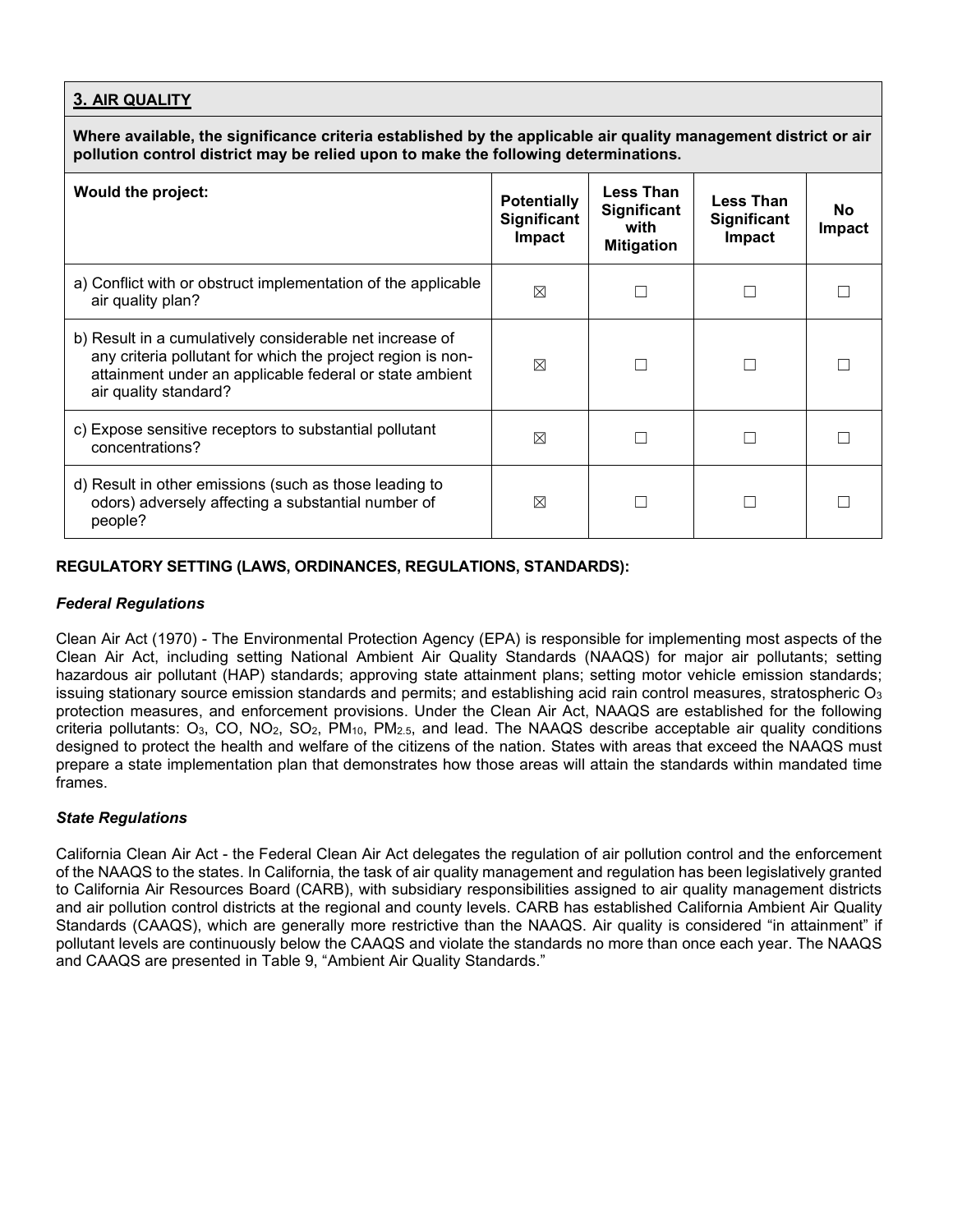### *Local Regulations*

At the proposed Project site, the Amador Air Pollution Control District (AAPCD) enforces local air quality rules and conducts local air quality planning. The AAPCD is the agency responsible for implementing emissions standards and other requirements of federal and State laws in Amador County. The rules listed below are applicable rules found in the AAPCD Rulebook in the Regulation II – Prohibitions section.

#### **ENVIRONMENTAL SETTING (BASELINE):**

The proposed Project site is located within the western portion of the Mountain Counties Air Basin (MCAB), which is an approximately 11,000-square-mile area that encompasses Amador, Calaveras, Mariposa, Nevada, Plumas, Sierra, and Tuolumne Counties, as well as portions of El Dorado and Placer Counties. Most of the MCAB is located in the northern Sierra Nevada, although the western boundary of the MCAB extends into the Sacramento Valley.

The general climate of the MCAB varies considerably with elevation and proximity to mountains. The mountains and hills are primarily responsible for wide variations in rainfall, temperatures, and localized winds that occur throughout the region. The temperature variations have a significant influence on wind flow, dispersion along mountain ridges, vertical mixing, and photochemistry within the MCAB. Climates vary from alpine in the eastern areas to more arid at the western edge of the MCAB.

#### **APPLICABLE THRESHOLDS OF SIGNIFICANCE:**

The list of agriculture or forestry resource effects that may be considered significant contained in Appendix G of the CEQA Guidelines (Environmental Checklist) was used to establish a threshold of significance.

#### **ENVIRONMENTAL STUDIES PERFORMED AND METHODOLOGY:**

No environmental studies relating to air quality were prepared for the proposed Project. Air emission modeling, such as the use of CalEEMod, will be conducted as part of the City's Environmental Impact Report.

#### **IMPACT ANALYSES AND CONCLUSIONS:**

Analysis as to whether or not project activities would:

a. Conflict with or obstruct implementation of the applicable air quality plan?

Construction-related and operation-related activities would result in emissions of ozone precursors ( $NO<sub>x</sub>$  and reactive organic gases [ROG]), particulates (PM<sub>10</sub> and PM<sub>2.5</sub>), air toxics, and greenhouse gases (projectrelated greenhouse gas emissions are analyzed separately in Section 8 of this Initial Study). As part of the City's Environmental Impact Report, emissions for construction and operational activities associated with implementing the proposed Project will be modeled and analyzed for their potential to conflict with or obstruct implementation of an applicable air quality plan.

- ☒ Potentially Significant Impact
- $\Box$  Less Than Significant With Mitigation Incorporated
- ☐ Less Than Significant Impact
- ☐ No Impact
- b. Result in cumulatively considerable net increase of any criteria pollutant for which the project region is nonattainment under an applicable federal or state ambient air quality standard.

Construction-related and operation-related activities would result in emissions of ozone precursors ( $NO<sub>x</sub>$  and reactive organic gases [ROG]), particulates (PM<sub>10</sub> and PM<sub>2.5</sub>), air toxics, and greenhouse gases (projectrelated greenhouse gas emissions are analyzed separately in Section 8 of this Initial Study). As part of the City's Environmental Impact Report, emissions for construction and operational activities associated with implementing the proposed Project will be modeled and analyzed for their potential to result in cumulatively considerable net increase of any criteria pollutant for which the Project region is non-attainment under an applicable federal or state ambient air quality standard.

☒ Potentially Significant Impact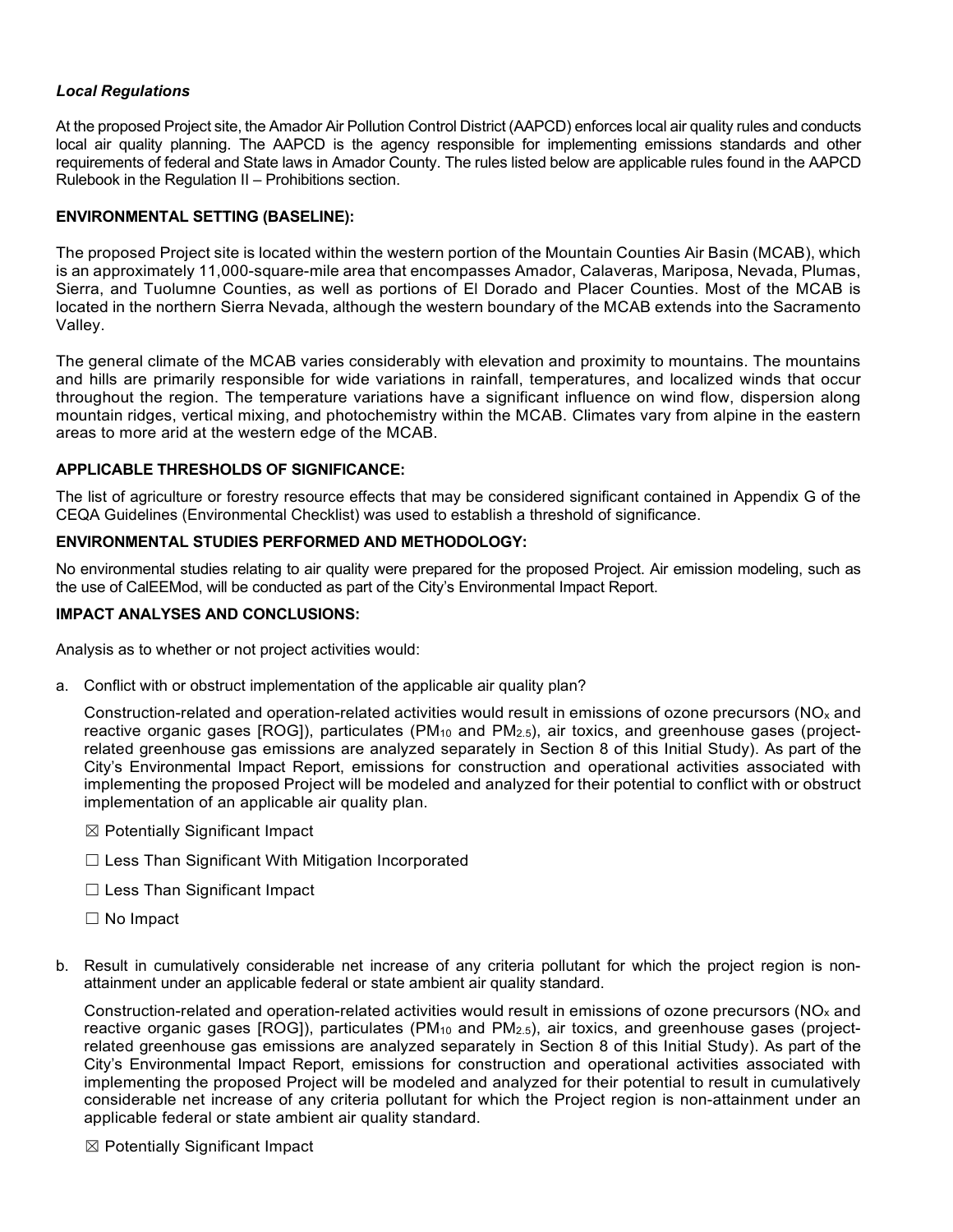- ☐ Less Than Significant With Mitigation Incorporated
- ☐ Less Than Significant Impact
- ☐ No Impact
- c. Expose sensitive receptors to substantial pollutant concentrations?

The California Air Resources Board (CARB) defines sensitive receptors as children, elderly, asthmatics, or others who are at a heightened risk of negative health outcomes due to exposure to air pollution. Construction-related and operation-related activities would result in emissions of ozone precursors ( $NO<sub>x</sub>$  and reactive organic gases  $[ROG]$ , particulates  $(PM_{10}$  and  $PM_{2.5})$ , air toxics, and greenhouse gases (projectrelated greenhouse gas emissions are analyzed separately in Section 8 of this Initial Study). As part of the City's Environmental Impact Report, emissions for construction and operational activities associated with implementing the proposed Project will be modeled and analyzed for their potential to expose sensitive receptors to substantial pollutant concentrations.

- ☒ Potentially Significant Impact
- $\Box$  Less Than Significant With Mitigation Incorporated
- ☐ Less Than Significant Impact
- ☐ No Impact
- d. Result in other emissions (such as those leading to odors) adversely affecting a substantial number of people?

Implementation of proposed Project has the potential to generate odors during the operation of construction equipment, such as those experienced from diesel engine exhaust. Construction-related and operationrelated activities would result in emissions of ozone precursors ( $NO<sub>x</sub>$  and reactive organic gases [ $ROG$ ]), particulates (PM10 and PM2.5), air toxics, and greenhouse gases (project-related greenhouse gas emissions are analyzed separately in Section 8 of this Initial Study). As part of the City's Environmental Impact Report, emissions for construction and operational activities associated with implementing the proposed Project will be modeled and analyzed for their potential to result in other emissions adversely affecting a substantial number of people.

- ☒ Potentially Significant Impact
- ☐ Less Than Significant With Mitigation Incorporated
- ☐ Less Than Significant Impact
- <span id="page-13-0"></span>☐ No Impact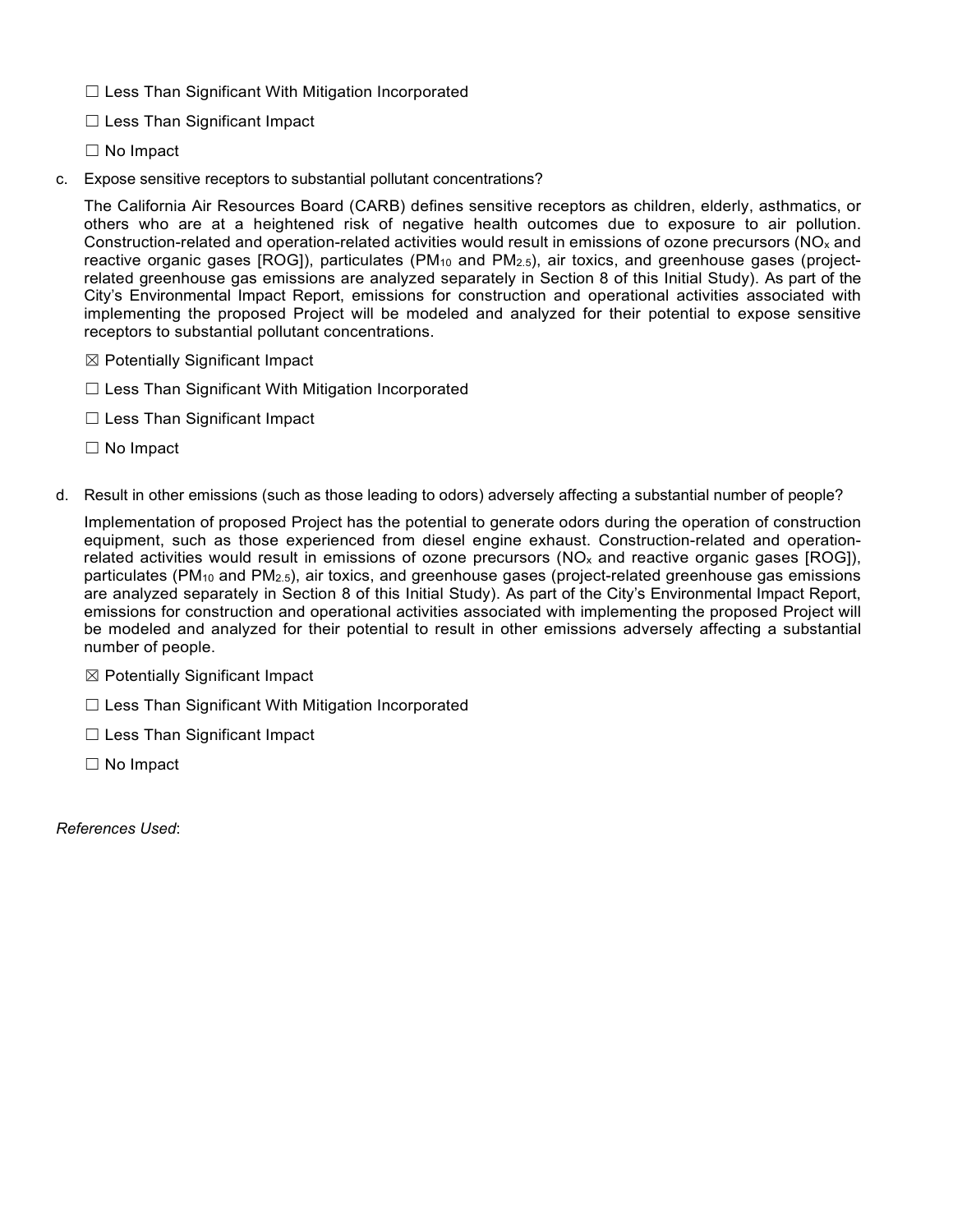<span id="page-14-0"></span>

| <b>4. BIOLOGICAL RESOURCES</b>                                                                                                                                                                                                                                                                                                                       |                                                    |                                                                     |                                                  |              |  |
|------------------------------------------------------------------------------------------------------------------------------------------------------------------------------------------------------------------------------------------------------------------------------------------------------------------------------------------------------|----------------------------------------------------|---------------------------------------------------------------------|--------------------------------------------------|--------------|--|
| <b>Would the project:</b>                                                                                                                                                                                                                                                                                                                            | <b>Potentially</b><br><b>Significant</b><br>Impact | <b>Less Than</b><br><b>Significant</b><br>with<br><b>Mitigation</b> | <b>Less Than</b><br><b>Significant</b><br>Impact | No<br>Impact |  |
| a) Have a substantial adverse effect, either directly or<br>through habitat modifications, on any species identified<br>as a candidate, sensitive, or special status species in<br>local or regional plans, policies, or regulations, or by the<br>California Department of Fish and Wildlife, U.S. Fish and<br>Wildlife Service, or NOAA Fisheries? | ⊠                                                  | П                                                                   |                                                  |              |  |
| b) Have a substantial adverse effect on any riparian habitat<br>or other sensitive natural community identified in local or<br>regional plans, policies, regulations or by the California<br>Department of Fish and Wildlife or U.S. Fish and Wildlife<br>Service?                                                                                   | $\boxtimes$                                        | П                                                                   | П                                                |              |  |
| c) Have a substantial adverse effect on state or federally<br>protected wetlands (including, but not limited to, marsh,<br>vernal pool, coastal, etc.) through direct removal, filling,<br>hydrological interruption, or other means?                                                                                                                | $\boxtimes$                                        | П                                                                   | П                                                |              |  |
| d) Interfere substantially with the movement of any native<br>resident or migratory fish or wildlife species or with<br>established native resident or migratory wildlife corridors,<br>or impede the use of native wildlife nursery sites?                                                                                                          | ⊠                                                  | П                                                                   | П                                                |              |  |
| e) Conflict with any local policies or ordinances protecting<br>biological resources, such as a tree preservation policy or<br>ordinance?                                                                                                                                                                                                            | $\boxtimes$                                        | $\Box$                                                              | П                                                |              |  |
| f) Conflict with the provisions of an adopted Habitat<br>Conservation Plan, Natural Community Conservation<br>Plan, or other approved local, regional, or state habitat<br>conservation plan?                                                                                                                                                        | П                                                  | П                                                                   | П                                                | ⊠            |  |

Applicable statutes and regulations to the Proposed Project include:

Federal Endangered Species Act (ESA): (16 United States Code (USC) § 1531-1544, 50 Code of Federal Regulations (CFR) Part 17). The Federal ESA provides a program for the conservation of threatened and endangered plants and animals and the habitats in which they are found.

Federal Migratory Bird Treaty Act (MBTA): (16 USC § 703-712, 50 CFR Part 21). The MBTA makes it illegal to take, possess, import, export, transport, sell, purchase, barter, or offer for sale, purchase, or barter, any migratory bird, or the parts, nests, or eggs of such a bird except under the terms of a valid Federal permit.

California Endangered Species Act (CESA): (Fish and Game Code (FGC) chapter 1.5, sections 2050-2115.5, California Code of Regulations (CCR), title 14, chapter 6, § 783.0-787.9). CESA protects or preserves all native species of fishes, amphibians, reptiles, birds, mammals, invertebrates, and plants, and their habitats, threatened with extinction and those experiencing a significant decline which, if not halted, would lead to a threatened or endangered designation. CESA states that all native species of fishes, amphibians, reptiles, birds, mammals, invertebrates, and plants, and their habitats, threatened with extinction and those experiencing a significant decline which, if not halted, would lead to a threatened or endangered designation, will be protected or preserved.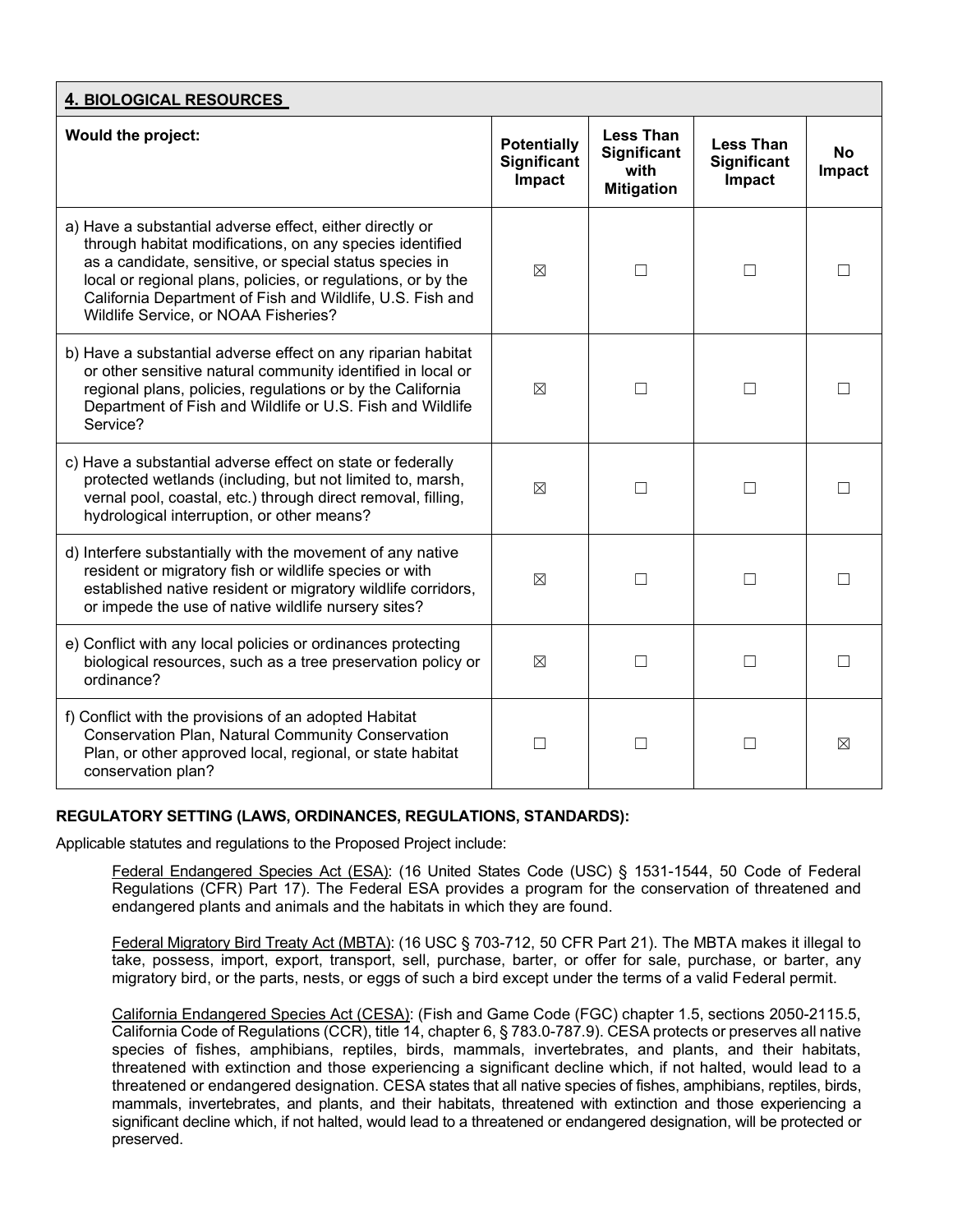Additionally, the California FGC § 3503 prohibits the take, possession, or needless destruction of the nest or eggs of any bird; and § 3513 prohibits the take or possession of any migratory nongame bird or part there of as designated in the MBTA. Any birds in the orders Falconiformes or Strigiformes (birds of prey, such as hawks and owls) are protected under FGC 3503.5, which makes it unlawful to take, posses, or destroy their nest or eggs.

### **ENVIRONMENTAL SETTING (BASELINE):**

The Proposed Project Site includes large areas of undisturbed land along with developed areas (e.g., recreational vehicle park).

### **APPLICABLE THRESHOLDS OF SIGNIFICANCE:**

The list of biological resource effects that may be considered significant contained in Appendix G of the CEQA Guidelines (Environmental Checklist) was used to establish a threshold of significance.

### **ENVIRONMENTAL STUDIES PERFORMED AND METHODOLOGY:**

Reconnaissance-level biological resources surveys will be conducted part of the City's Environmental Impact Report.

#### **IMPACT ANALYSES AND CONCLUSIONS:**

Analysis as to whether or not project activities would:

a. Have a substantial adverse effect, either directly or through habitat modifications, on any species identified as a candidate, sensitive, or special status species in local or regional plans, policies, or regulations, or by the California Department of Fish and Game or U.S. Fish and Wildlife Service?

The Project site has the potential to incorporate natural habitat that is conducive to species identified as a candidate, sensitive, or special status species. Specifically, the Project site could have existing habitat suitable for foraging or nesting. The potential for the Project site to substantial adverse effect, either directly or through habitat modifications, on any species identified as a candidate, sensitive, or special status species will be analyzed further as part of the City's Environmental Impact Report.

- $\boxtimes$  Potentially Significant Impact
- $\Box$  Less Than Significant With Mitigation Incorporated
- ☐ Less Than Significant Impact
- ☐ No Impact
- b. Have a substantial adverse effect on any riparian habitat or other sensitive natural community identified in local or regional plans, policies, and regulations or by the California Department of Fish and Game or US Fish and Wildlife Service?

The Project site has the potential to incorporate riparian habitat. The potential for the Project site to adversely affect riparian habitat will be analyzed further as part of the City's Environmental Impact Report.

- $\boxtimes$  Potentially Significant Impact
- ☐ Less Than Significant With Mitigation Incorporated
- $\Box$  Less Than Significant Impact
- ☐ No Impact
- c. Have a substantial adverse effect on state or federally protected wetlands (including, but not limited to, marsh, vernal pool, coastal, etc.) through direct removal, filling, hydrological interruption, or other means?

Project-related activities have the potential to occur in wetland areas. The potential for the Project site to adversely affect wetlands will be analyzed further as part of the City's Environmental Impact Report.

- ☒ Potentially Significant Impact
- $\Box$  Less Than Significant With Mitigation Incorporated
- ☐ Less Than Significant Impact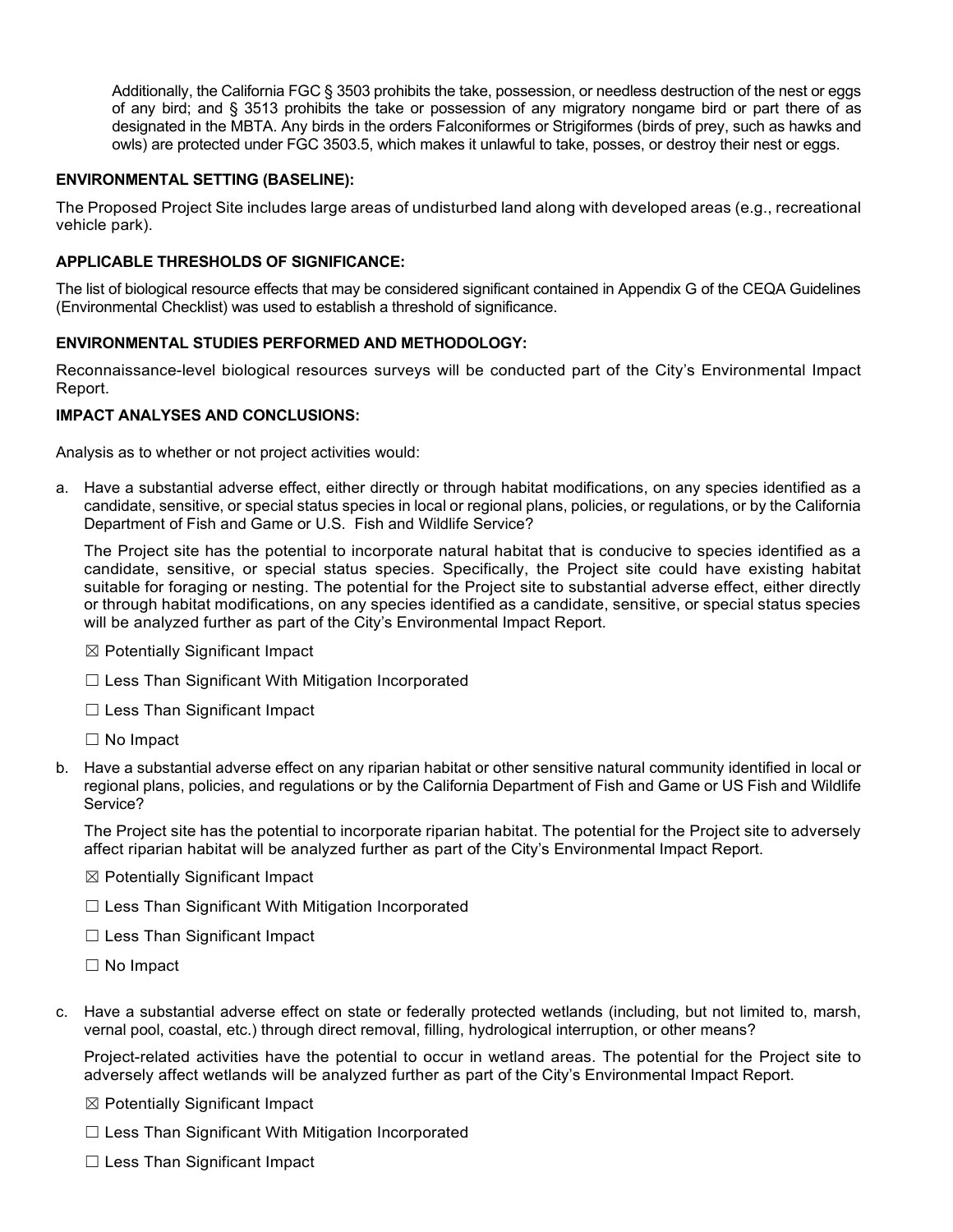#### ☐ No Impact

d. Interfere substantially with the movement of any native resident or migratory fish or wildlife species or with established native resident or migratory wildlife corridors, or impede the use of native wildlife nursery sites?

The Project site has the potential to incorporate natural habitat that is conducive to the movement of native residents or wildlife species or with established native resident or migratory wildlife corridors. The potential for the Project site to interfere substantially with the movement of any native resident or wildlife species or with established native resident or migratory wildlife corridors will be analyzed further as part of the City's Environmental Impact Report.

- ☒ Potentially Significant Impact
- ☐ Less Than Significant With Mitigation Incorporated
- ☐ Less Than Significant Impact
- ☐ No Impact
- e. Conflict with local policies or ordinances protecting biological resources, such as a tree preservation policy or ordinance?

The Project site has the potential to incorporate biological resources that are protected by local policies or ordinances. The potential for the Project site to contain such biological resources will be analyzed further as part of the City's Environmental Impact Report.

- $\boxtimes$  Potentially Significant Impact
- ☐ Less Than Significant With Mitigation Incorporated
- ☐ Less Than Significant Impact
- ☐ No Impact
- f. Conflict with the provisions of an adopted Habitat Conservation Plan, Natural Community Conservation Plan, or other approved local, regional, or state habitat conservation plan?

The proposed Project site is not located in any adopted Habitat Conservation Plan, Natural Community Conservation Plan, or other approved local, regional, or state habitat conservation plan. The proposed Project is not in conflict with the provisions of an adopted Habitat Conservation Plan, Natural Community Conservation Plan, or other approved local, regional, or state habitat conservation plan.

- ☐ Potentially Significant Impact
- $\Box$  Less Than Significant With Mitigation Incorporated
- ☐ Less Than Significant Impact
- <span id="page-16-0"></span>☒ No Impact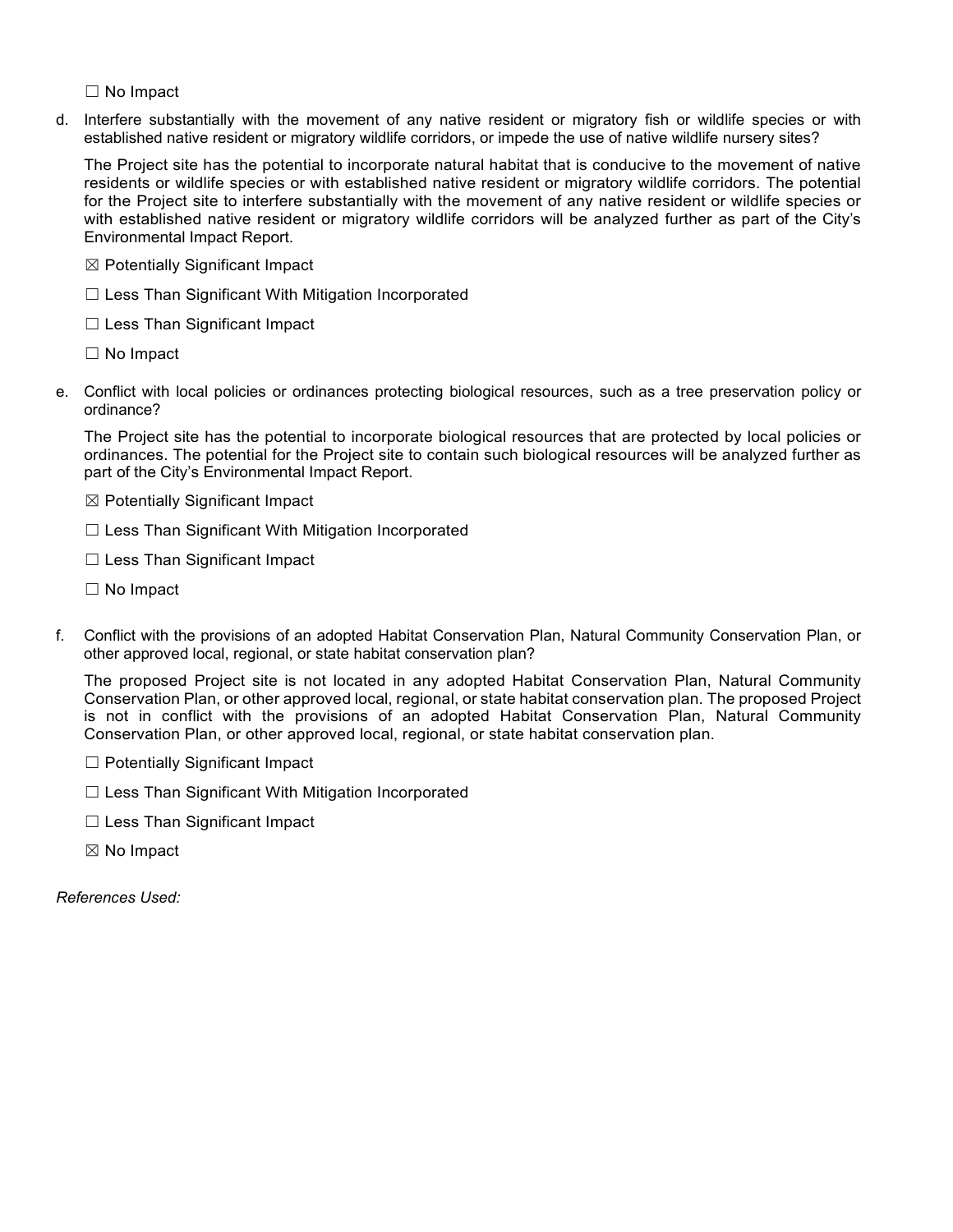<span id="page-17-0"></span>

| <b>5. CULTURAL RESOURCES</b>                                                                                     |                                                    |                                                              |                                                  |               |  |
|------------------------------------------------------------------------------------------------------------------|----------------------------------------------------|--------------------------------------------------------------|--------------------------------------------------|---------------|--|
| <b>Would the project:</b>                                                                                        | <b>Potentially</b><br><b>Significant</b><br>Impact | <b>Less Than</b><br>Significant<br>with<br><b>Mitigation</b> | <b>Less Than</b><br><b>Significant</b><br>Impact | No.<br>Impact |  |
| a) Cause a substantial adverse change in the significance<br>of a historical resource pursuant to in §15064.5?   | ⊠                                                  |                                                              |                                                  |               |  |
| b) Cause a substantial adverse change in the significance<br>of an archaeological resource pursuant to §15064.5? | ⊠                                                  |                                                              |                                                  |               |  |
| c) Disturb any human remains, including those interred<br>outside of dedicated cemeteries?                       | ⊠                                                  |                                                              |                                                  |               |  |

The definition of historical resources can be found in PRC §21084.1 and 14 CCR § 15064.5. Unique archaeological resources are defined in PRC § 21083.2 and 14 CCR § 15064.5. Tribal cultural resources are defined in PRC Div. 13 Section 21074.

California Assembly Bill 52 (AB52) specifies that any project for which a Notice of Preparation, Notice of Mitigated Negative Declaration or Notice of Negative Declaration is filed on or after July 1, 2015, the Lead agency must provide formal notification within 14 days of determining that an application for a project is complete or of a decision to undertake a project to the designated contact or tribal representative of the affiliated California Native American tribes. The tribe that is traditionally and culturally affiliated to the geographic area where a project is located must have requested that the lead agency in question provide notification to the tribe (PRC 21081.3.1). Please refer to Section 18, Tribal Cultural Resources, of this Initial Study for additional discussion.

If remains are found on Site, the County Coroner will make the determination of origin and disposition, pursuant to Public Resources Code (PRC) § 5097.98. If the remains are determined to be Native American, the Coroner would notify the NAHC (per Health and Safety Code (HSC) 7050.5(c)) The NAHC would identify and notify the person(s) who might be the most likely descendent, who would make recommendations for the appropriate and dignified treatment of the remains (PRC Div. 5 section 5097.98). The descendants shall complete their inspection and make recommendations for treatment within 48 hours of being granted access to the Site (CEQA Guidelines, CCR section 15064.5(e); HSC section 7050.5).

# **ENVIRONMENTAL SETTING (BASELINE):**

The City of Plymouth area has a long history including activities occurring during the Gold Rush and prior activities of native residents such as the Miwok Indians.

# **APPLICABLE THRESHOLDS OF SIGNIFICANCE:**

To be eligible for the California Register, a prehistoric or historic-period property must be significant at the local, state, and/or federal level under one or more of the following four criteria:

- 1. Is associated with events that have made a significant contribution to the broad patterns of California's history and cultural heritage;
- 2. Is associated with the lives of persons important in our past;
- 3. Embodies the distinctive characteristics of a type, period, region, or method of construction, or represents the work of an important creative individual, or possesses high artistic values; or,
- 4. Has yielded, or may be likely to yield, information important in prehistory or history.

A resource eligible for the California Register must meet one of the criteria of significance described above and retain enough of its historic character or appearance (integrity) to be recognizable as a historical resource and to convey the reason for its significance. It is possible that a historic resource may not retain sufficient integrity to meet the criteria for listing in the National Register, but it may still be eligible for listing in the California Register.

# **ENVIRONMENTAL STUDIES PERFORMED AND METHODOLOGY:**

Environmental studies relating to cultural resources will be prepared for the proposed Project site as part of the City's Environmental Impact Report.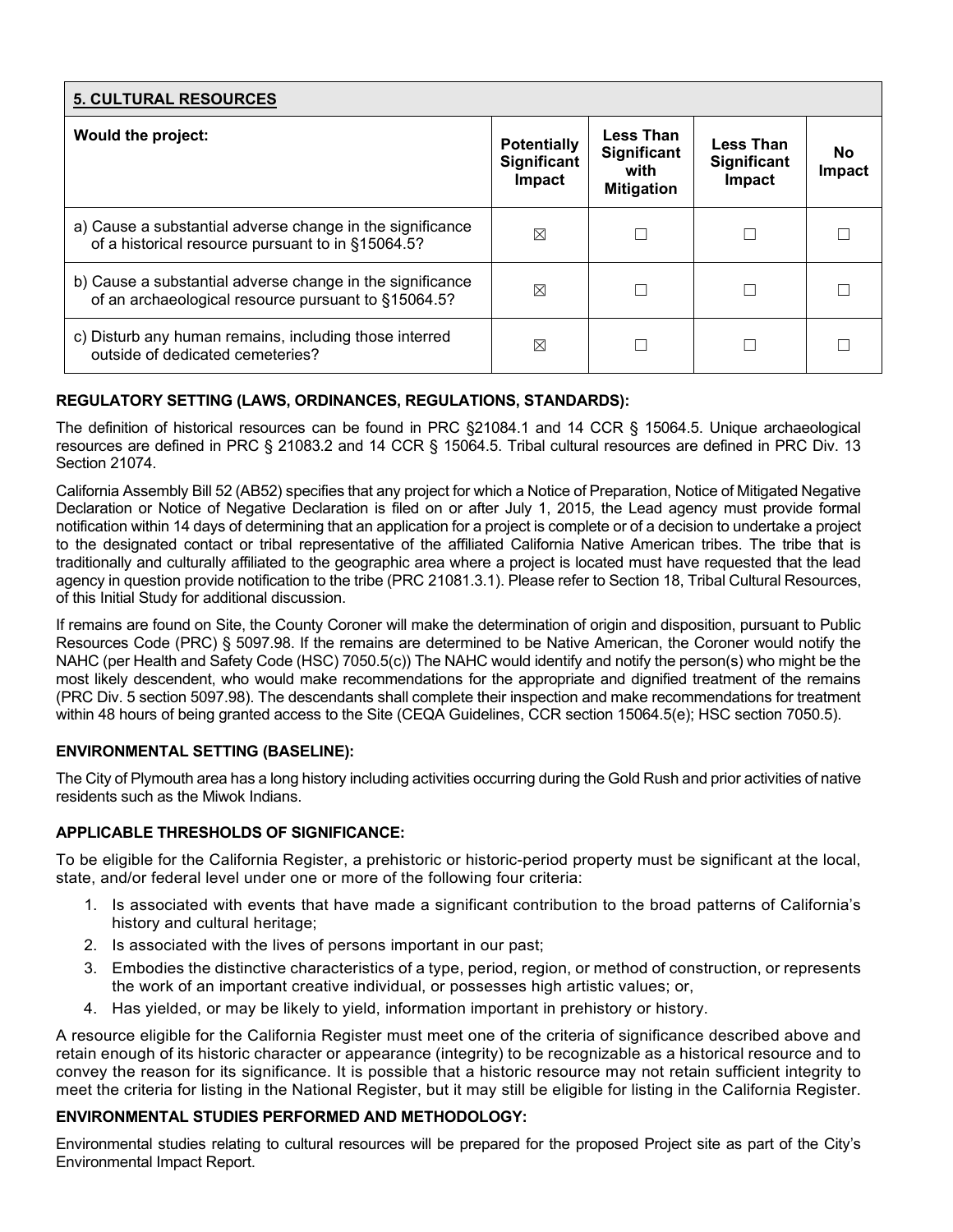#### **IMPACT ANALYSES AND CONCLUSIONS:**

Analysis as to whether or not project activities would:

a. Cause a substantial adverse change in the significance of a historical resource pursuant to in §15064.5?

Although historical resources, as defined by 14 CCR section 15064.5, have not been identified at the proposed Project site, a historical resource reconnaissance will be conducted as part of the City's Environmental Impact Report. In addition, if historical resources are discovered during the Proposed Project activities, then ground disturbing activities within 25 feet would stop until a qualified archaeologist or appropriately licensed professional can assess the significance of the find and, if necessary, develop appropriate response measures in consultation with the City of Plymouth and other agencies and Native American representatives, as appropriate.

- ☒ Potentially Significant Impact
- ☐ Less Than Significant With Mitigation Incorporated
- $\Box$  Less Than Significant Impact
- ☐ No Impact
- b. Cause a substantial adverse change in the significance of an archaeological resource pursuant to §15064.5?

Although archaeological resources, as defined by 14 CCR section 15064.5, have not been identified at the proposed Project site, an archaeological resource reconnaissance will be conducted as part of the City's Environmental Impact Report. In addition, if archaeological resources are discovered during the proposed Project activities, then ground disturbing activities within 25 feet would stop until a qualified archaeologist or appropriately licensed professional can assess the significance of the find and, if necessary, develop appropriate response measures in consultation with the City of Plymouth and other agencies and Native American representatives.

- ☒ Potentially Significant Impact
- $\Box$  Less Than Significant With Mitigation Incorporated
- ☐ Less Than Significant Impact
- ☐ No Impact
- c. Disturb any human remains, including those interred outside of dedicated cemeteries?

There are no known human remains on or near the proposed Project site. However, if human remains are encountered, the County Coroner would be immediately notified. No further ground disturbing activities shall occur within 25 feet of the work area until the County Coroner has made a determination of origin and disposition, pursuant to PRC § 5097.98. If the remains are determined to be Native American, the Coroner would notify the NAHC (per Health and Safety Code 7050.5(c)) and the County Coordinator of Indian Affairs.

- $\boxtimes$  Potentially Significant Impact
- ☐ Less Than Significant With Mitigation Incorporated
- $\Box$  Less Than Significant Impact
- <span id="page-18-0"></span>☐ No Impact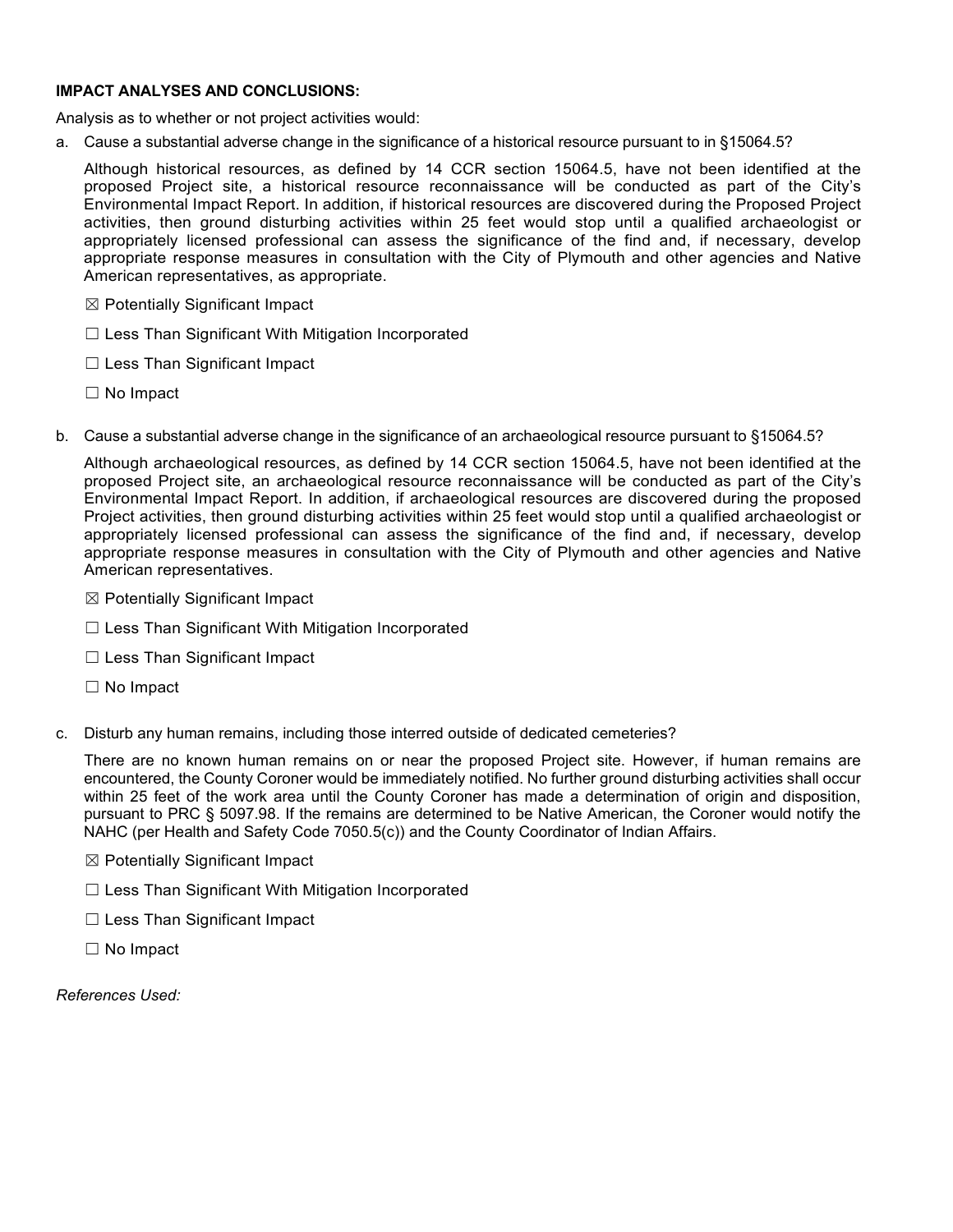<span id="page-19-0"></span>

| <b>6. ENERGY</b>                                                                                                                                                                           |                                                    |                                                                     |                                           |               |  |
|--------------------------------------------------------------------------------------------------------------------------------------------------------------------------------------------|----------------------------------------------------|---------------------------------------------------------------------|-------------------------------------------|---------------|--|
| <b>Would the project:</b>                                                                                                                                                                  | <b>Potentially</b><br><b>Significant</b><br>Impact | <b>Less Than</b><br><b>Significant</b><br>with<br><b>Mitigation</b> | Less Than<br><b>Significant</b><br>Impact | No.<br>Impact |  |
| a) Result in potentially significant environmental impact<br>due to wasteful, inefficient, or unnecessary consumption<br>of energy resources, during project construction or<br>operation? | $\boxtimes$                                        |                                                                     |                                           |               |  |
| b) Conflict with or obstruct a state or local plan for<br>renewable energy or energy efficiency?                                                                                           | ⊠                                                  |                                                                     |                                           |               |  |

### State of California

In 2015, Governor Brown signed Senate Bill 350 to codify climate, clean energy, and energy efficiency goals. The regulations focus on generating energy through renewable sources and increasing the energy efficiency of buildings.

### Amador County Energy Action Plan

The Amador County Energy Action Plan describes the County's roadmap for expanding energy-efficiency and renewableenergy, as well as the associated cost-savings from these efforts. and renewable-energy, as well as the associated costsavings from these efforts.

### **ENVIRONMENTAL SETTING (BASELINE):**

Electrical power and natural gas are provided to the proposed Project site by Pacific Gas & Electric Company (PG&E). PGE obtains its electricity supplies from power plants and natural gas fields in northern California and from energy purchased outside its service area and delivered through high voltage transmission lines. PG&E obtains its natural gas supplies from natural gas fields in northern California and from sources outside of California.

# **APPLICABLE THRESHOLDS OF SIGNIFICANCE:**

The list of energy resource effects that may be considered significant contained in Appendix G of the CEQA Guidelines (Environmental Checklist) was used to establish a threshold of significance.

# **ENVIRONMENTAL STUDIES PERFORMED AND METHODOLOGY:**

Based on the lack of substantial increase in energy demand from the proposed Project, no environmental studies relating to energy resources were prepared.

#### **IMPACT ANALYSES AND CONCLUSIONS:**

Analysis as to whether or not project activities would:

a. Result in potentially significant impact due to wasteful, inefficient, or unnecessary consumption of energy resources, during project construction or operation?

To implement the proposed Project, it is expected that construction equipment (e.g., tractors, excavators, loaders, generators, trucks, light-duty vehicles) would use petroleum fuels (diesel and gasoline products) and would not use on-site electricity or natural gas sources. In addition, it is assumed that proposed future residents would consume energy resources. The potential for the consumption of energy to be wasteful, inefficient, or unnecessary will be analyzed and determined in the City's Environmental Impact Report.

- ☒ Potentially Significant Impact
- ☐ Less Than Significant With Mitigation Incorporated
- $\Box$  Less Than Significant Impact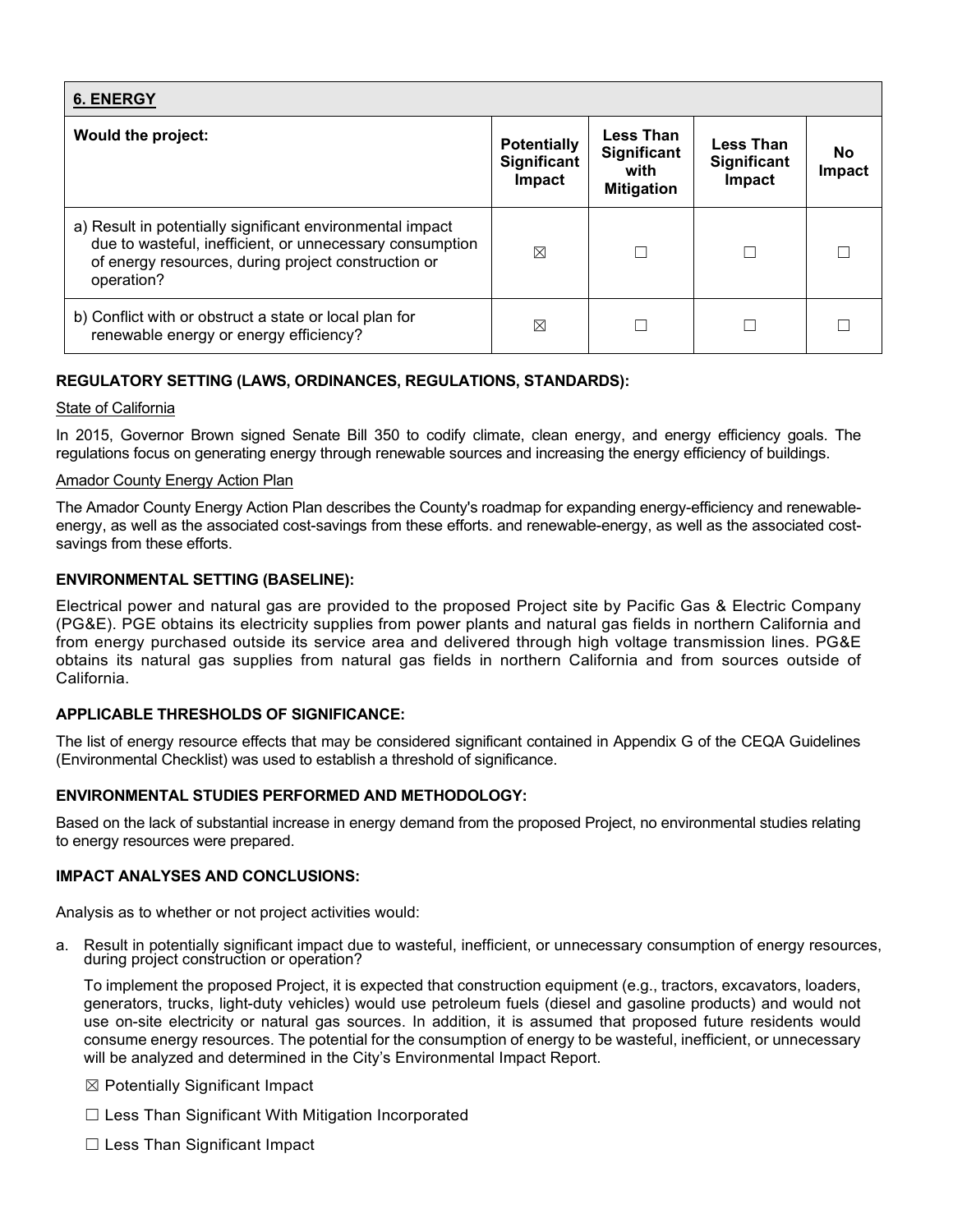## ☐ No Impact

b. Conflict with or obstruct a state or local plan for renewable energy or energy efficiency?

In 2015, Governor Brown signed Senate Bill 350 to codify climate, clean energy, and energy efficiency goals. The regulations focus on generating energy through renewable sources and increasing the energy efficiency of buildings. Implementation of proposed Project would result in constructing new buildings (e.g., residences) that would increase the demand for energy resources, renewable or otherwise. The potential for future buildings to conflict with or obstruct a state or local plan for renewable energy or energy efficiency will be analyzed in the City's Environmental Impact Report.

- ☒ Potentially Significant Impact
- ☐ Less Than Significant With Mitigation Incorporated
- ☐ Less Than Significant Impact
- ☐ No Impact

### *References Used:*

<span id="page-20-0"></span>California Legislative Information. 2015. SB-350 Clean Energy and Pollution Reduction Act of 2015. October. [https://leginfo.legislature.ca.gov/faces/billNavClient.xhtml?bill\\_id=201520160SB350](https://leginfo.legislature.ca.gov/faces/billNavClient.xhtml?bill_id=201520160SB350) (Accessed June 2021).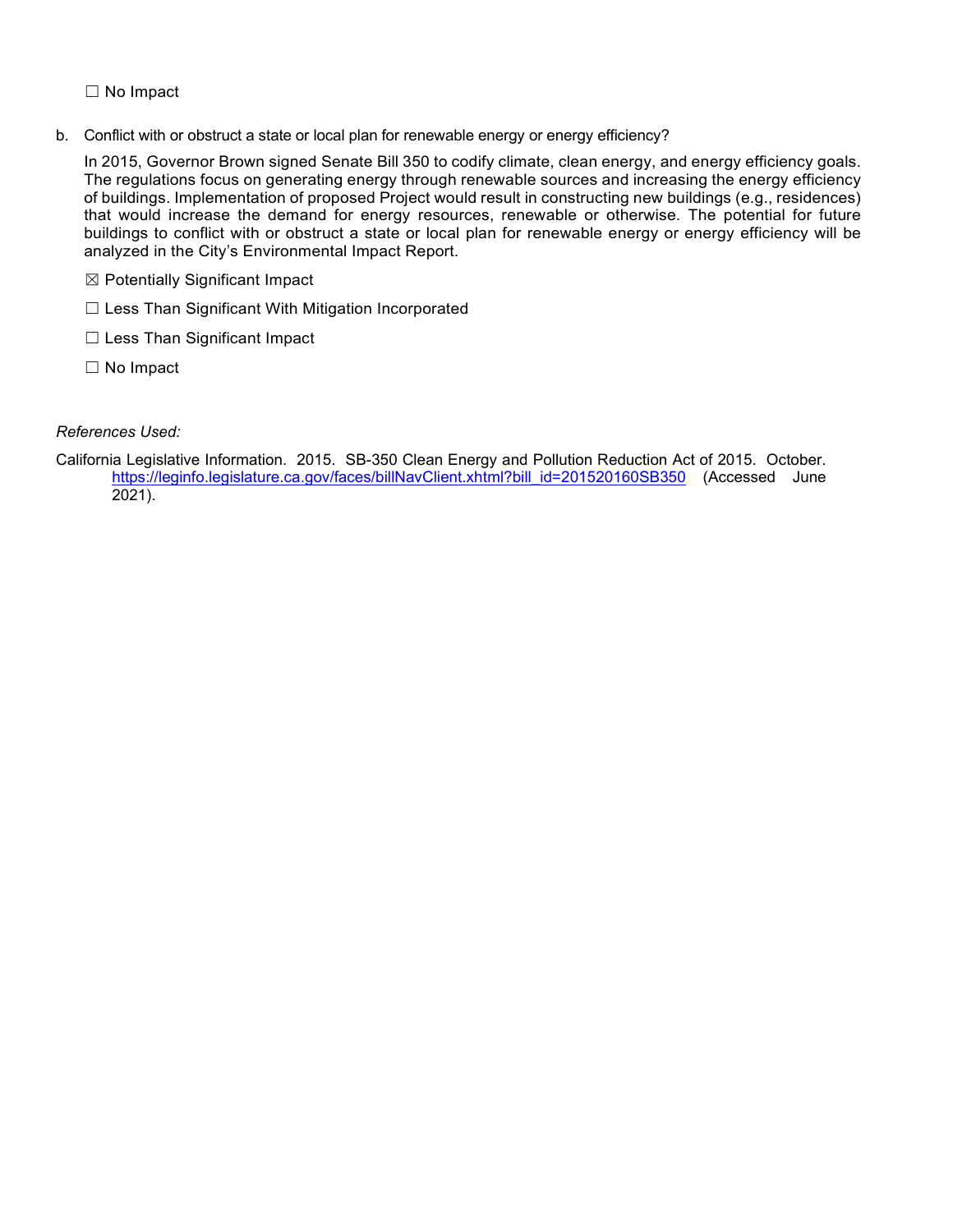<span id="page-21-0"></span>

| 7. GEOLOGY AND SOILS                                                                                                                                                                                                                                                                                  |                                             |                                                                     |                                                  |              |  |
|-------------------------------------------------------------------------------------------------------------------------------------------------------------------------------------------------------------------------------------------------------------------------------------------------------|---------------------------------------------|---------------------------------------------------------------------|--------------------------------------------------|--------------|--|
| Would the project:                                                                                                                                                                                                                                                                                    | <b>Potentially</b><br>Significant<br>Impact | <b>Less Than</b><br><b>Significant</b><br>with<br><b>Mitigation</b> | <b>Less Than</b><br><b>Significant</b><br>Impact | No<br>Impact |  |
| a) Directly or indirectly cause potential substantial adverse<br>effects, including the risk of loss, injury, or death<br>involving:                                                                                                                                                                  |                                             |                                                                     |                                                  |              |  |
| i) Rupture of a known earthquake fault, as delineated<br>on the most recent Alquist-Priolo Earthquake Fault<br>Zoning Map issued by the State Geologist for the<br>area or based on other substantial evidence of a<br>known fault? Refer to Division of Mines and Geology<br>Special Publication 42. | П                                           | $\Box$                                                              | П                                                | ⊠            |  |
| ii) Strong seismic ground shaking?                                                                                                                                                                                                                                                                    | $\Box$                                      | $\Box$                                                              | $\boxtimes$                                      | $\Box$       |  |
| iii) Seismic-related ground failure, including<br>liquefaction?                                                                                                                                                                                                                                       | $\Box$                                      | $\Box$                                                              | ⊠                                                | $\Box$       |  |
| iv) Landslides?                                                                                                                                                                                                                                                                                       | $\Box$                                      | $\Box$                                                              | ⊠                                                | П            |  |
| b) Result in substantial soil erosion or the loss of topsoil?                                                                                                                                                                                                                                         | $\boxtimes$                                 | $\Box$                                                              | $\Box$                                           | $\Box$       |  |
| c) Be located on a geologic unit or soil that is unstable, or<br>that would become unstable as a result of the project,<br>and potentially result in on- or off-site landslide, lateral<br>spreading, subsidence, liquefaction or collapse?                                                           | X                                           | □                                                                   | $\Box$                                           |              |  |
| d) Be located on expansive soil, as defined in Table 18-1-B<br>of the Uniform Building Code (1994), creating substantial<br>direct or indirect risks to life or property?                                                                                                                             | $\boxtimes$                                 | □                                                                   | $\Box$                                           | П            |  |
| e) Have soils incapable of adequately supporting the use of<br>septic tanks or alternative waste water disposal systems<br>where sewers are not available for the disposal of waste<br>water?                                                                                                         | $\boxtimes$                                 | $\Box$                                                              | □                                                |              |  |
| f) Directly or indirectly destroy a unique paleontological<br>resource or site or unique geologic feature?                                                                                                                                                                                            | $\boxtimes$                                 | $\Box$                                                              | $\Box$                                           | $\Box$       |  |

No laws, ordinances, regulations, or standards protecting geological or soil resources are applicable to the proposed Project.

# **ENVIRONMENTAL SETTING (BASELINE):**

The proposed Project site is located in the foothills of the Sierra Nevada, on the eastern fringe of the Sacramento Valley. The Sierra Nevada trends north-northwest from Bakersfield to Lassen Peak, and includes the Sierra Nevada mountain range and a broad belt of western foothills. The Sierra Nevada block is composed of northwest-trending belts of metamorphic, volcanic, and igneous rocks that have undergone intense deformation, faulting, and intrusion. The gently rolling Sierra Nevada foothills are comprised of metamorphosed sedimentary rocks that have been intruded by igneous rocks. The rock formations that make up the western edge of the Sierra Nevada block likely originally formed as a volcanic arc that was later accreted (added) to the western margin of the continent during the Jurassic period.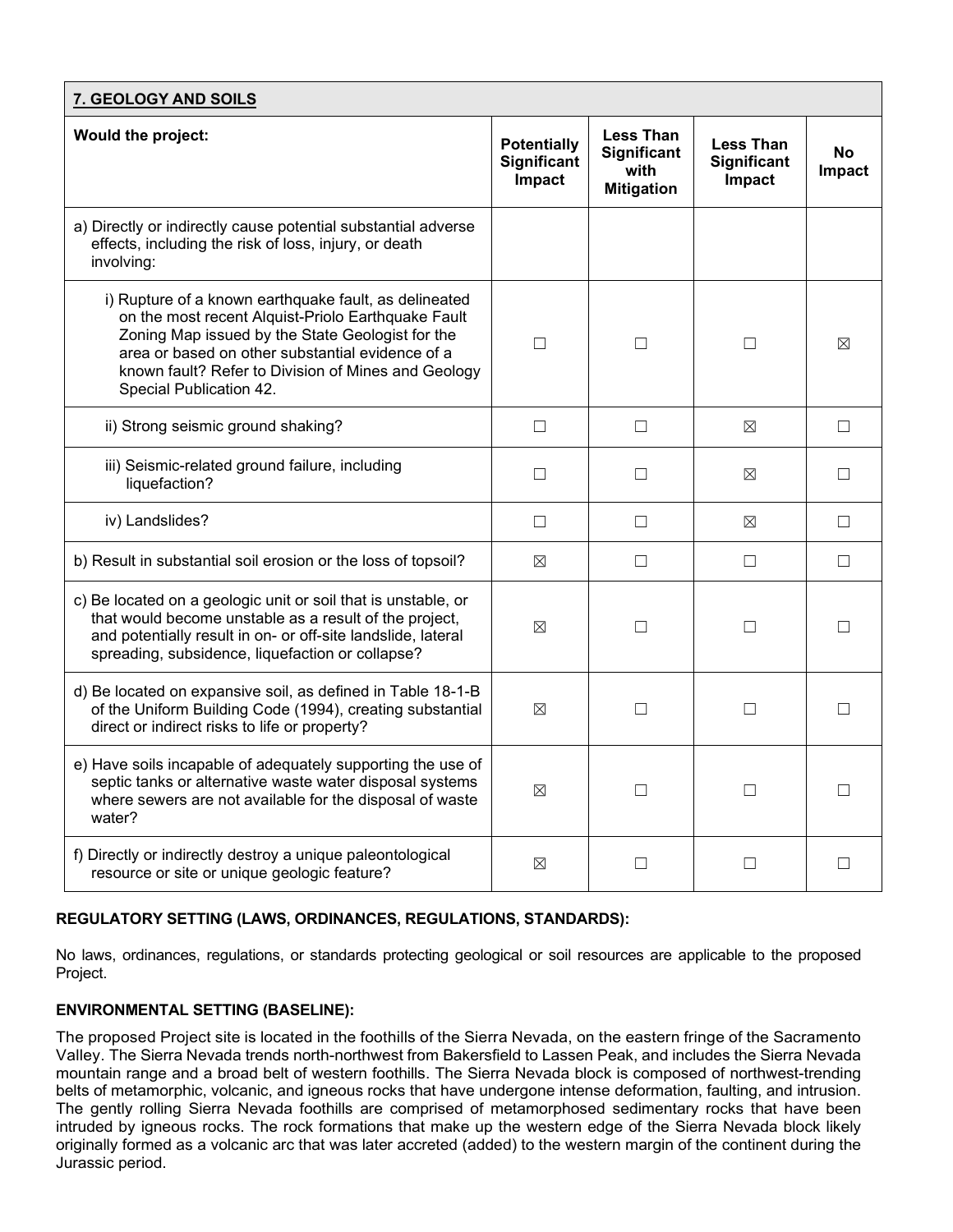### **APPLICABLE THRESHOLDS OF SIGNIFICANCE:**

The list of geological and soils resource effects that may be considered significant contained in Appendix G of the CEQA Guidelines (Environmental Checklist) was used to establish a threshold of significance.

# **ENVIRONMENTAL STUDIES PERFORMED AND METHODOLOGY:**

Site lithology has not been characterized for the proposed Project site. However, site investigations will be completed as part of the City's Environmental Impact Report.

#### **IMPACT ANALYSES AND CONCLUSIONS:**

Analysis as to whether or not project activities would:

- a. Directly or indirectly cause potential substantial adverse effects, including the risk of loss, injury, or death involving:
	- i) Rupture of a known earthquake fault, as delineated on the most recent Alquist-Priolo Earthquake Fault Zoning Map issued by the State Geologist for the area or based on other substantial evidence of a known fault? Refer to Division of Mines and Geology Special Publication 42.

The proposed Project site is not located in an Earthquake Fault Zone and no known earthquake fault crosses the site (CGS, 2021). Therefore, implementation of the proposed Project would not have the potential to directly or indirectly cause potential substantial adverse effects involving rupture of a known earthquake fault.

- ☐ Potentially Significant Impact
- ☐ Less Than Significant With Mitigation Incorporated
- ☐ Less Than Significant Impact
- ☒ No Impact
- ii) Strong seismic ground shaking?

The proposed Project site is located in a seismically active area and the site. However, the distance to closest known fault (Echo Lake fault located approximately 50 miles northeast) would substantially reduce the potential for exposure to moderate to strong shaking in the event of an earthquake in the region (CGS, 2021).

- ☐ Potentially Significant Impact
- ☐ Less Than Significant With Mitigation Incorporated
- ☒ Less Than Significant Impact
- ☐ No Impact
- iii) Seismic-related ground failure, including liquefaction?

The proposed Project site is not located in a Liquefaction Zone and, therefore, does not have a high susceptibility for liquefaction (CGS, 2021). In addition, the proposed Project site is located 50 miles distant from the closest fault. Therefore, the proposed Project would not result in exposing people or structures to significant impacts from seismic-related ground failure, including liquefaction.

- ☐ Potentially Significant Impact
- ☐ Less Than Significant With Mitigation Incorporated
- ☒ Less Than Significant Impact
- ☐ No Impact
- iv) Landslides?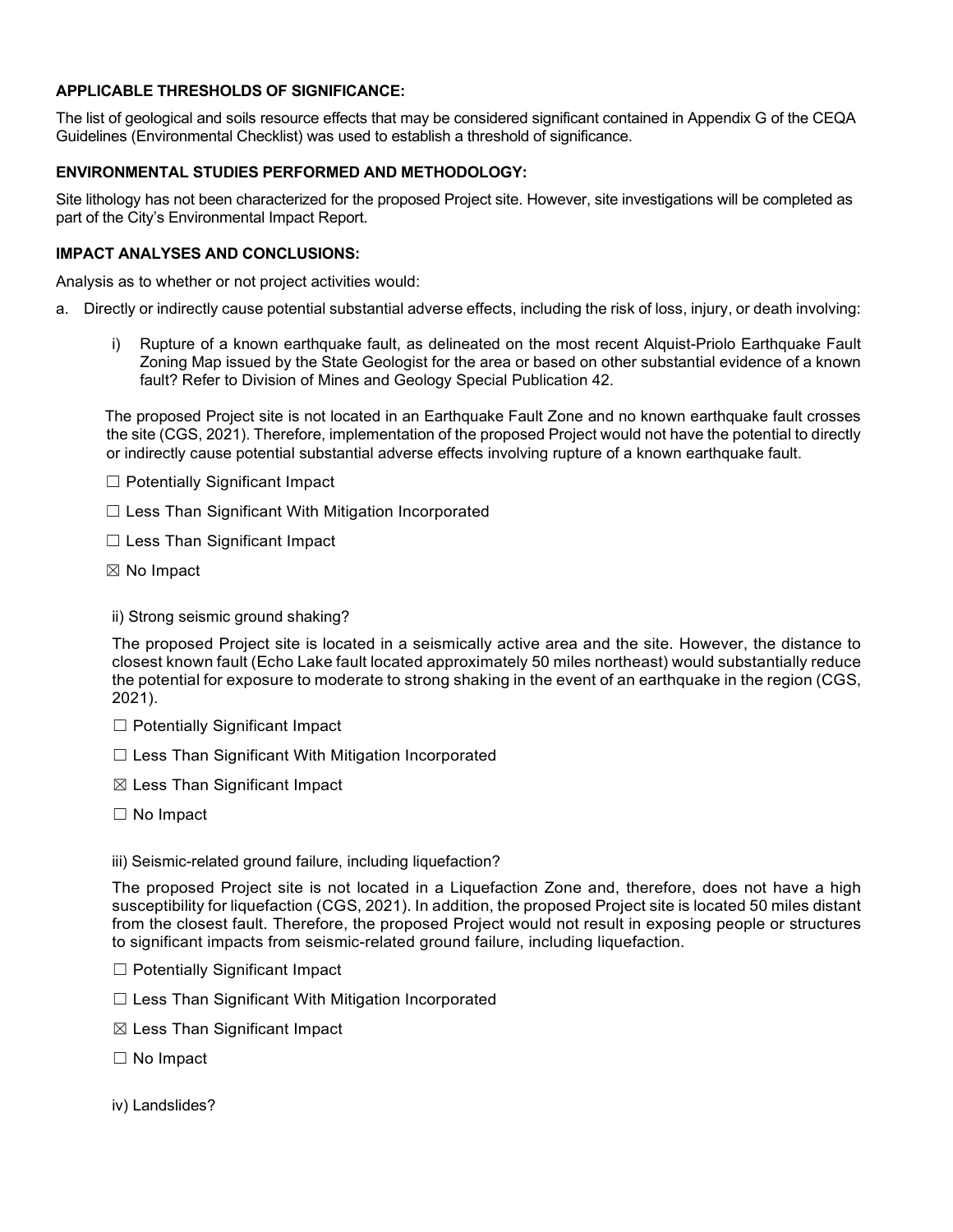The proposed Project site is not located in an area that could be adversely affected by landslides (CDC, 2021). In addition, the proposed Project would be implemented in a relatively flat area and there is little potential for substantial risk or injury from landslides.

- ☐ Potentially Significant Impact
- $\Box$  Less Than Significant With Mitigation Incorporated
- ☒ Less Than Significant Impact
- ☐ No Impact
- b. Result in substantial soil erosion or the loss of topsoil?

The proposed Project would result in development of new impervious surfaces and would require new storm water infrastructure to direct runoff to onsite drainage features to reduce storm water runoff and soil erosion. In addition, the proposed project would obtain a grading permit from the City of Plymouth before commencement of construction activities. The City's Environmental Impact Report will provide further review of this issue to ensure no significant impacts related to substantial soil erosion or the loss of topsoil occurs.

- ☒ Potentially Significant Impact
- ☐ Less Than Significant With Mitigation Incorporated
- $\Box$  Less Than Significant Impact
- ☐ No Impact
- c. Be located on a geologic unit or soil that is unstable, or that would become unstable as a result of the project, and potentially result in on or off-site landslide, lateral spreading, subsidence, liquefaction or collapse?

The proposed Project site is relatively flat with a few rolling hills providing limited changes in the topography. A site-specific geologic and soils study will be conducted for the proposed Project site to ensure the potential for slope instability, lateral spreading, or collapse remain minimal.

- ☒ Potentially Significant Impact
- $\Box$  Less Than Significant With Mitigation Incorporated
- ☐ Less Than Significant Impact
- ☐ No Impact
- d. Be located on expansive soil, as defined in Table 18-1-B of the Uniform Building Code (1994), creating substantial direct or indirect risks to life or property?

Expansive soils are characterized by their ability to undergo volume change due to variations in moisture content. A site-specific geologic and soils study will be conducted for the proposed Project site which will involve characterizing the onsite soils for their potential for being expansive.

- ☒ Potentially Significant Impact
- ☐ Less Than Significant With Mitigation Incorporated
- $\Box$  Less Than Significant Impact
- ☐ No Impact
- e. Have soils incapable of adequately supporting the use of septic tanks or alternative wastewater disposal systems where sewers are not available for the disposal of wastewater?

The proposed Project could require the use of septic tanks or alternative wastewater disposal systems or involve construction of such new systems. The City's Environmental Impact Report will further analyze this issue.

- ☒ Potentially Significant Impact
- ☐ Less Than Significant With Mitigation Incorporated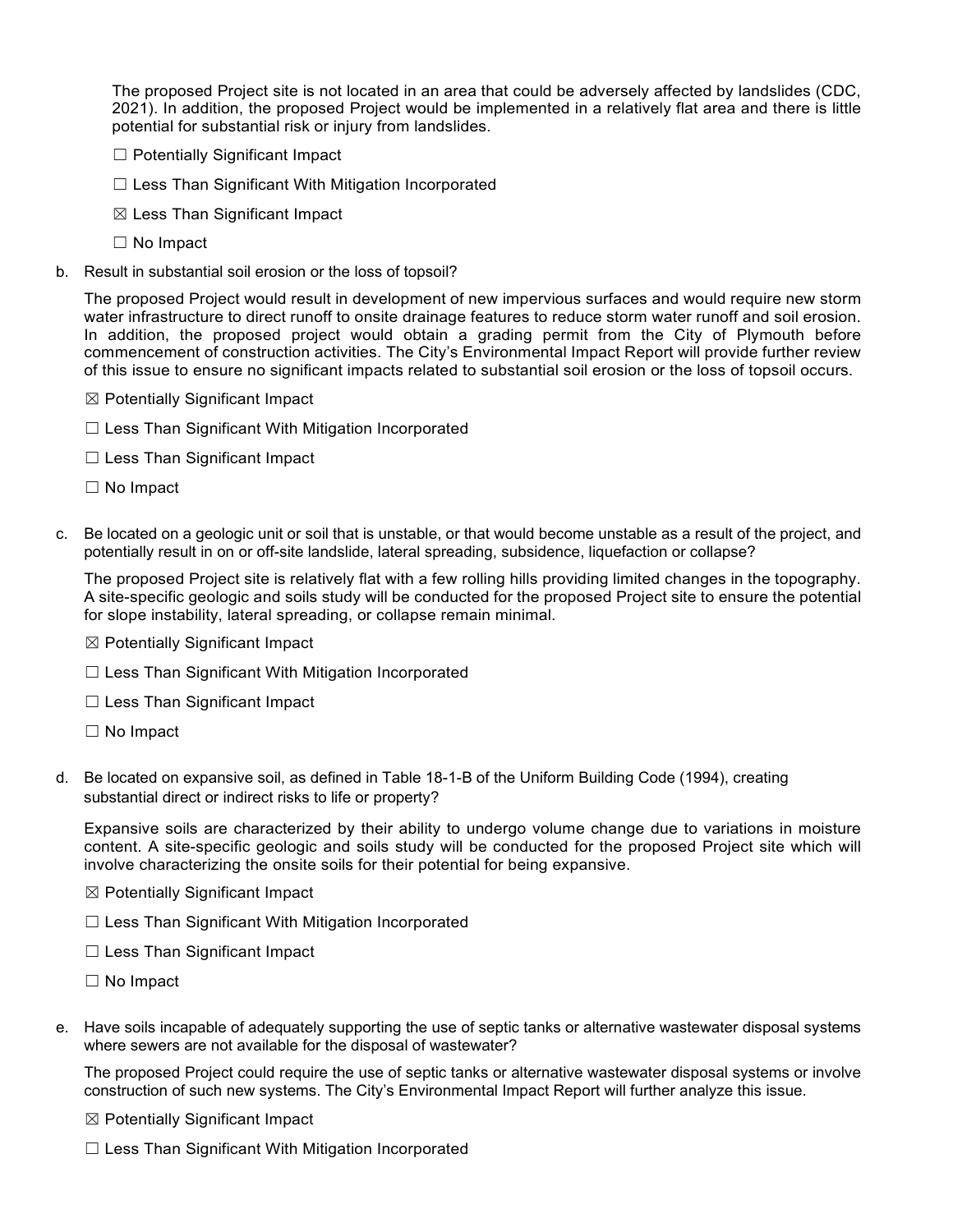- ☐ Less Than Significant Impact
- ☐ No Impact
- f. Directly or indirectly destroy a unique paleontological resources or site unique feature?

Although paleontological resources have not been identified at the proposed Project site, an paleontological resource reconnaissance will be conducted as part of the City's Environmental Impact Report. In addition, if paleontological resources are discovered during the proposed Project activities, then ground disturbing activities within 25 feet would stop until a qualified archaeologist or appropriately licensed professional can assess the significance of the find and, if necessary, develop appropriate response measures in consultation with the City of Plymouth and other agencies.

- ☒ Potentially Significant Impact
- ☐ Less Than Significant With Mitigation Incorporated
- ☐ Less Than Significant Impact
- ☐ No Impact

# *References Used:*

# <span id="page-24-0"></span>Geology.com https://geology.com/articles/expansive-soil.shtml

California Department of Conservation, California Geological Survey (CGS). 2021. Earthquake Zones of Required Investigation. https://maps.conservation.ca.gov/cgs/EQZApp/app/ (Accessed June 2021).

International Conference of Building Officials. 1994. Uniform Building Code, Seventh Printing. May 1.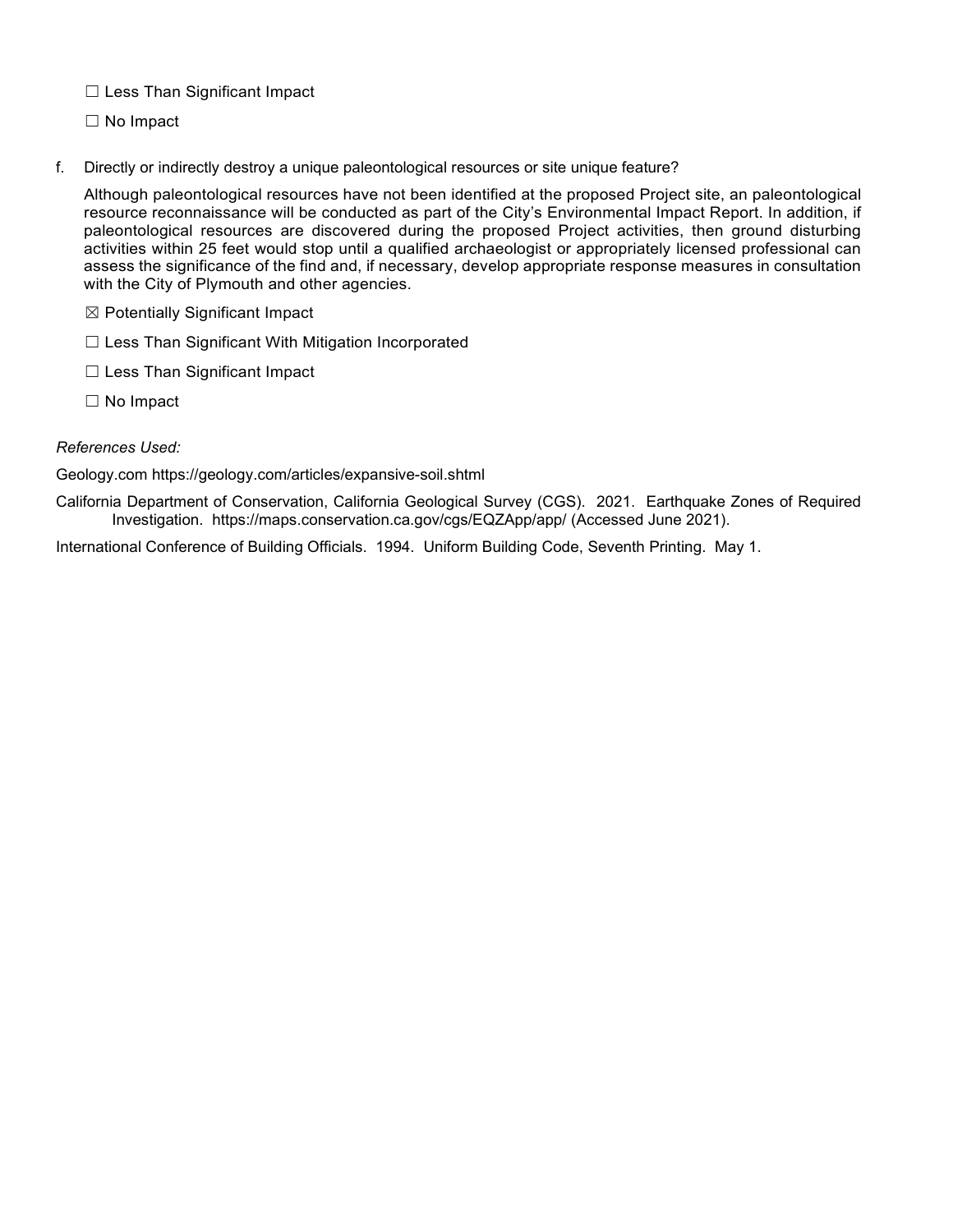<span id="page-25-0"></span>

| <b>8. GREENHOUSE GAS EMISSIONS</b>                                                                                                     |                                                    |                                                              |                                           |               |  |
|----------------------------------------------------------------------------------------------------------------------------------------|----------------------------------------------------|--------------------------------------------------------------|-------------------------------------------|---------------|--|
| <b>Would the project:</b>                                                                                                              | <b>Potentially</b><br><b>Significant</b><br>Impact | <b>Less Than</b><br>Significant<br>with<br><b>Mitigation</b> | Less Than<br><b>Significant</b><br>Impact | No.<br>Impact |  |
| a) Generate greenhouse gas emissions, either directly or<br>indirectly, that may have a significant impact on the<br>environment?      | ⊠                                                  |                                                              |                                           |               |  |
| b) Conflict with an applicable plan, policy or regulation<br>adopted for the purpose of reducing the emissions of<br>greenhouse gases? | ⊠                                                  |                                                              |                                           |               |  |

No laws, ordinances, regulations, or standards relating to greenhouse gas emissions are applicable to the proposed Project.

# **ENVIRONMENTAL SETTING (BASELINE):**

Greenhouse gases are global pollutants, unlike criteria air pollutants that are of regional or local concern. The largest anthropogenic source of GHGs is the combustion of fossil fuels, which results primarily in emissions of carbon dioxide (CO2). Other GHGs include methane, nitrous oxide, fluorinated gases, ozone, and sulfur hexafluoride. To account for the differences of the warming effects of various GHGs, emissions are standardized into carbon dioxide equivalents  $(CO<sub>2</sub>e)$ .

# **APPLICABLE THRESHOLDS OF SIGNIFICANCE:**

The list of greenhouse gas emission effects that may be considered significant contained in Appendix G of the CEQA Guidelines (Environmental Checklist) was used to establish a threshold of significance.

# **ENVIRONMENTAL STUDIES PERFORMED AND METHODOLOGY:**

No environmental studies relating to greenhouse gas emissions were prepared for the proposed Project. Air emission modeling, such as the use of CalEEMod, will be conducted as part of the City's Environmental Impact Report.

# **IMPACT ANALYSES AND CONCLUSIONS:**

Analysis as to whether or not project activities would:

a. Generate greenhouse gas emissions, either directly or indirectly, that may have a significant impact on the environment?

Implementation of proposed Project would generate GHG emissions through mobilization of construction equipment; onsite delivery of materials, equipment and supplies; onsite use of vehicles and heavy equipment; worker commutes to the proposed Project site; and future user activities (e.g., residential). As part of the City's Environmental Impact Report, greenhouse gas emissions for construction and operational activities associated with implementing the proposed Project will be modeled and analyzed for their potential to generate greenhouse gas emissions that may have a significant effect on the environment.

- $\boxtimes$  Potentially Significant Impact
- $\Box$  Less Than Significant With Mitigation Incorporated
- $\Box$  Less Than Significant Impact
- ☐ No Impact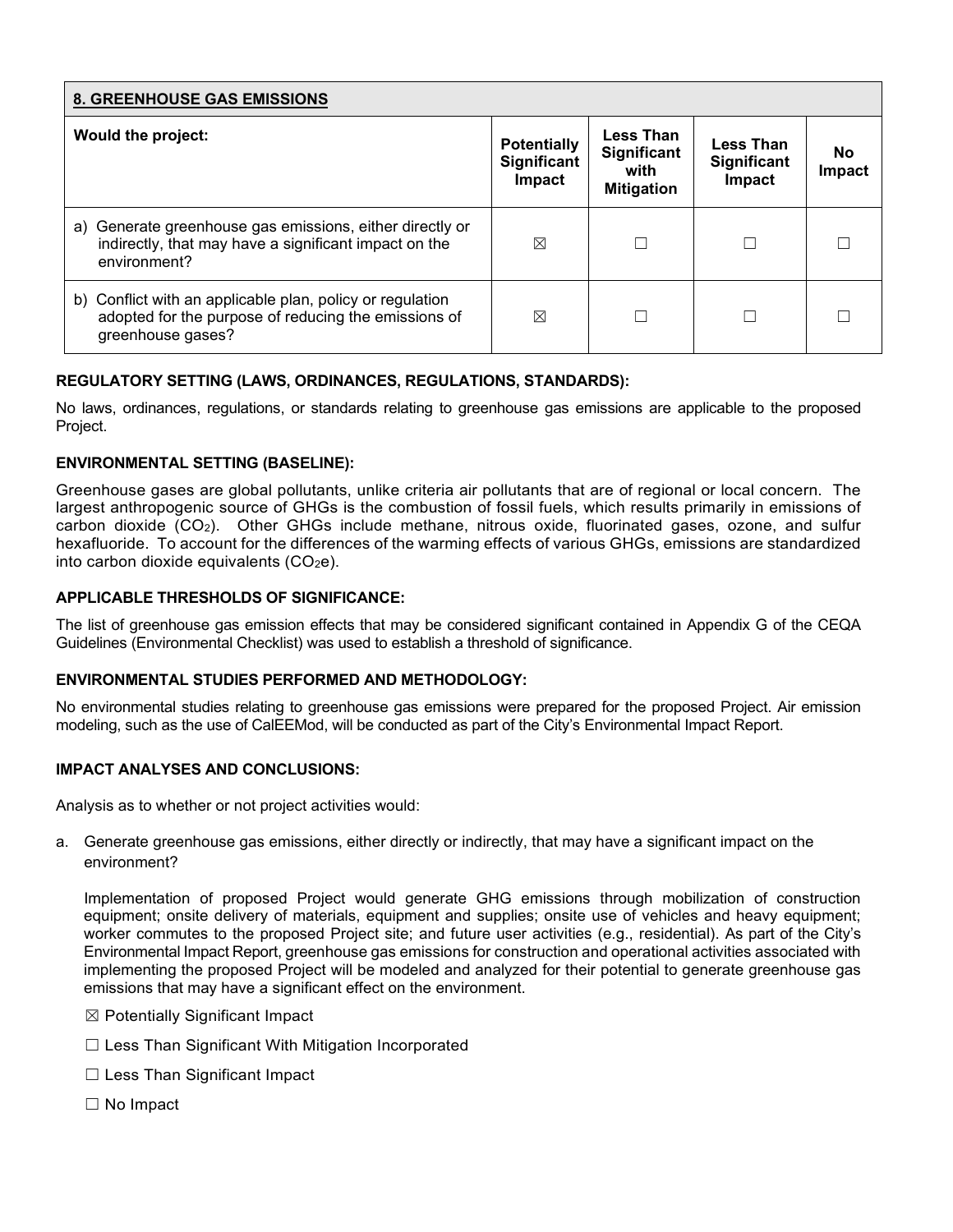b. Conflict with an applicable plan, policy or regulation adopted for the purpose of reducing the emissions of greenhouse gases?

The Amador Air District is responsible for regulating GHG emissions in the project area. Implementation of proposed Project would generate GHG emissions through mobilization of construction equipment; onsite delivery of materials, equipment and supplies; onsite use of vehicles and heavy equipment; worker commutes to the proposed Project site; and future user activities (e.g., residential). As part of the City's Environmental Impact Report, greenhouse gas emissions for construction and operational activities associated with implementing the proposed Project will be modeled and analyzed for their potential to generate greenhouse gas emissions that conflict with an applicable plan, policy or regulation adopted for the purpose of reducing the emissions of greenhouse gases.

- ☒ Potentially Significant Impact
- ☐ Less Than Significant With Mitigation Incorporated
- ☐ Less Than Significant Impact
- <span id="page-26-0"></span>☐ No Impact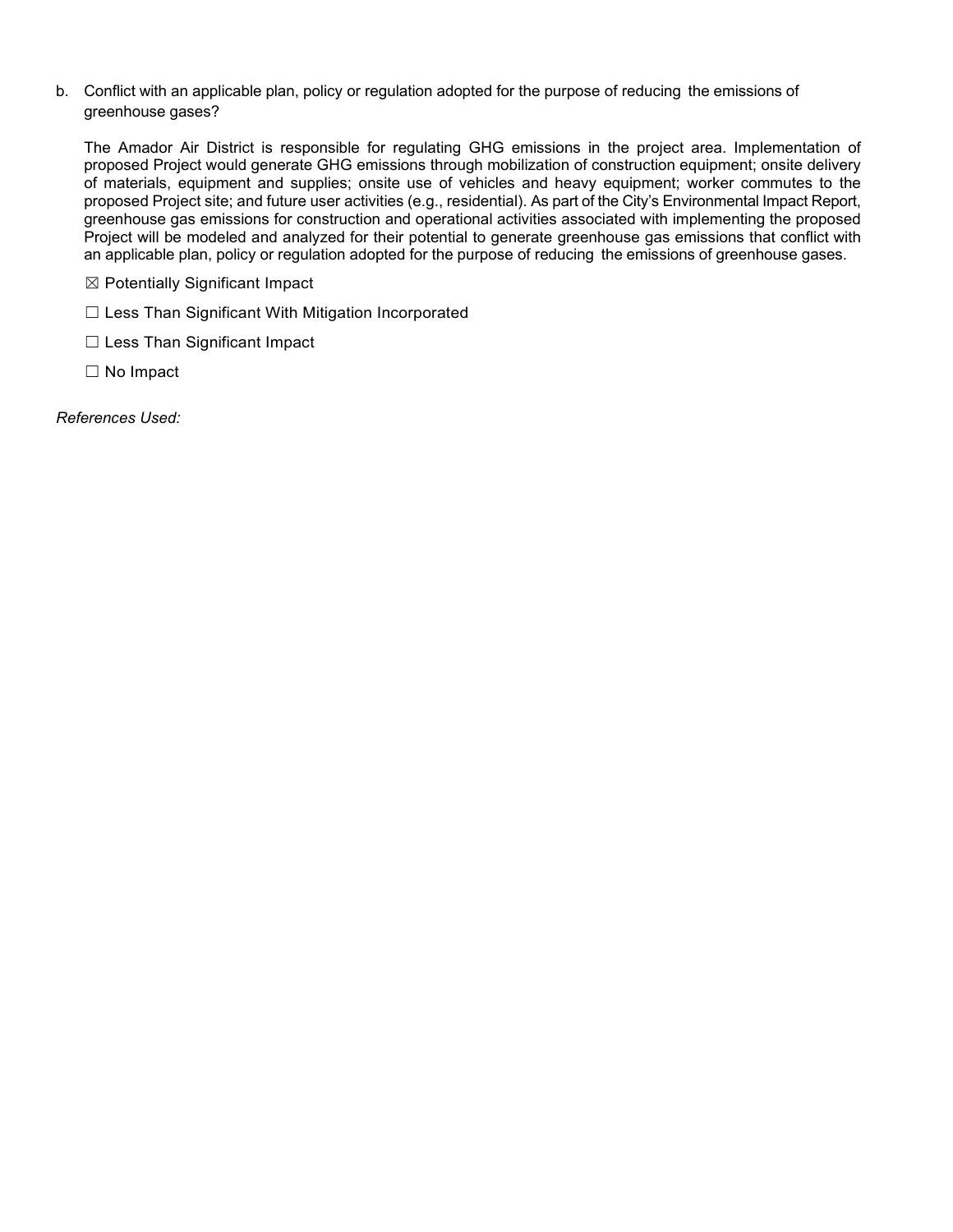<span id="page-27-0"></span>

| 9. HAZARDS AND HAZARDOUS MATERIALS                                                                                                                                                                                                                                                              |                                                    |                                                                     |                                           |              |
|-------------------------------------------------------------------------------------------------------------------------------------------------------------------------------------------------------------------------------------------------------------------------------------------------|----------------------------------------------------|---------------------------------------------------------------------|-------------------------------------------|--------------|
| <b>Would the project:</b>                                                                                                                                                                                                                                                                       | <b>Potentially</b><br><b>Significant</b><br>Impact | <b>Less Than</b><br><b>Significant</b><br>with<br><b>Mitigation</b> | <b>Less Than</b><br>Significant<br>Impact | No<br>Impact |
| a) Create a significant hazard to the public or the<br>environment through the routine transport, use, or<br>disposal of hazardous materials?                                                                                                                                                   | ⊠                                                  | $\Box$                                                              | П                                         | $\Box$       |
| b) Create a significant hazard to the public or the<br>environment through reasonably foreseeable upset and<br>accident conditions involving the release of hazardous<br>materials into the environment?                                                                                        | ⊠                                                  | П                                                                   | П                                         |              |
| c) Emit hazardous emissions or handle hazardous or<br>acutely hazardous materials, substances, or waste<br>within one-quarter mile of an existing or proposed<br>school?                                                                                                                        | $\boxtimes$                                        | $\Box$                                                              | $\perp$                                   |              |
| d) Be located on a site which is included on a list of<br>hazardous materials sites compiled pursuant to<br>Government Code Section 65962.5 and, as a result,<br>would it create a significant hazard to the public or the<br>environment?                                                      | П                                                  | П                                                                   | П                                         | ⊠            |
| e) For a project located within an airport land use plan or,<br>where such a plan has not been adopted, within two<br>miles of a public airport or public use airport, would the<br>project result in a safety hazard or excessive noise for<br>people residing or working in the project area? | П                                                  | П                                                                   | П                                         | ⊠            |
| f) Impair implementation of or physically interfere with an<br>adopted emergency response plan or emergency<br>evacuation plan?                                                                                                                                                                 | ⊠                                                  | П                                                                   | П                                         |              |
| g) Expose people or structures, either directly or indirectly,<br>to a significant risk of loss, injury or death involving<br>wildland fires?                                                                                                                                                   | $\boxtimes$                                        | $\Box$                                                              | $\Box$                                    | П            |

# *Federal laws and regulations*:

- Resource Conservation and Recovery Act (RCRA) Title 42 United States Code and 40 Code Federal Regulations (CFR) Parts 260-279. More specifically, hazardous waste generators are governed by 40 CFR part 262, subpart E and transporters of hazardous waste governed by 40 CFR part 263. RCRA gives EPA the authority to control hazardous waste from the generation, transportation, treatment, storage, and disposal of hazardous waste. RCRA also set forth a framework for the management of non-hazardous solid waste.
- The U.S. Department of Transportation Pipeline and Hazardous Materials Safety Administration regulates the transport of hazardous materials through Title 49 of the Code of Federal Regulations, Subchapter C.

# *State laws and regulations:*

• Hazardous Waste Control Law (Health and Safety Code (HSC) Chapter 6.5) and 22 California Code of Regulations (CCR). The law establishes regulations and incentives which ensure that the generators of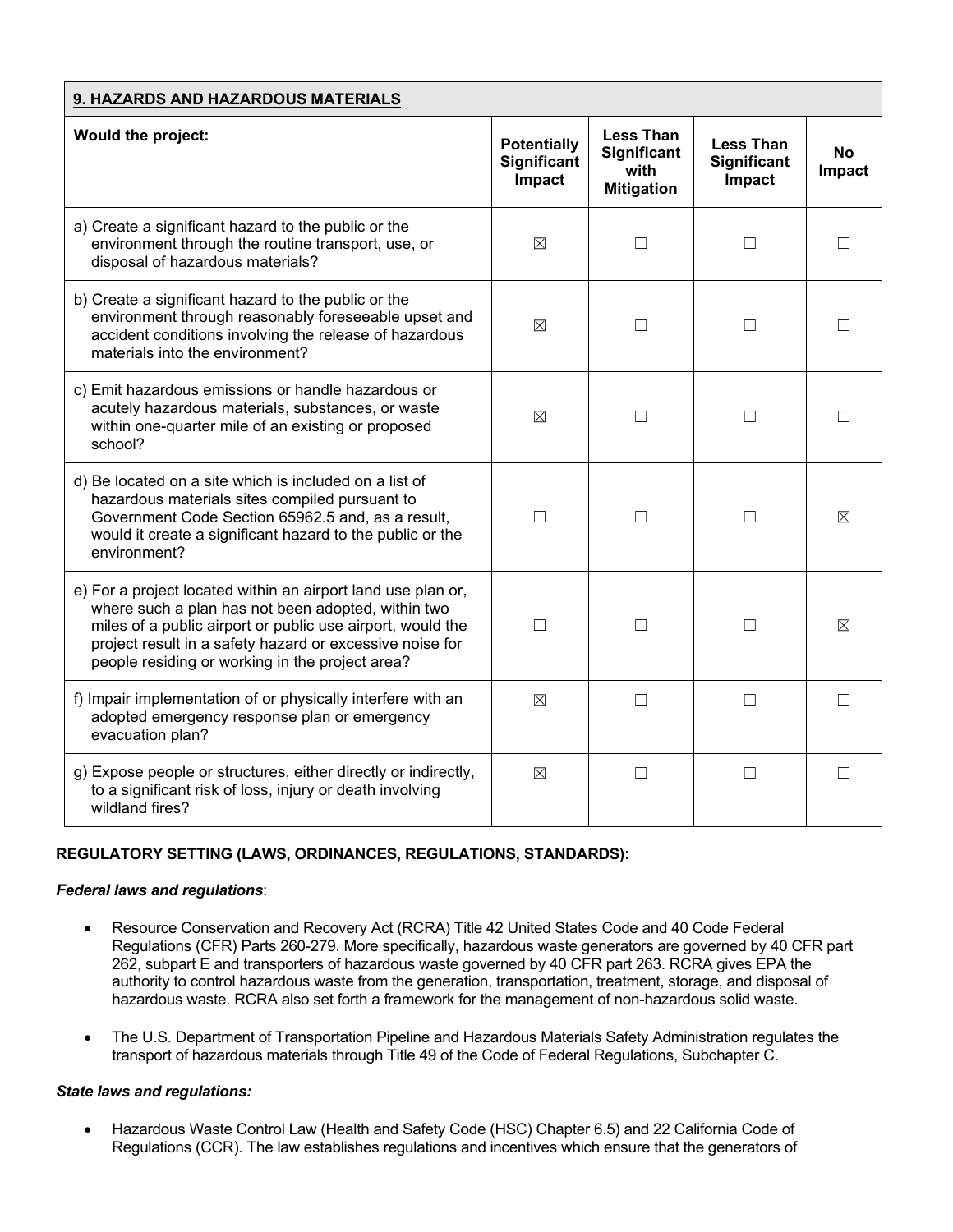hazardous waste employ technology and management practices for the safe handling, treatment, recycling, and destruction of their hazardous wastes prior to disposal. Article 6 of HSC Chapter 6.5 discusses the transportation of hazardous waste.

• California Vehicle Code: Divisions 2, 6, 12, 13, 14, 15 also apply to transportation of hazardous materials.

## **ENVIRONMENTAL SETTING (BASELINE):**

No known hazardous waste or materials exist on the proposed Project site. However, a detailed site investigation will be conducted as part of the City's Environmental Impact Report to make determine if any hazards or hazardous materials exist onsite.

### **APPLICABLE THRESHOLDS OF SIGNIFICANCE:**

The list of hazards and hazardous materials effects that may be considered significant contained in Appendix G of the CEQA Guidelines (Environmental Checklist) was used to establish a threshold of significance**.** 

#### **ENVIRONMENTAL STUDIES PERFORMED AND METHODOLOGY:**

No environmental studies relating to hazards and hazardous materials were prepared for the proposed Project. An environmental hazard assessment, such as a Phase I Environmental Site Assessment, will be conducted as part of the City's Environmental Impact Report to identify potential or existing onsite environmental contamination liabilities.

#### **IMPACT ANALYSES AND CONCLUSIONS:**

Analysis as to whether or not project activities would:

a. Create a significant hazard to the public or the environment throughout the routine transport, use, or disposal of hazardous materials?

Hazardous materials used during implementation of the proposed Project would include fuels and oils for standard operation of construction equipment. Proper storage and disposal and compliance with applicable laws and regulations governing the management of hazardous materials and hazardous waste would minimize potential impacts associated with the use of such materials.

To determine if any unknown hazards or hazardous materials exist onsite, an environmental hazard assessment, such as a Phase I Environmental Site Assessment, will be conducted as part of the City's Environmental Impact Report to identify potential or existing onsite environmental contamination liabilities.

- ☒ Potentially Significant Impact
- ☐ Less Than Significant With Mitigation Incorporated
- $\Box$  Less Than Significant Impact
- ☐ No Impact
- b. Create a significant hazard to the public or the environment through reasonably foreseeable upset and accident conditions involving the release of hazardous materials into the environment?

To determine if any unknown hazards or hazardous materials exist onsite, an environmental hazard assessment, such as a Phase I Environmental Site Assessment, will be conducted as part of the City's Environmental Impact Report to identify potential or existing onsite environmental contamination liabilities.

- ☒ Potentially Significant Impact
- ☐ Less Than Significant With Mitigation Incorporated
- $\Box$  Less Than Significant Impact
- ☐ No Impact
- c. Emit hazardous emissions or handle hazardous or acutely hazardous materials, substances or waste within onequarter mile of an existing or proposed school?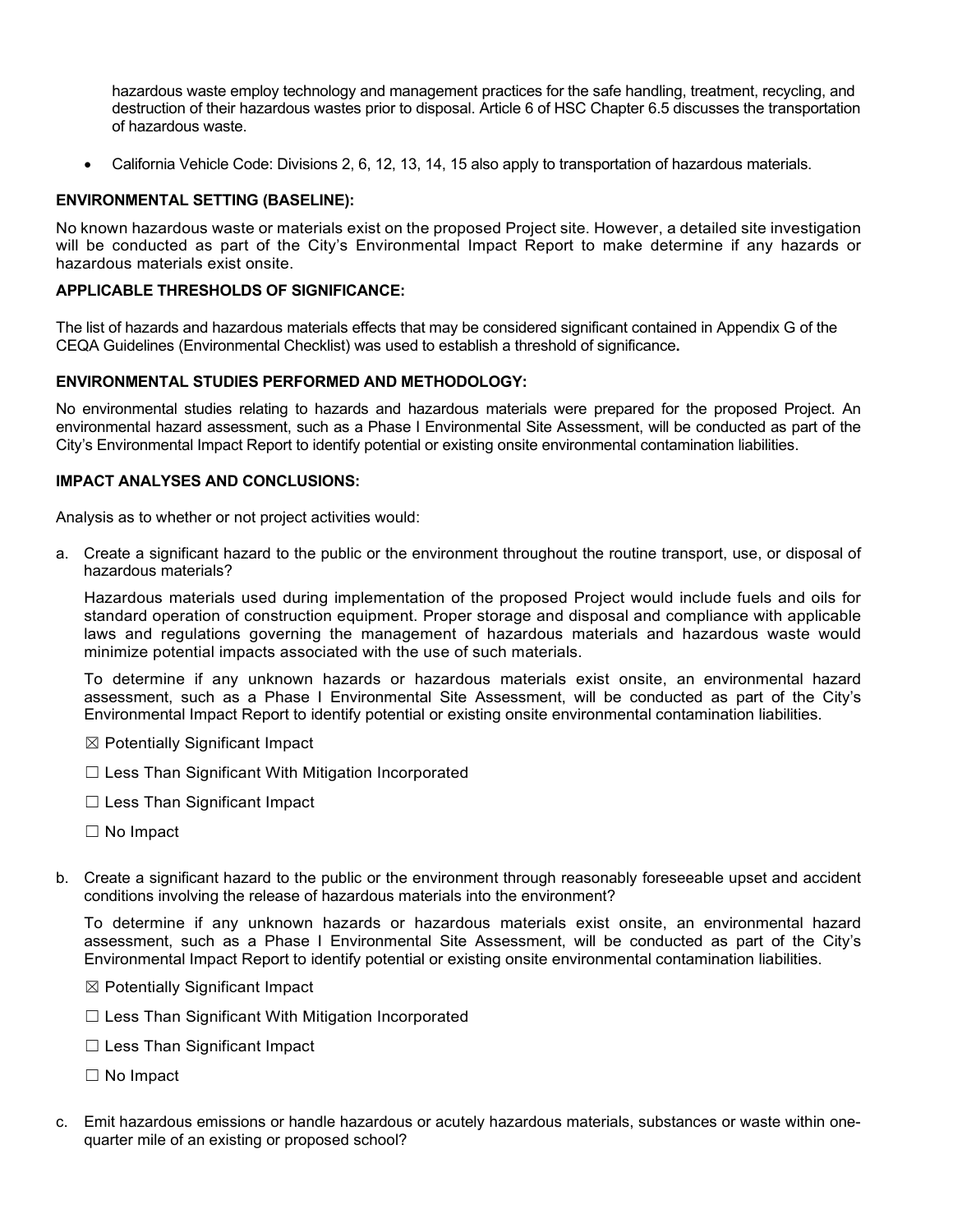Plymouth Elementary School is located approximately one-quarter mile of the proposed Project site. The potential for activities associated with implementing the proposed Project to emit hazardous emissions or handle hazardous or acutely hazardous materials, substances or waste will be analyzed further in the City's Draft Environmental Impact Report.

- ☒ Potentially Significant Impact
- ☐ Less Than Significant With Mitigation Incorporated
- ☐ Less Than Significant Impact
- ☐ No Impact
- d. Be located on a site which is included on a list of hazardous materials sites compiled pursuant to Government Code Section 65962.5 and, as a result, would it create a significant hazard to the public or the environment?

The proposed Project site is not included on the list of hazardous materials sites compiled pursuant to Government Code Section 65962.5; therefore, no impact would occur.

 $\Box$  Potentially Significant Impact

☐ Less Than Significant With Mitigation Incorporated

☐ Less Than Significant Impact

☒ No Impact

e. For a project located within an airport land use plan or, where such a plan has not been adopted, within two miles of a public airport or public use airport, would the project result in a safety hazard or excessive noise for people residing or working in the project area?

The proposed Project site is not located within the boundaries of an airport land use plan. The closest airport to the site is Amador County Airport which is located approximately 8 miles to the south in the community of Sutter Creek. Therefore, implementation of the proposed Project would not result in a safety hazard or excessive noise for people residing or working in the project area.

☐ Potentially Significant Impact

- $\Box$  Less Than Significant With Mitigation Incorporated
- $\Box$  Less Than Significant Impact
- ☒ No Impact
- f. Impair implementation of, or physically interfere with, an adopted emergency response plan or emergency evacuation plan?

The transportation of equipment and materials to and from the proposed Project site have the potential to impair implementation or interfere with the existing emergency response plan and/or evacuation plan. Specifically, trucks carrying equipment and materials could slow down the flow of traffic on public streets and potentially impede emergency response or evacuation efforts. This issue will be analyzed further in the City's Draft Environmental Impact Report.

- ☒ Potentially Significant Impact
- ☐ Less Than Significant With Mitigation Incorporated
- $\Box$  Less Than Significant Impact

☐ No Impact

g. Expose people or structures, either directly or indirectly, to a significant risk of loss, injury or death involving wildland fires?

The proposed Project site is located in an area with environmental conditions conducive to wildland fires. The Project site is located in an area containing dry vegetation. In addition, operation of construction equipment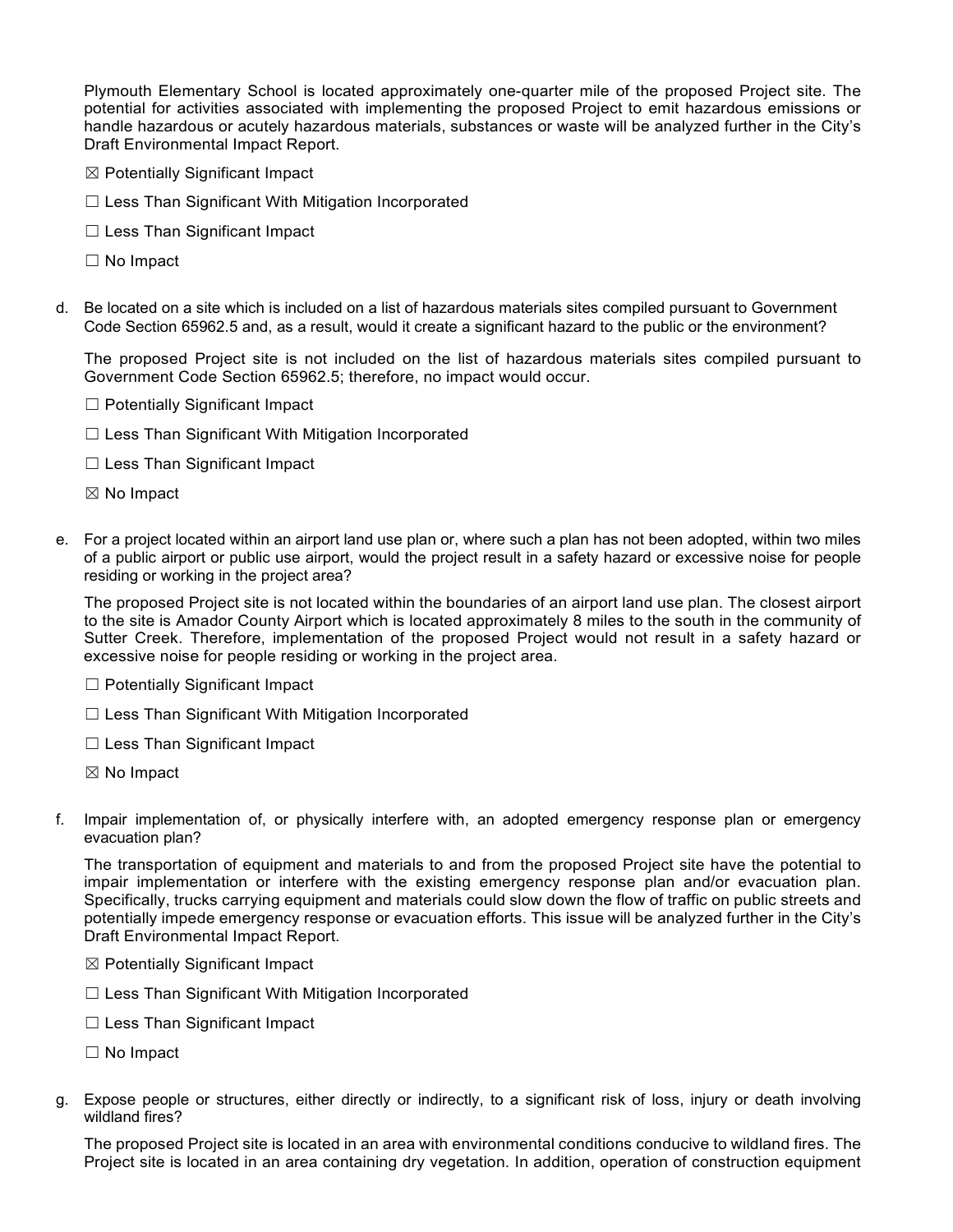on the during construction activities has the limited potential to spark a fire. This issue will be analyzed further in the City's Draft Environmental Impact Report.

☒ Potentially Significant Impact

☐ Less Than Significant With Mitigation Incorporated

☐ Less Than Significant Impact

<span id="page-30-0"></span>☐ No Impact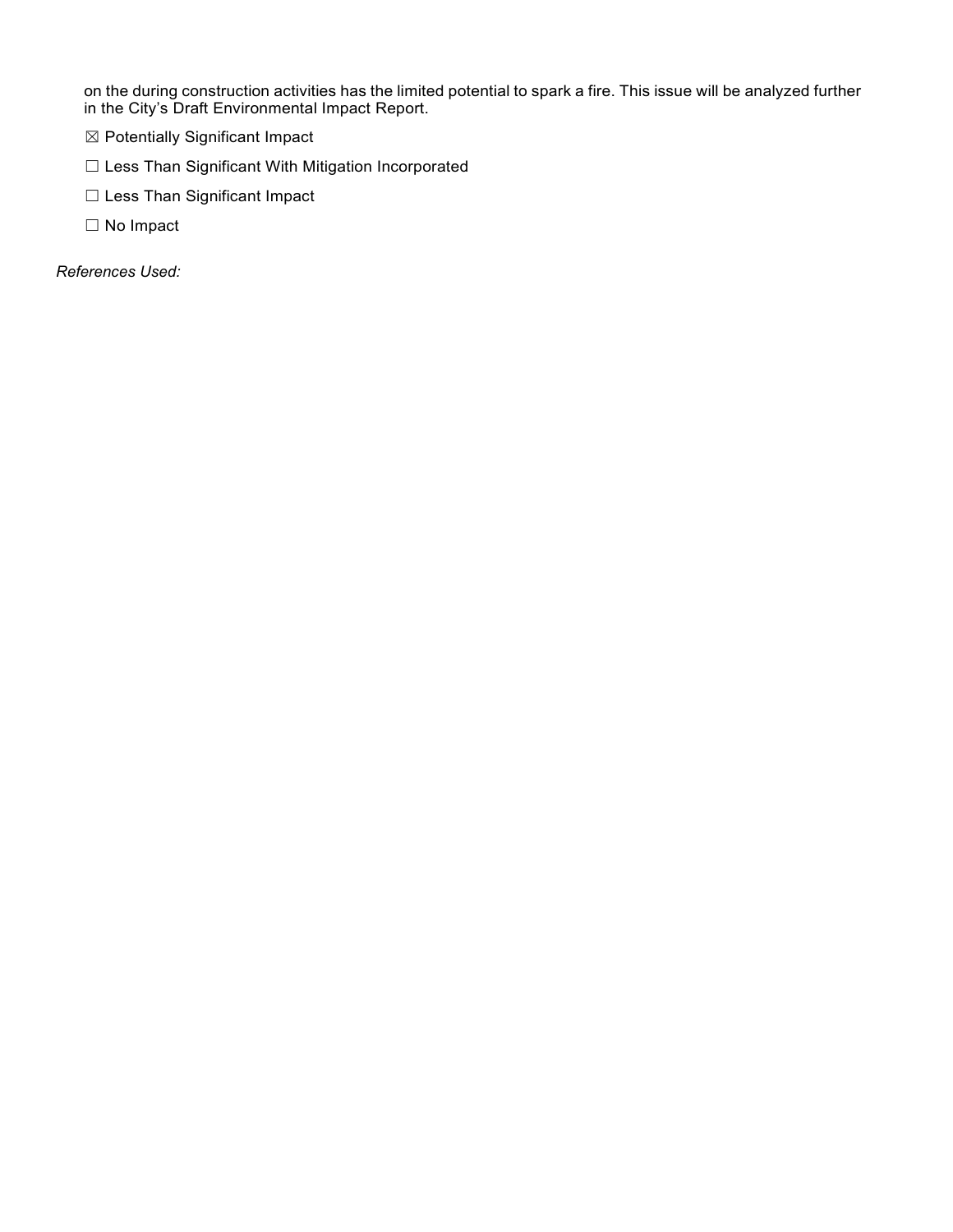<span id="page-31-0"></span>

| 10. HYDROLOGY AND WATER QUALITY                                                                                                                                                                                                 |                                             |                                                                     |                                           |               |
|---------------------------------------------------------------------------------------------------------------------------------------------------------------------------------------------------------------------------------|---------------------------------------------|---------------------------------------------------------------------|-------------------------------------------|---------------|
| Would the project:                                                                                                                                                                                                              | <b>Potentially</b><br>Significant<br>Impact | <b>Less Than</b><br><b>Significant</b><br>with<br><b>Mitigation</b> | <b>Less Than</b><br>Significant<br>Impact | No.<br>Impact |
| a) Violate any water quality standards or waste discharge<br>requirements or otherwise substantially degrade surface<br>or ground water quality?                                                                                | ⊠                                           | $\perp$                                                             | $\perp$                                   |               |
| b) Substantially decrease groundwater supplies or interfere<br>substantially with groundwater recharge such the project<br>may impede sustainable groundwater management of<br>the basin?                                       | $\boxtimes$                                 | П                                                                   | П                                         |               |
| c) Substantially alter the existing drainage pattern of the<br>site or area, including through the alteration of the<br>course of a stream or river or through the addition of<br>impervious surfaces, in a manner which would: | ⊠                                           | П                                                                   | П                                         | $\perp$       |
| (i) result in substantial erosion or siltation on- or off-site;                                                                                                                                                                 | $\boxtimes$                                 | $\Box$                                                              | $\Box$                                    | $\Box$        |
| (ii) substantially increase the rate or amount of surface<br>runoff in a manner which would result in flooding on-<br>or offsite;                                                                                               | ⊠                                           | П                                                                   | П                                         |               |
| (iii) create or contribute runoff water which would<br>exceed the capacity of existing or planned<br>stormwater drainage systems or provide substantial<br>additional sources of polluted runoff; or                            | ⊠                                           | П                                                                   | П                                         |               |
| (iv) impede or redirect flood flows?                                                                                                                                                                                            | $\boxtimes$                                 | П                                                                   | П                                         | П             |
| d) In flood hazard, tsunami, or seiche zones, risk release of<br>pollutants due to project inundation?                                                                                                                          | П                                           | $\Box$                                                              | □                                         | ⊠             |
| e) Conflict with or obstruct implementation of a water<br>quality control plan or sustainable groundwater<br>management plan?                                                                                                   | $\boxtimes$                                 | $\Box$                                                              | $\Box$                                    | П             |

The State Water Resources Control Board and the Regional Water Quality Control Boards (collectively Water Boards) share authority to implement the Federal Clean Water Act (CWA, 33 U.S.C. §1251 et seq.) and California's Porter-Cologne Water Quality Control Act (California Water Code, Section 7). The CWA establishes the basic structure for regulating discharges of pollutants into the waters of the United States and regulating quality standards for surface waters.

The Water Boards enforce waste discharge requirements through National Pollutant Discharge Elimination System (NPDES) permits. The Porter-Cologne Act mandates the Regional Water Board to develop, adopt and implement a Basin Plan for the Region. The Water Quality Control Plan for the Los Angeles Basin (Los Angeles Region Basin Plan) is the master policy document that contains descriptions of the legal, technical, and programmatic bases of water quality regulation in the Region.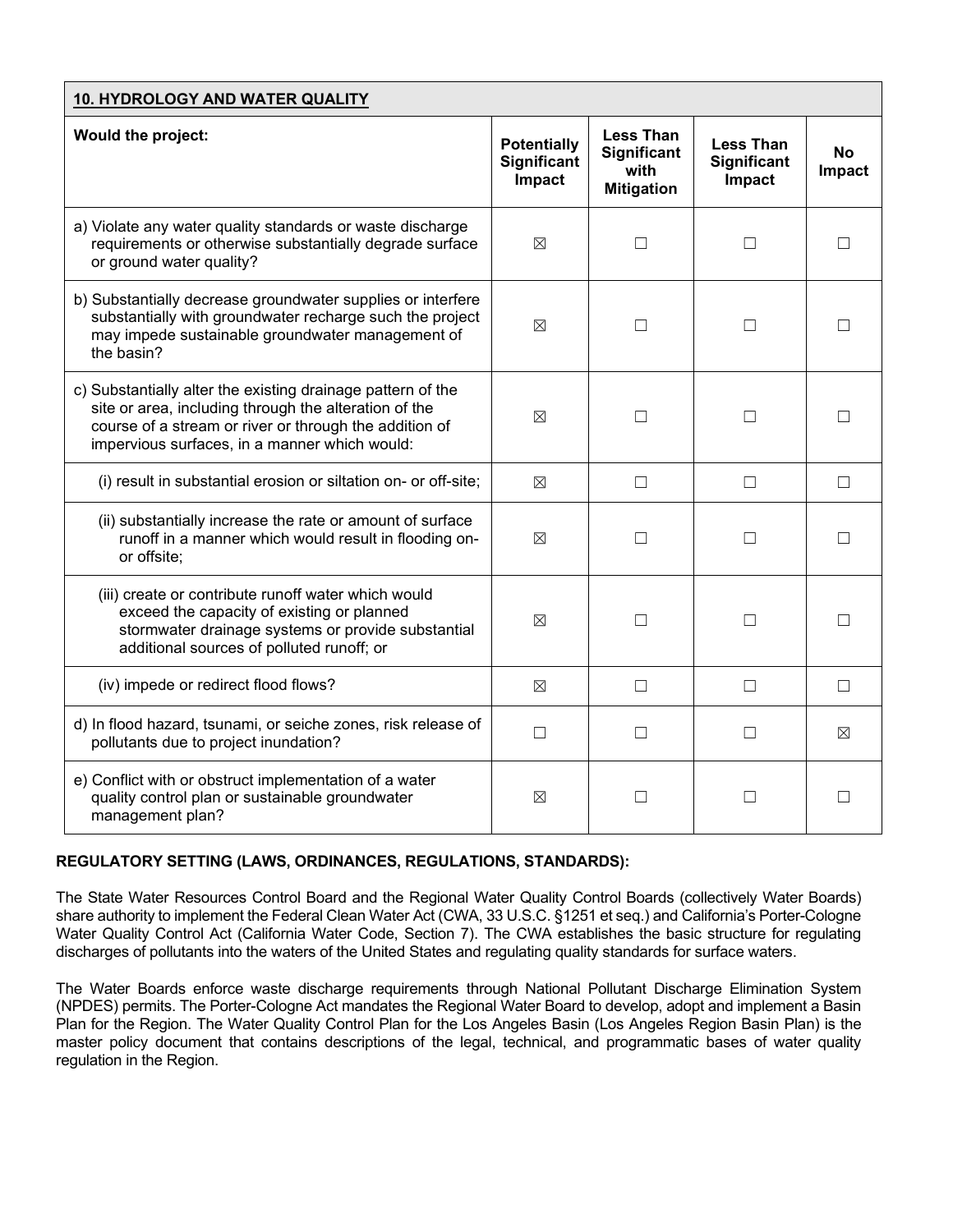The following are also applicable:

- The State Board published a resolution (SWRCB Resolution No. 88-63, as revised by Resolution No. 2006-0008) adopting policy regarding sources of drinking water where exceptions are provided for waters meeting certain criteria.
- The U.S. Environmental Protection Agency promulgated numeric water quality criteria for priority toxic pollutants and other water quality standards provisions to be applied to inland surface waters, enclosed bays and estuaries in California (California Toxics Rule, CTRs).
- A California Stormwater Construction General Permit is required for construction projects disturbing more than 1 acre. The legally responsible person is required to electronically file permit registration documents consisting of a notice of intent, risk assessment, site map, SWPPP, annual fee, and signed certification statement through the State Water Board's Storm Water Multi-Application and Report Tracking System.

### **ENVIRONMENTAL SETTING (BASELINE):**

Amador County encompasses multiple rivers, streams, creeks, and associated watersheds. The County is situated in a region that dramatically drops in elevation from the Sierra Nevada Mountains in the east to the central and western portions, where excess rain or snow can contribute to downstream flooding. The Cosumnes and Mokelumne Rivers, which border the planning area to the north and south, respectively, are both tributary to the San Joaquin River. The North Fork Mokelumne River originates in the Sierra Nevada and flows west to its confluence with the San Joaquin River in the Central Valley. With a watershed encompassing approximately 660 square miles, the annual average runoff of the Mokelumne River at Pardee Reservoir is 753,000 acre-feet, with the majority of flow derived from snowmelt. Annual precipitation and streamflow in the Mokelumne River is extremely variable both month to month and year to year. Stream flow is modified by upstream diversions and regulated by reservoir storage operations for hydroelectric power generation and water supply. The Mokelumne River watershed is typically subdivided into the Upper Mokelumne River Watershed, extending from its upper reaches in eastern Alpine County to the southwestern side of Pardee Reservoir, and the Lower Mokelumne River watershed, extending from its shared boundary with the upper watershed, southwest through the river's confluence with the Cosumnes River.

#### **APPLICABLE THRESHOLDS OF SIGNIFICANCE:**

The list of hydrology and water quality effects that may be considered significant contained in Appendix G of the CEQA Guidelines (Environmental Checklist) was used to establish a threshold of significance**.** 

#### **ENVIRONMENTAL STUDIES PERFORMED AND METHODOLOGY:**

The hydrogeological conditions will be characterized through investigations completed as part of the Site investigations and will be included in the City's Environmental Impact Report.

#### **IMPACT ANALYSES AND CONCLUSIONS:**

Analysis as to whether or not project activities would:

a. Violate any water quality standards or waste discharge requirements or otherwise substantially degrade surface or ground water quality?

Development activities associated with the proposed Project could result in impacts to surface water quality and groundwater quality. Implementation of the proposed Project and associated construction activities have the potential to violate a water quality standard or waste discharge requirement or otherwise substantially degrade surface or ground water quality. This issue will be analyzed further in the City's Draft Environmental Impact Report.

- ☒ Potentially Significant Impact
- $\Box$  Less Than Significant With Mitigation Incorporated
- $\Box$  Less Than Significant Impact
- ☐ No Impact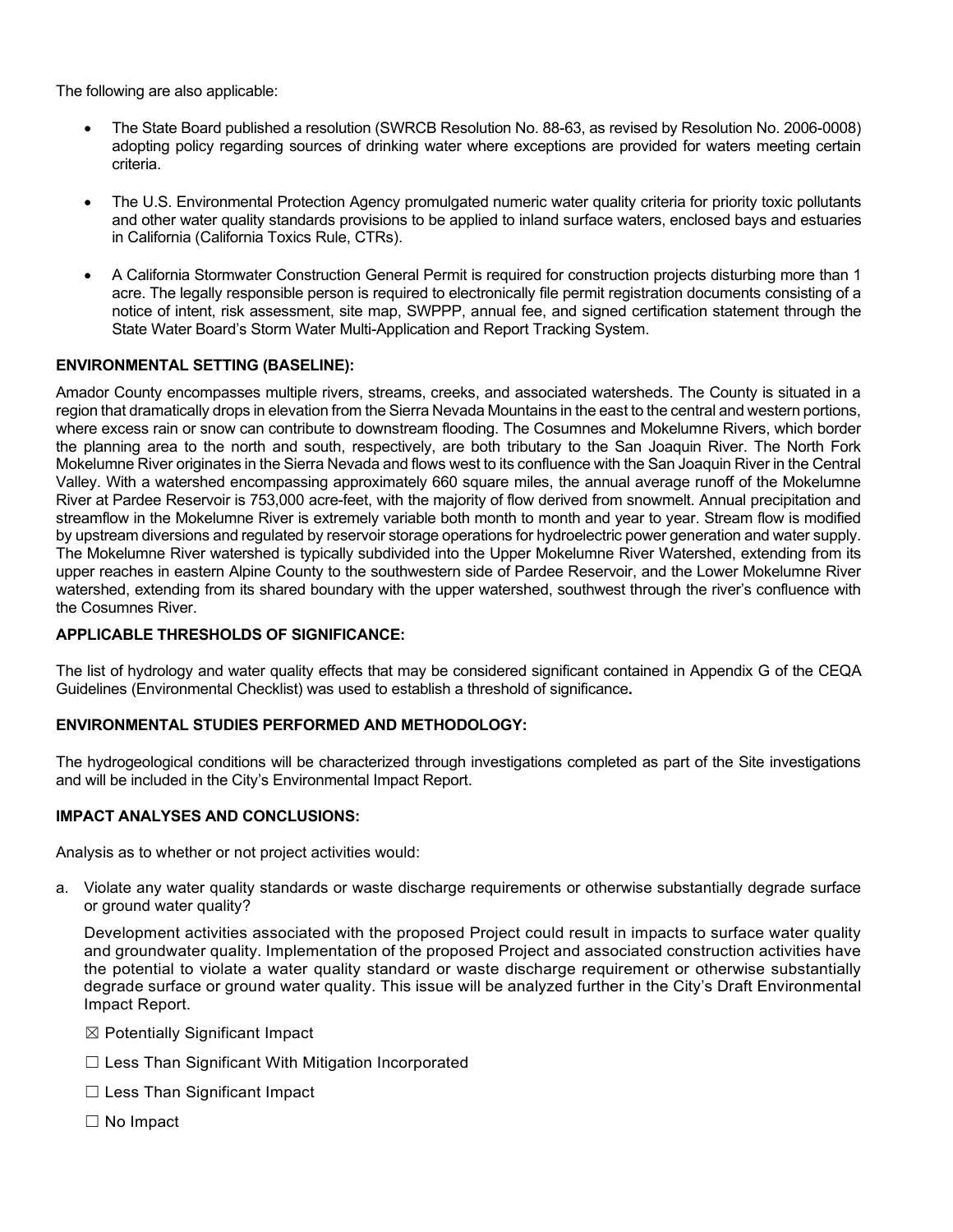b. Substantially decrease groundwater supplies or interfere substantially with groundwater recharge such that the project may impeded sustainable groundwater management of the basin?

It is unknown if the proposed Project would require any groundwater extraction. Additional impervious surfaces associated with the proposed development could affect groundwater recharge, but it is not anticipated to impede the continued overall sustainability of groundwater management. This issue will be analyzed further in the City's Draft Environmental Impact Report.

- $\boxtimes$  Potentially Significant Impact
- ☐ Less Than Significant With Mitigation Incorporated
- ☐ Less Than Significant Impact
- ☐ No Impact
- c. Substantially alter the existing drainage pattern of the site or area, including through the alteration of the course of a stream or river or through the addition of impervious surfaces, in a manner which would:
	- (i) result in substantial erosion or siltation on or offsite;

Construction of the proposed development would increase impervious surfaces on the proposed Project site. The additional impervious surfaces could result in altering the existing drainage pattern of the site or area which could result in substantial erosion or siltation on or off-site. This issue will be analyzed further in the City's Draft Environmental Impact Report.

- ☒ Potentially Significant Impact
- ☐ Less Than Significant With Mitigation Incorporated
- $\Box$  Less Than Significant Impact
- ☐ No Impact

(ii) substantially increase the rate or amount of surface runoff in a manner which would result in flooding on-or offsite;

Construction of the proposed development would increase impervious surfaces on the proposed Project site. The additional impervious surfaces could result in altering the existing drainage pattern of the site or area which could substantially increase the rate or amount of surface runoff in a manner which would result in flooding on-or offsite. This issue will be analyzed further in the City's Draft Environmental Impact Report.

- ☒ Potentially Significant Impact
- ☐ Less Than Significant With Mitigation Incorporated
- ☐ Less Than Significant Impact
- ☐ No Impact

(iii) create or contribute runoff water which would exceed the capacity of existing or planned storm water drainage systems or provide substantial additional sources of polluted runoff; or

Construction of the proposed development would increase impervious surfaces on the proposed Project site. The additional impervious surfaces could result in altering the existing drainage pattern of the site or area which could create or contribute runoff water which would exceed the capacity of existing or planned storm water drainage systems or provide substantial additional sources of polluted runoff. This issue will be analyzed further in the City's Draft Environmental Impact Report.

- ☒ Potentially Significant Impact
- $\Box$  Less Than Significant With Mitigation Incorporated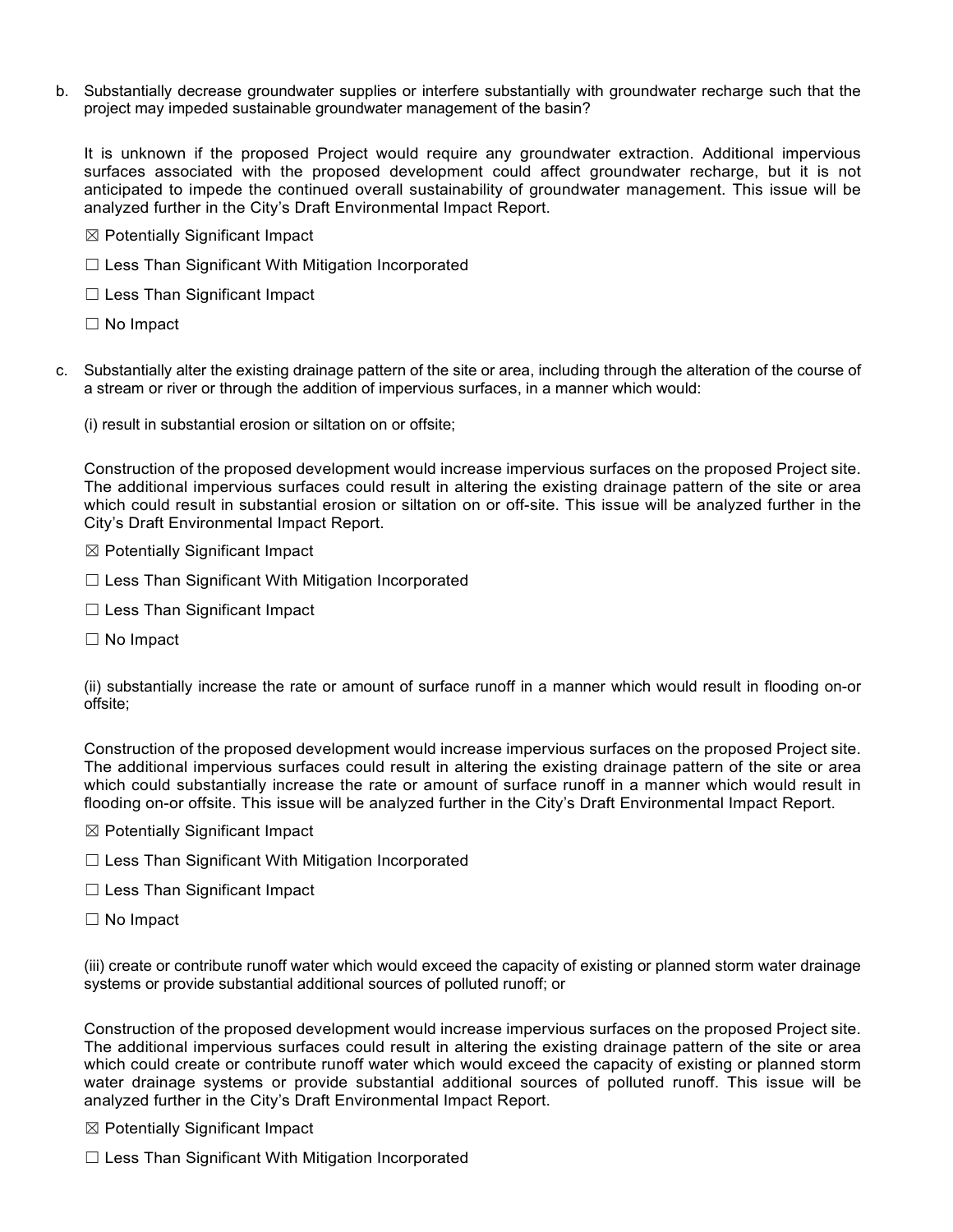- ☐ Less Than Significant Impact
- ☐ No Impact
- (iv) impede or redirect flood flows?

According to the FEMA Flood Map, the proposed Project site does not lie within a 100-year flood hazard area (FEMA 2021). However, construction of the proposed development would increase impervious surfaces on the proposed Project site. The additional impervious surfaces could result in altering the existing drainage pattern of the site or area which could impede or redirect flood flows. This issue will be analyzed further in the City's Draft Environmental Impact Report.

- ☒ Potentially Significant Impact
- ☐ Less Than Significant With Mitigation Incorporated
- $\Box$  Less Than Significant Impact
- ☐ No Impact
- d. In flood hazard, tsunami, or seiche zones, risk release of pollutants due to project inundation?

The proposed Project site is not located in an area at risk from tsunami inundation (CDC 2021). The Proposed Project Site is not susceptible to seiche inundation because there are no major landlocked bodies of water within or near the site.

- ☐ Potentially Significant Impact
- $\Box$  Less Than Significant With Mitigation Incorporated
- ☐ Less Than Significant Impact
- ☒ No Impact
- e. Conflict with or obstruct implementation of a water quality control plan or sustainable groundwater management plan?

Construction of the proposed development would increase impervious surfaces on the proposed Project site. The additional impervious surfaces could result in altering the existing drainage pattern of the site or area which could conflict with or obstruct implementation of a water quality control plan or sustainable groundwater management plan. This issue will be analyzed further in the City's Draft Environmental Impact Report.

- ☒ Potentially Significant Impact
- ☐ Less Than Significant With Mitigation Incorporated
- $\Box$  Less Than Significant Impact
- ☐ No Impact

#### *References Used:*

<span id="page-34-0"></span>California Department of Conservation (CDC). 2021. Department of Conservation Tsunami Inundation Map, [https://www.conservation.ca.gov/cgs/tsunami/maps.](https://www.conservation.ca.gov/cgs/tsunami/maps) Accessed: June 2021).

Federal Emergency Management Agency (FEMA). 2021. FEMA Flood Map Service Center, [https://msc.fema.gov/portal/home.](https://msc.fema.gov/portal/home) Accessed: June 2021).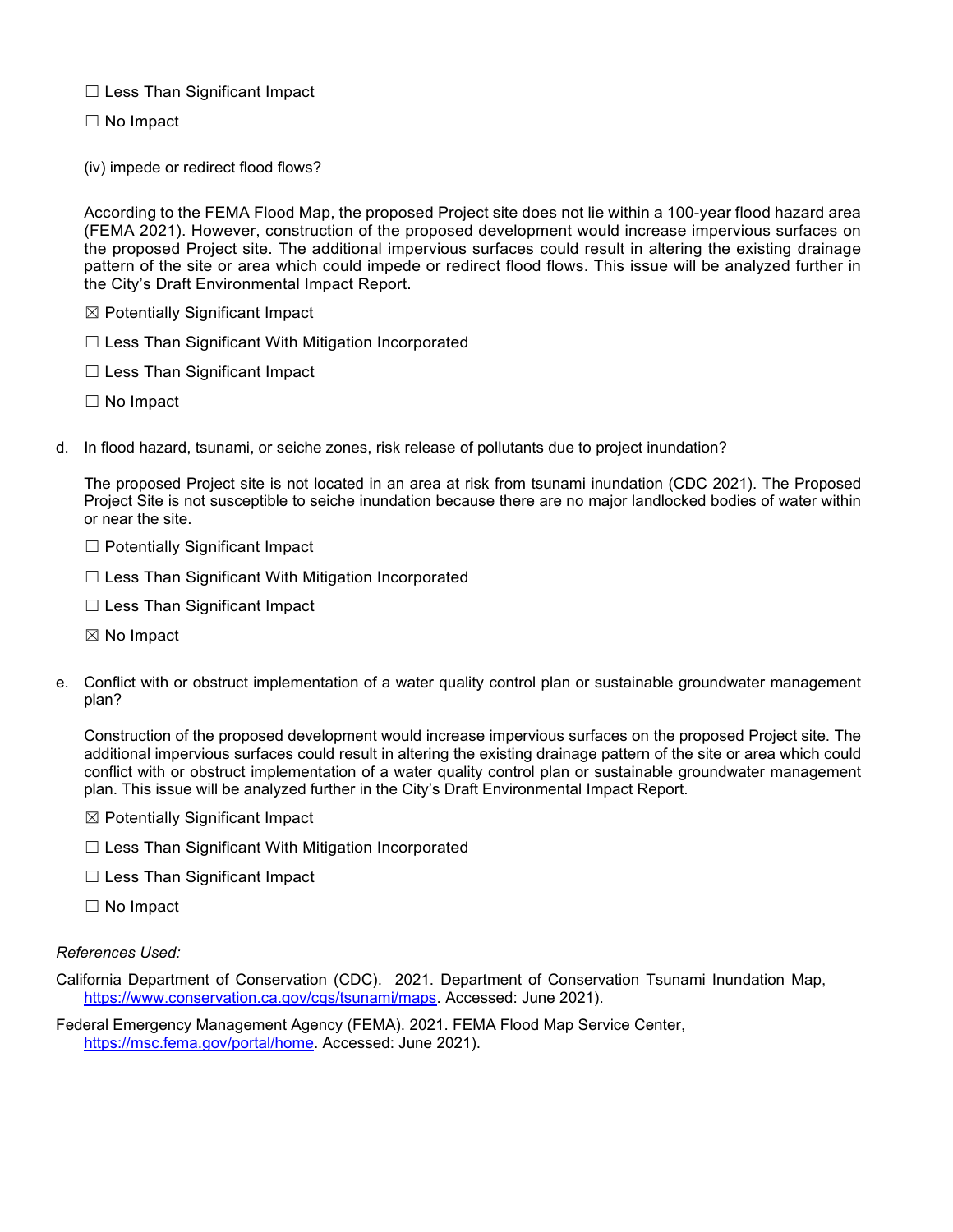<span id="page-35-0"></span>

| <b>11. LAND USE AND PLANNING</b>                                                                                                                                                                |                                             |                                                              |                                                  |                     |
|-------------------------------------------------------------------------------------------------------------------------------------------------------------------------------------------------|---------------------------------------------|--------------------------------------------------------------|--------------------------------------------------|---------------------|
| <b>Would the project:</b>                                                                                                                                                                       | <b>Potentially</b><br>Significant<br>Impact | Less Than<br><b>Significant</b><br>with<br><b>Mitigation</b> | <b>Less Than</b><br><b>Significant</b><br>Impact | <b>No</b><br>Impact |
| a) Physically divide an established community?                                                                                                                                                  |                                             |                                                              |                                                  | ⊠                   |
| b) Cause a significant environmental impact due to a<br>conflict with any land use plan, policy, or regulation<br>adopted for the purpose of avoiding or mitigating an<br>environmental effect? | ⊠                                           |                                                              |                                                  |                     |

City of Plymouth Zoning Code provides restrictions and regulations on land uses and identifies the proposed Project site as a Rural Residential, Standard Residential, and Suburban Commercial. The City of Plymouth General Plan designates the land use of the proposed Project site as Suburban Residential, Auto Urban Residential, and Suburban Commercial.

#### **ENVIRONMENTAL SETTING (BASELINE):**

The Greilich Ranch Subdivision area is currently undeveloped. The existing RV Park, originally developed in the 1970's, offers 326 sites comprised of RV and Vacation Rental spaces, including small individual cabins. Included in the existing park are numerous amenities including swimming pools, volleyball area, an Amphitheatre and meeting structures to serve guests.

#### **APPLICABLE THRESHOLDS OF SIGNIFICANCE:**

The list of land use and planning resource effects that may be considered significant contained in Appendix G of the CEQA Guidelines (Environmental Checklist) was used to establish a threshold of significance.

### **ENVIRONMENTAL STUDIES PERFORMED AND METHODOLOGY:**

No environmental studies relating to land use and planning were prepared for the proposed Project. Analysis of the proposed entitlements including amendments to the City's General Plan and Zoning Maps, approval of a Tentative Subdivision Map, approval of a Conditional Use Permit, and a Development Agreement, will be analyzed as part of the City's Environmental Impact Report.

#### **IMPACT ANALYSES AND CONCLUSIONS:**

Analysis as to whether or not project activities would:

a. Physically divide an established community?

The proposed development would be located adjacent to existing residential and commercial business areas. Implementation of the proposed Project would not physically divide the nearby established community.

- ☐ Potentially Significant Impact
- $\Box$  Less Than Significant With Mitigation Incorporated
- ☐ Less Than Significant Impact
- ☒ No Impact
- b. Cause a significant environmental impact due to a conflict with any land use plan, policy, or regulation adopted for the purpose of avoiding or mitigating an environmental effect?

Potential for the proposed entitlements including amendments to the City's General Plan and Zoning Maps, approval of a Tentative Subdivision Map, approval of a Conditional Use Permit, and a Development Agreement, will be reviewed for their potential to conflict with any land use plan, policy, or regulation adopted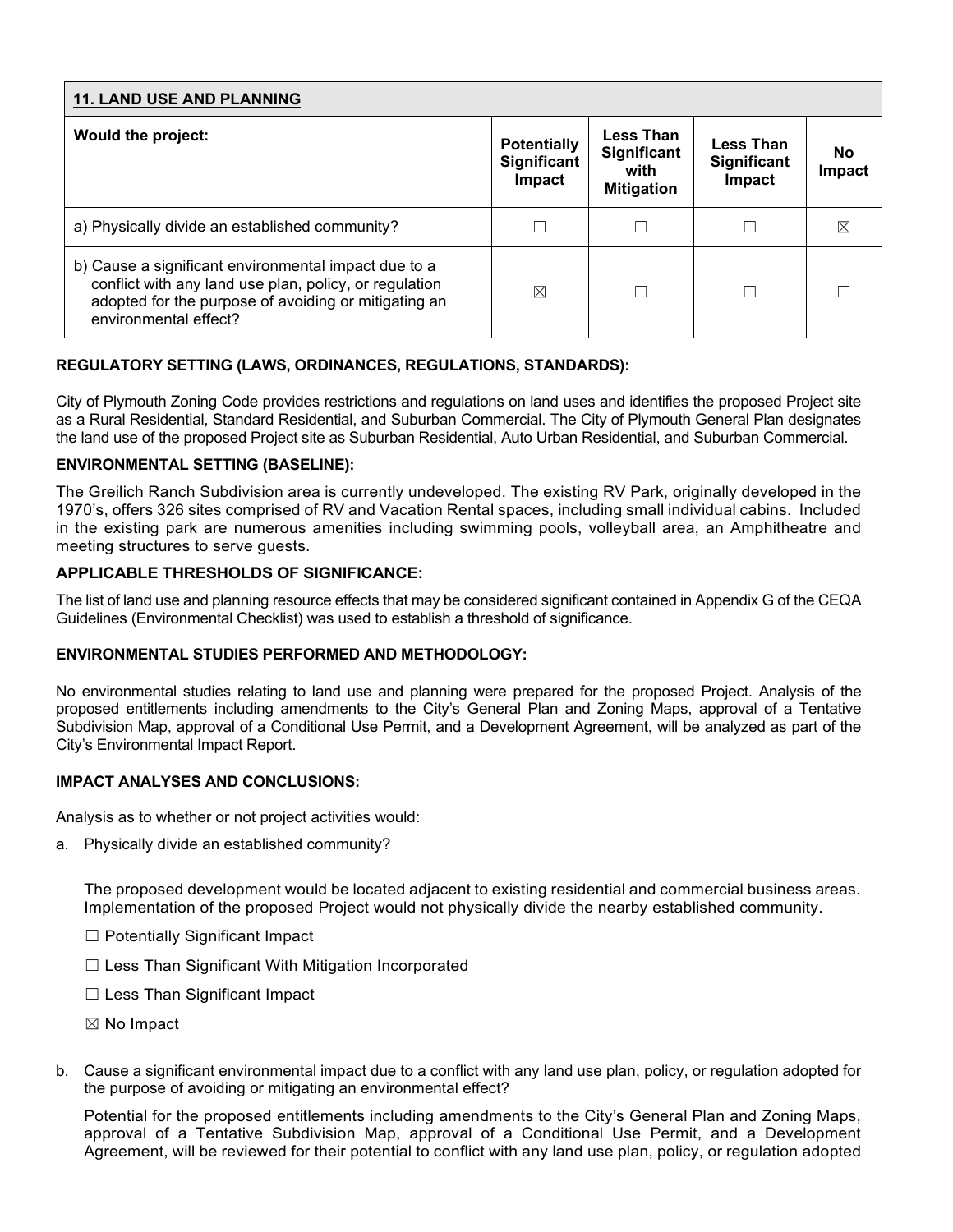for the purpose of avoiding or mitigating an environmental effect. This issue will be analyzed further in the City's Environmental Impact Report.

- ☒ Potentially Significant Impact
- ☐ Less Than Significant With Mitigation Incorporated
- ☐ Less Than Significant Impact
- <span id="page-36-0"></span>☐ No Impact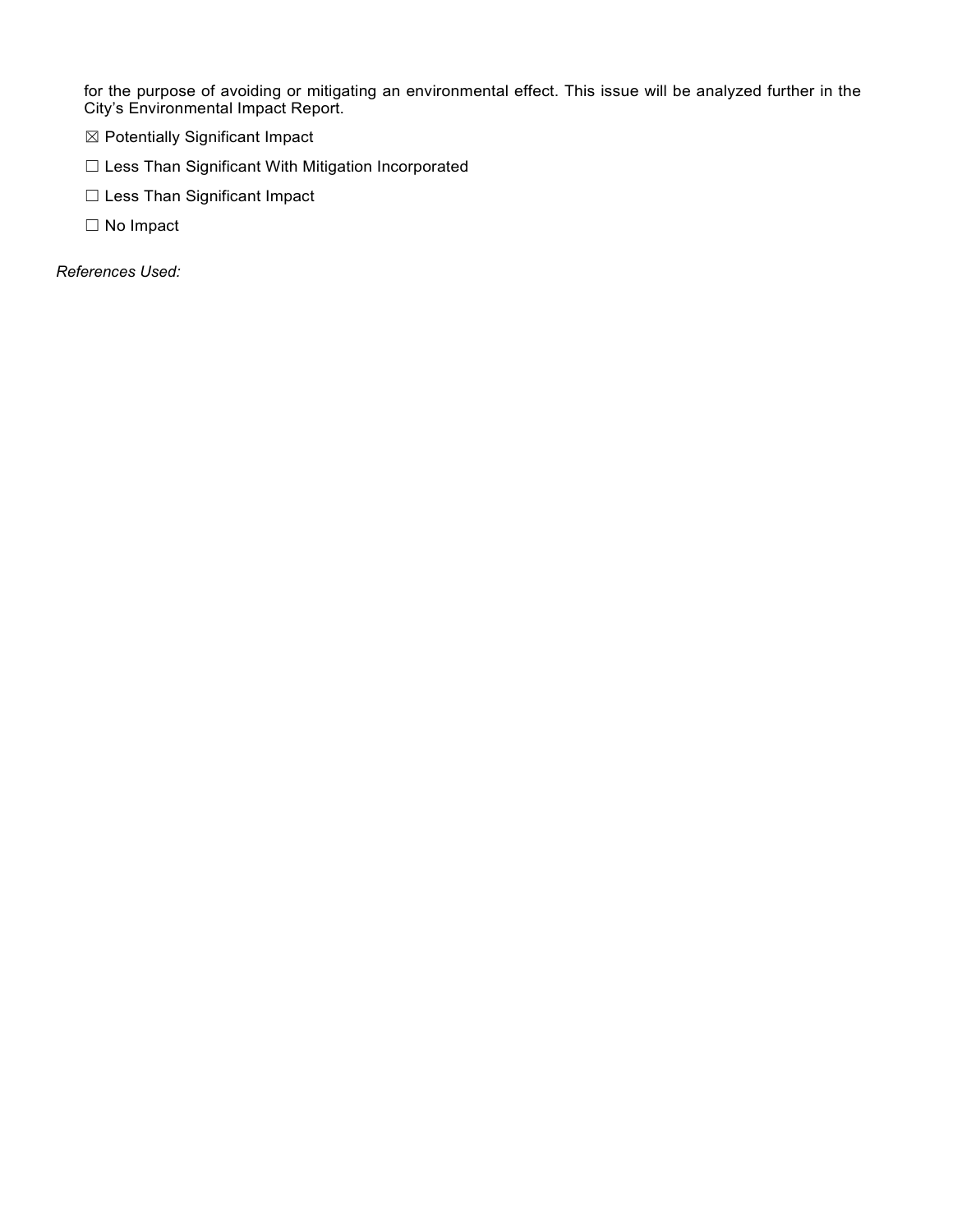<span id="page-37-0"></span>

| <b>12. MINERAL RESOURCES</b>                                                                                                                                                |                                                    |                                                              |                                           |               |
|-----------------------------------------------------------------------------------------------------------------------------------------------------------------------------|----------------------------------------------------|--------------------------------------------------------------|-------------------------------------------|---------------|
| Would the project:                                                                                                                                                          | <b>Potentially</b><br>Significant<br><b>Impact</b> | <b>Less Than</b><br>Significant<br>with<br><b>Mitigation</b> | <b>Less Than</b><br>Significant<br>Impact | No.<br>Impact |
| a) Result in the loss of availability of a known mineral<br>resource that would be of value to the region and the<br>residents of the state?                                | ⊠                                                  |                                                              |                                           |               |
| b) Result in the loss of availability of a locally-important<br>mineral resource recovery site delineated on a local<br>general plan, specific plan or other land use plan? | ⊠                                                  |                                                              |                                           |               |

No laws, ordinances, regulations, or standards protecting mineral resources are applicable to the proposed Project.

# **ENVIRONMENTAL SETTING (BASELINE):**

The proposed Project site is located in an undisturbed area at the edge of the City of Plymouth and on an existing recreational vehicle park.

### **APPLICABLE THRESHOLDS OF SIGNIFICANCE:**

The list of mineral resource effects that may be considered significant contained in Appendix G of the CEQA Guidelines (Environmental Checklist) was used to establish a threshold of significance.

# **ENVIRONMENTAL STUDIES PERFORMED AND METHODOLOGY:**

No environmental studies relating to mineral resources were prepared for the proposed Project. However, the region surrounding Plymouth has a history of mining and potential for mineral resources on the proposed Project site will be analyzed as part of the City's Environmental Impact Report.

### **IMPACT ANALYSES AND CONCLUSIONS:**

Analysis as to whether or not project activities would:

a. Result in the loss of availability of a known mineral resource that would be of value to the region and the residents of the state?

Even no known mineral resources that would be of value to the region and the residents of the state are located on the proposed Project site, the region around City of Plymouth has a history of mining. Therefore, this issue will be analyzed further in the City's Environmental Impact Report.

- $\boxtimes$  Potentially Significant Impact
- ☐ Less Than Significant With Mitigation Incorporated
- $\Box$  Less Than Significant Impact
- ☐ No Impact
- b. Result in the loss of availability of a locally-important mineral resource recovery site delineated on a local general plan, specific plan or other land use plan?

Even no known mineral resources that would be considered locally-important mineral resource recovery site delineated on a local general plan, specific plan or other land use plan on the proposed Project site, the region around City of Plymouth has a history of mining. Therefore, this issue will be analyzed further in the City's Environmental Impact Report.

- ☒ Potentially Significant Impact
- $\Box$  Less Than Significant With Mitigation Incorporated
- ☐ Less Than Significant Impact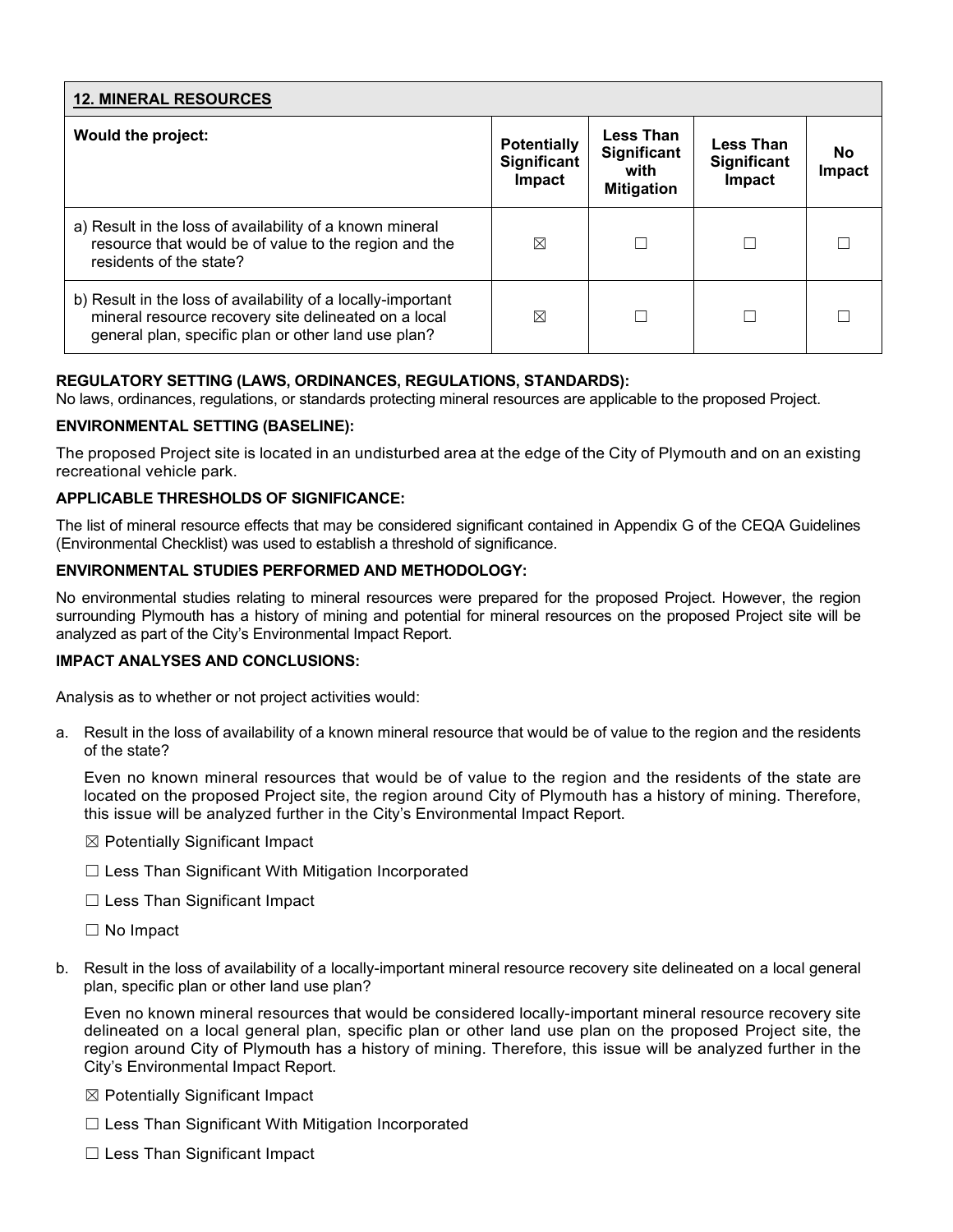<span id="page-38-0"></span>☐ No Impact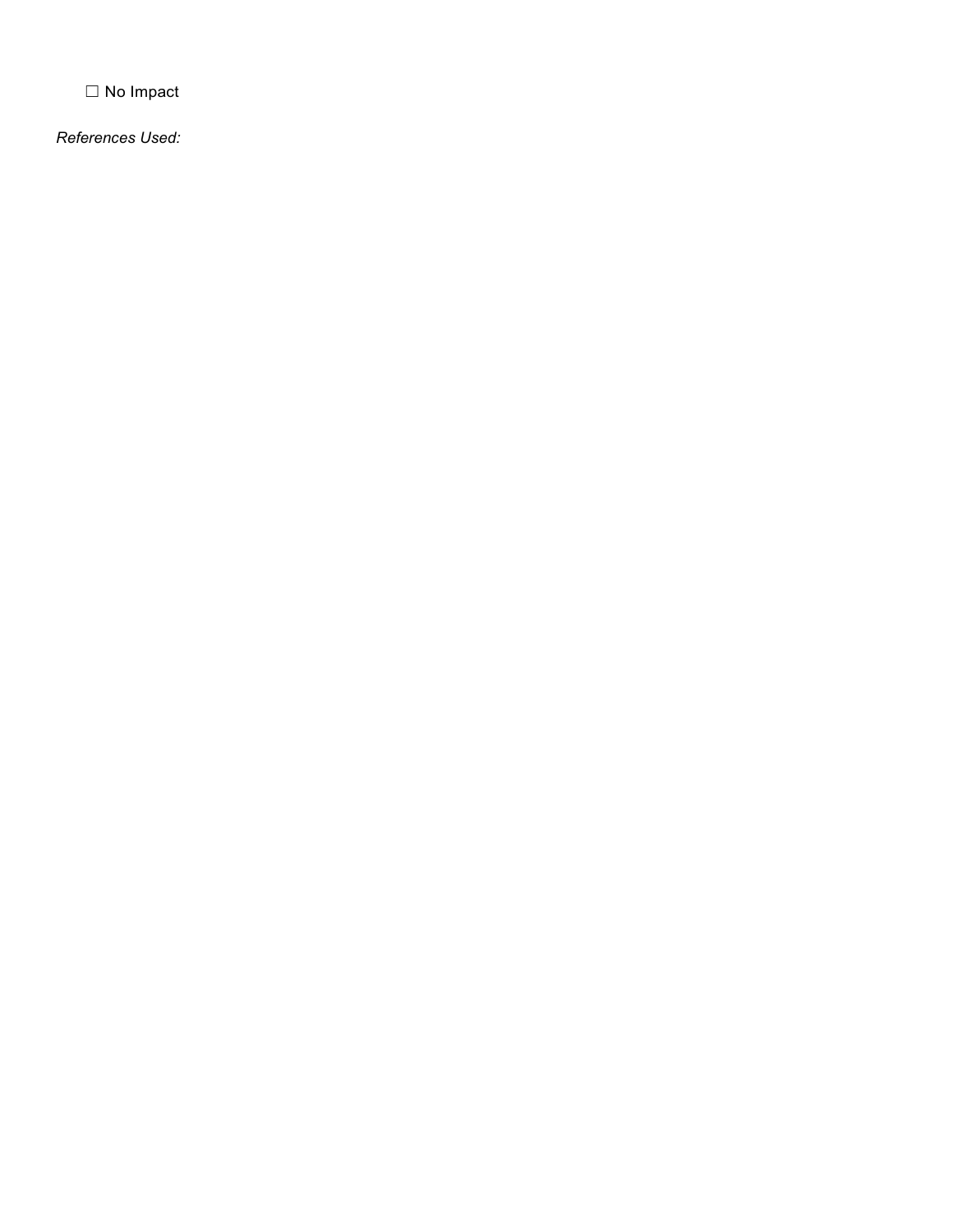<span id="page-39-0"></span>

| <b>13. NOISE</b>                                                                                                                                                                                                                                                                                                         |                                                    |                                                              |                                                  |                            |
|--------------------------------------------------------------------------------------------------------------------------------------------------------------------------------------------------------------------------------------------------------------------------------------------------------------------------|----------------------------------------------------|--------------------------------------------------------------|--------------------------------------------------|----------------------------|
| Would the project result in:                                                                                                                                                                                                                                                                                             | <b>Potentially</b><br>Significant<br><b>Impact</b> | <b>Less Than</b><br>Significant<br>with<br><b>Mitigation</b> | <b>Less Than</b><br><b>Significant</b><br>Impact | <b>No</b><br><b>Impact</b> |
| a) Generation of a substantial temporary or permanent<br>increase in ambient noise levels in the vicinity of the<br>project in excess of standards established in the local<br>general plan or noise ordinance, or applicable standards<br>of other agencies?                                                            | $\boxtimes$                                        |                                                              |                                                  |                            |
| b) Generation of excessive groundborne vibration or<br>groundborne noise levels?                                                                                                                                                                                                                                         | ⊠                                                  |                                                              |                                                  |                            |
| c) For a project located within the vicinity of a private<br>airstrip or an airport land use plan or, where such a plan<br>has not been adopted, within two miles of a public<br>airport or public use airport, would the project expose<br>people residing or working in the project area to<br>excessive noise levels? |                                                    |                                                              |                                                  | M                          |

The City of Plymouth Municipal Code and the City's General Plan do not include any regulations related to noise that are applicable to the proposed Project.

## **ENVIRONMENTAL SETTING (BASELINE):**

The proposed Project site is located in a rural area on the edge of the City of Plymouth. The site is currently zoned for Rural Residential, Standard Residential, and Suburban Commercial uses. Existing ambient noise in the area of the proposed Project site includes commercial business activities to the east and vehicle trips along nearby roads (e.g., SR 49).

#### **APPLICABLE THRESHOLDS OF SIGNIFICANCE:**

The list of noise effects that may be considered significant contained in Appendix G of the CEQA Guidelines (Environmental Checklist) was used to establish a threshold of significance.

#### **ENVIRONMENTAL STUDIES PERFORMED AND METHODOLOGY:**

No environmental studies relating to noise were prepared for the proposed Project.

#### **IMPACT ANALYSES AND CONCLUSIONS:**

Analysis as to whether or not project activities would result in:

a. Generation of a substantial temporary or permanent increase in ambient noise levels in the vicinity of the project in excess of standards established in the local general plan or noise ordinance, or applicable standards of other agencies?

The Proposed Project would use heavy equipment for development of the new residential area and improvements to the recreational vehicle park. The proposed Project site is located adjacent to the nearest noise sensitive receptors (i.e., residences). Temporary noise levels during construction activities are anticipated to be noticed at nearby receptors (e.g., residences). The severity of the noise generated will be analyzed further in the City's Environmental Impact Report.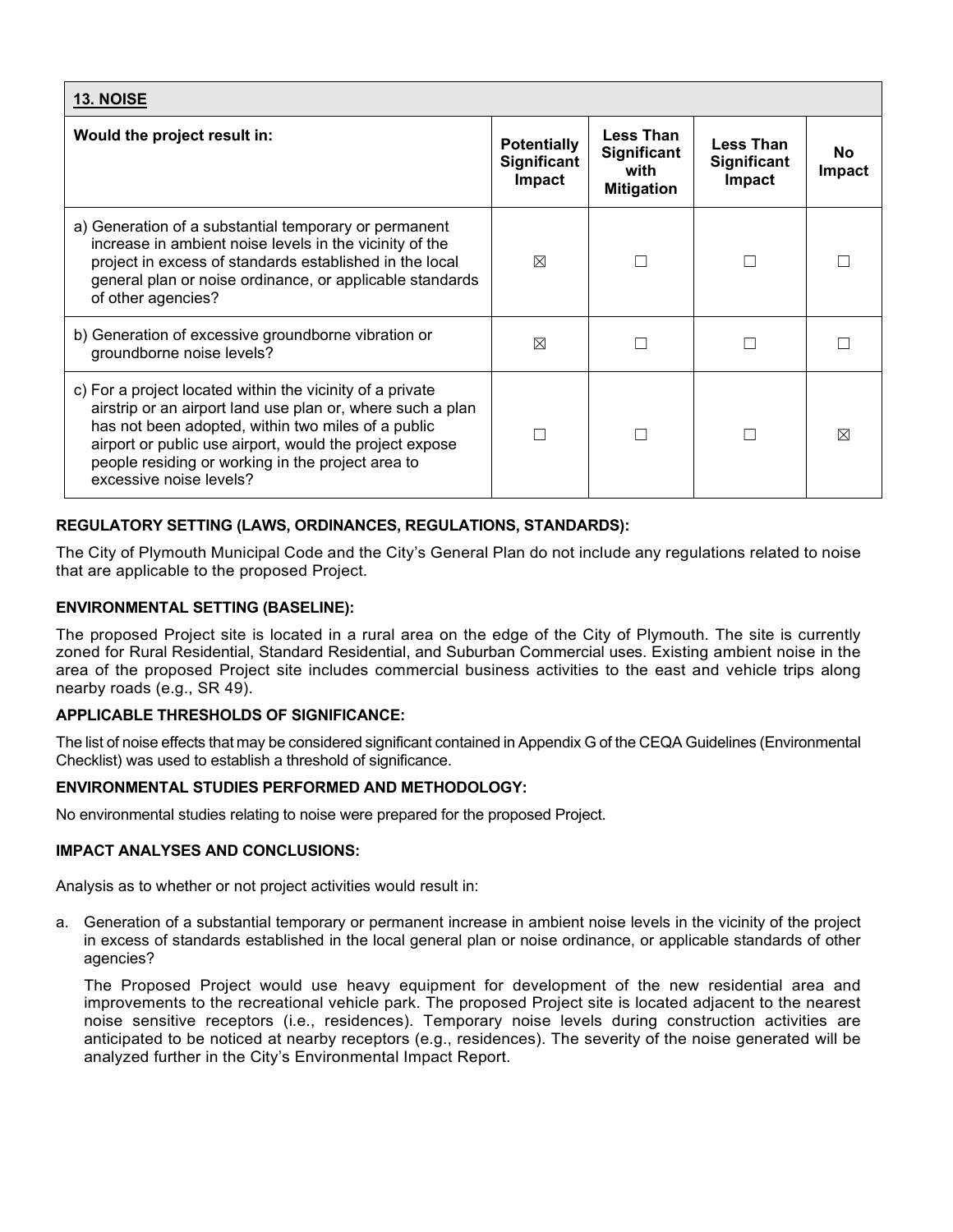- ☒ Potentially Significant Impact
- ☐ Less Than Significant With Mitigation Incorporated
- $\Box$  Less Than Significant Impact
- ☐ No Impact
- b. Generation of excessive groundborne vibration or groundborne noise levels?

The Proposed Project would use heavy equipment for development of the new residential area and improvements to the recreational vehicle park. The proposed Project site is located adjacent to the nearest noise sensitive receptors (i.e., residences). Temporary groundborne vibrations/noise levels during construction activities are anticipated to be noticed at nearby receptors (e.g., residences). The severity of the groundborne vibrations/noise levels generated will be analyzed further in the City's Environmental Impact Report.

- ☒ Potentially Significant Impact
- ☐ Less Than Significant With Mitigation Incorporated
- $\Box$  Less Than Significant Impact
- ☐ No Impact
- c. For a project located within the vicinity of a private airstrip or an airport land use plan or, where such a plan has not been adopted, within two miles of a public airport or public use airport, would the project expose people residing or working in the project area to excessive noise levels?

The proposed Project site is not located within the boundaries of an airport land use plan. The closest airport to the site is Amador County Airport which is located approximately 8 miles to the south in the community of Sutter Creek.

The proposed Project would not occur in an area located within an airport land use plan nor within two miles of a public airport or public use airport. Therefore, implementation of the proposed Project would not result in exposing people residing or working in the project area to excessive noise levels.

- ☐ Potentially Significant Impact
- ☐ Less Than Significant With Mitigation Incorporated
- $\Box$  Less Than Significant Impact
- ☒ No Impact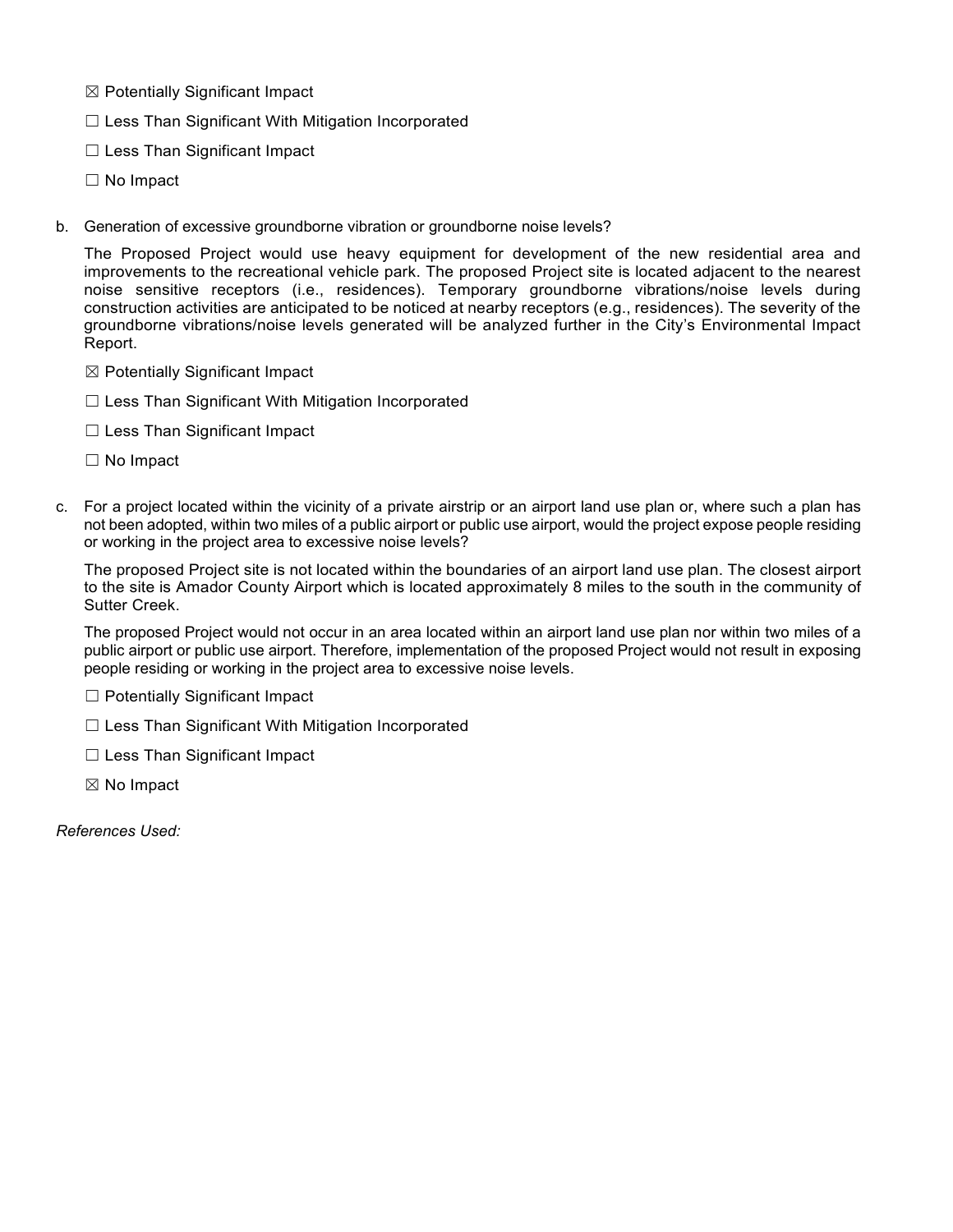<span id="page-41-0"></span>

| <b>14. POPULATION AND HOUSING</b>                                                                                                                                                                                            |                                                    |                                                                     |                                                  |                     |
|------------------------------------------------------------------------------------------------------------------------------------------------------------------------------------------------------------------------------|----------------------------------------------------|---------------------------------------------------------------------|--------------------------------------------------|---------------------|
| <b>Would the Project:</b>                                                                                                                                                                                                    | <b>Potentially</b><br><b>Significant</b><br>Impact | <b>Less Than</b><br><b>Significant</b><br>with<br><b>Mitigation</b> | <b>Less Than</b><br><b>Significant</b><br>Impact | <b>No</b><br>Impact |
| a) Induce substantial unplanned population growth in an<br>area, either directly (for example, by proposing new<br>homes and businesses) or indirectly (for example,<br>through extension of roads or other infrastructure)? | $\boxtimes$                                        |                                                                     |                                                  |                     |
| b) Displace substantial numbers of existing people or<br>housing, necessitating the construction of replacement<br>housing elsewhere?                                                                                        |                                                    |                                                                     |                                                  | $\boxtimes$         |

No laws, ordinances, regulations, or standards protecting population and housing resources are applicable to the proposed Project.

### **ENVIRONMENTAL SETTING (BASELINE):**

City of Plymouth Zoning Code provides restrictions and regulations on land uses and identifies the proposed Project site for Rural Residential, Standard Residential, and Suburban Commercial uses.

### **APPLICABLE THRESHOLDS OF SIGNIFICANCE:**

The list of population and housing resource effects that may be considered significant contained in Appendix G of the CEQA Guidelines (Environmental Checklist) was used to establish a threshold of significance.

# **ENVIRONMENTAL STUDIES PERFORMED AND METHODOLOGY:**

Based on the lack of housing on the proposed Project site, no environmental studies relating to population and housing resources were prepared for the Proposed Project.

#### **IMPACT ANALYSES AND CONCLUSIONS:**

Analysis as to whether or not project activities would:

a. Induce substantial unplanned population growth in area, either directly (for example, by proposing new homes and businesses) or indirectly (for example, through extension of roads or other infrastructure)?

The proposed Project involves construction of a new residential neighborhood adjacent to the City of Plymouth. The City's Environmental Impact Report will analyze and determine if the new residential development could induce substantial unplanned population growth in the Plymouth area.

- ☒ Potentially Significant Impact
- ☐ Less Than Significant With Mitigation Incorporated
- ☐ Less Than Significant Impact
- ☐ No Impact
- b. Displace substantial numbers of existing people or housing, necessitating the construction of replacement housing elsewhere?

The portion of the Project site proposed for development of new residences is currently vacant. Proposed improvements to the existing recreational vehicle park would not require removing any existing people or housing. The proposed Project would not have the potential to displace substantial numbers of existing people or housing.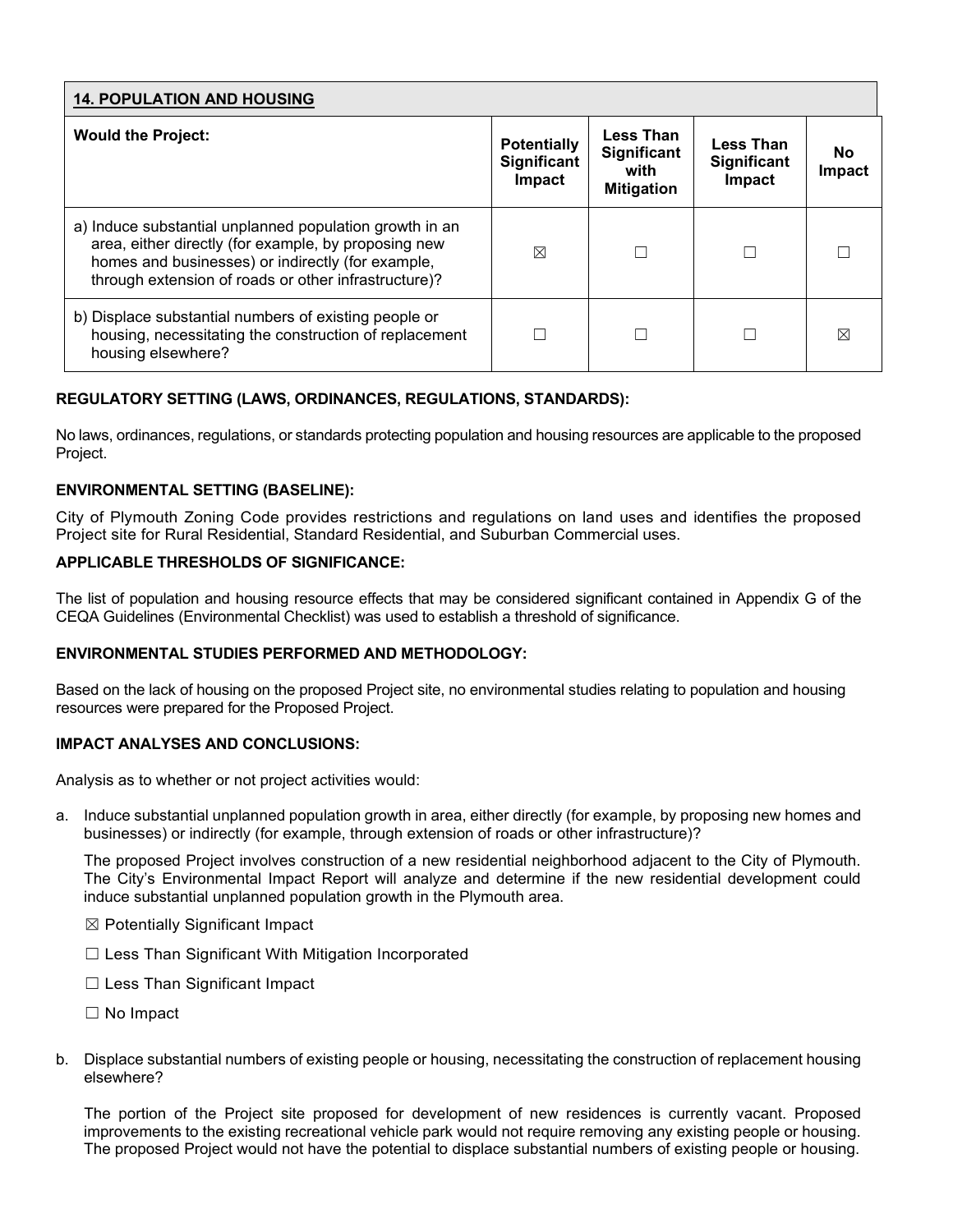- ☐ Potentially Significant Impact
- ☐ Less Than Significant With Mitigation Incorporated
- ☐ Less Than Significant Impact
- <span id="page-42-0"></span>☒ No Impact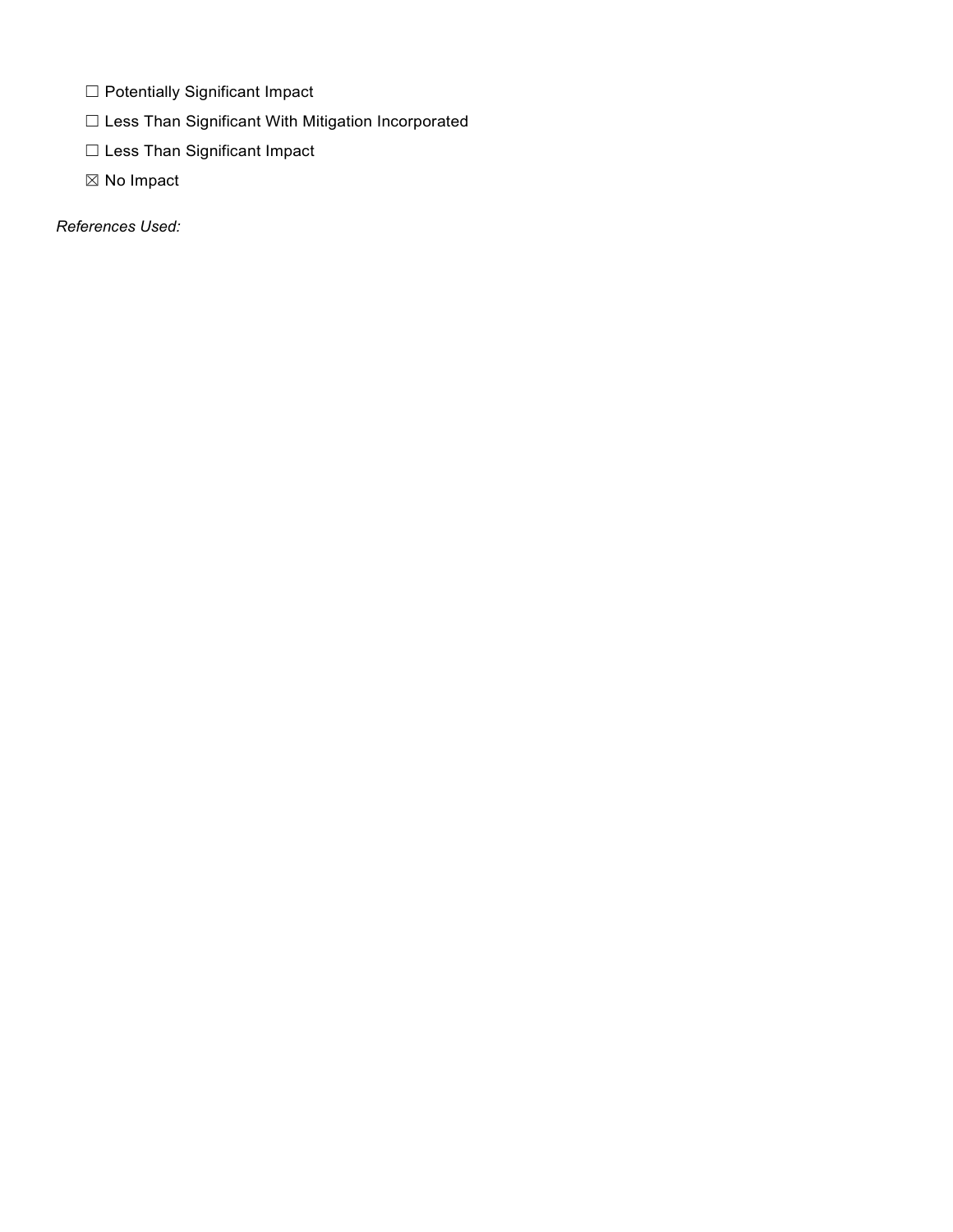<span id="page-43-0"></span>

| <b>15. PUBLIC SERVICES</b>                                                                                                                                                                                                                                                                                                                                                                                                                    |                                                    |                                                                     |                                           |                     |  |
|-----------------------------------------------------------------------------------------------------------------------------------------------------------------------------------------------------------------------------------------------------------------------------------------------------------------------------------------------------------------------------------------------------------------------------------------------|----------------------------------------------------|---------------------------------------------------------------------|-------------------------------------------|---------------------|--|
| Would the project result in substantial adverse<br>physical impacts associated with the provision of new<br>or physically altered governmental facilities, need for<br>new or physically altered governmental facilities, the<br>construction of which could cause significant<br>environmental impacts, in order to maintain acceptable<br>service ratios, response times or other performance<br>objectives for any of the public services: | <b>Potentially</b><br>Significant<br><b>Impact</b> | <b>Less Than</b><br><b>Significant</b><br>with<br><b>Mitigation</b> | Less Than<br><b>Significant</b><br>Impact | <b>No</b><br>Impact |  |
| Fire protection?                                                                                                                                                                                                                                                                                                                                                                                                                              | ⊠                                                  |                                                                     |                                           |                     |  |
| Police protection?                                                                                                                                                                                                                                                                                                                                                                                                                            | ⊠                                                  |                                                                     | Г                                         |                     |  |
| Schools?                                                                                                                                                                                                                                                                                                                                                                                                                                      | ⊠                                                  |                                                                     |                                           |                     |  |
| Parks?                                                                                                                                                                                                                                                                                                                                                                                                                                        | ⊠                                                  |                                                                     |                                           |                     |  |
| Other public facilities?                                                                                                                                                                                                                                                                                                                                                                                                                      | ⊠                                                  |                                                                     |                                           |                     |  |

No laws, ordinances, regulations, or standards protecting public services resources are applicable to the Proposed Project.

### **ENVIRONMENTAL SETTING (BASELINE):**

City of Plymouth Zoning Code provides restrictions and regulations on land uses and identifies the Proposed Project Site Rural Residential, Standard Residential, and Suburban Commercial uses. There are no public parks located within one mile of the proposed Project site. Plymouth Elementary School is located 1/4 mile to the east of the site. There is no police station in the City. The Amador County Fire Protection District Station 122 is located  $\frac{1}{4}$  mile to the east of the Project site. The Sutter Plymouth Health Center is located  $\frac{1}{4}$  mile to the east of the site. Lastly, the Plymouth Library is located ½ mile to the east of the site.

#### **APPLICABLE THRESHOLDS OF SIGNIFICANCE:**

The list of public services resource effects that may be considered significant contained in Appendix G of the CEQA Guidelines (Environmental Checklist) was used to establish a threshold of significance.

#### **ENVIRONMENTAL STUDIES PERFORMED AND METHODOLOGY:**

No environmental studies relating to public services were prepared for the proposed Project.

#### **IMPACT ANALYSES AND CONCLUSIONS:**

Analysis as to whether or not project activities would:

Result in substantial adverse physical impacts associated with the provision of new or physically altered government facilities, need for new or physically altered governmental facilities, the construction of which could cause significant environmental impacts, in order to maintain acceptable service ratios, response times or other performance objectives for any of the following public services:

#### Fire protection?

The closest fire station to the proposed Project site is the Amador County Fire Protection District Station 122, located at 18534 Sherwood Street in Plymouth. Potential demands on fire protection services would increase after construction of the proposed Project and could result in substantial adverse physical impacts associated with the provision of new or physically altered government facilities, need for new or physically altered governmental facilities, the construction of which could cause significant environmental impacts, in order to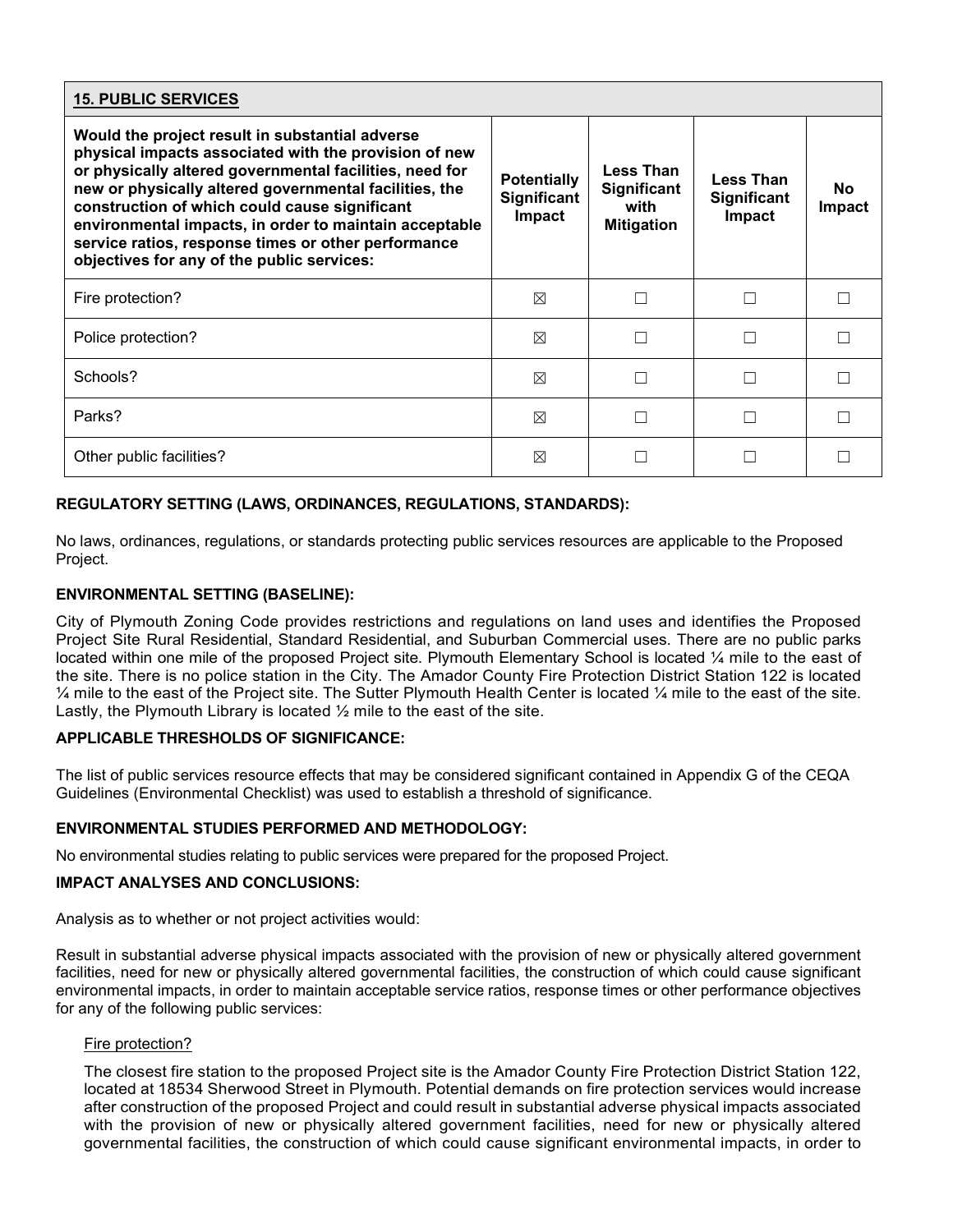maintain acceptable service ratios, response times or other performance objectives for fire protection. The City's Environmental Impact Report will analyze this issue further.

- ☒ Potentially Significant Impact
- ☐ Less Than Significant With Mitigation Incorporated
- $\Box$  Less Than Significant Impact
- ☐ No Impact

#### Police protection?

The proposed Project site is located in the jurisdiction of the Amador County Sheriff Department. Potential demands on law enforcement or emergency response services would increase physically altered government facilities, need for new or physically altered governmental facilities, the construction of which could cause significant environmental impacts, in order to maintain acceptable service ratios, response times or other performance objectives for police protection. The City's Environmental Impact Report will analyze this issue further.

- ☒ Potentially Significant Impact
- ☐ Less Than Significant With Mitigation Incorporated
- ☐ Less Than Significant Impact
- ☐ No Impact

### Schools?

The closest schools to the proposed Project site include Plymouth Elementary School which is located  $\frac{1}{4}$ mile to the east. The proposed Project would result in an increase in population and an associated increase in demand on these schools. The City's Environmental Impact Report will analyze this issue further.

- ☒ Potentially Significant Impact
- $\Box$  Less Than Significant With Mitigation Incorporated
- $\Box$  Less Than Significant Impact
- ☐ No Impact

#### Parks?

There are no neighborhood parks near the proposed Project site. The proposed Project would result in an increase in population and an associated increase in demand on parks. The City's Environmental Impact Report will analyze this issue further.

- $\boxtimes$  Potentially Significant Impact
- ☐ Less Than Significant With Mitigation Incorporated
- $\Box$  Less Than Significant Impact
- ☐ No Impact

#### Other public facilities?

The closest medical facility to the proposed Project site is the Sutter Plymouth Health Center located 1/4 mile to the east at 9279 Locust Street in Plymouth. The proposed Project would result in an increase in population and an associated increase in demand on medical facilities and other public facilities. The City's Environmental Impact Report will analyze this issue further.

- ☒ Potentially Significant Impact
- $\Box$  Less Than Significant With Mitigation Incorporated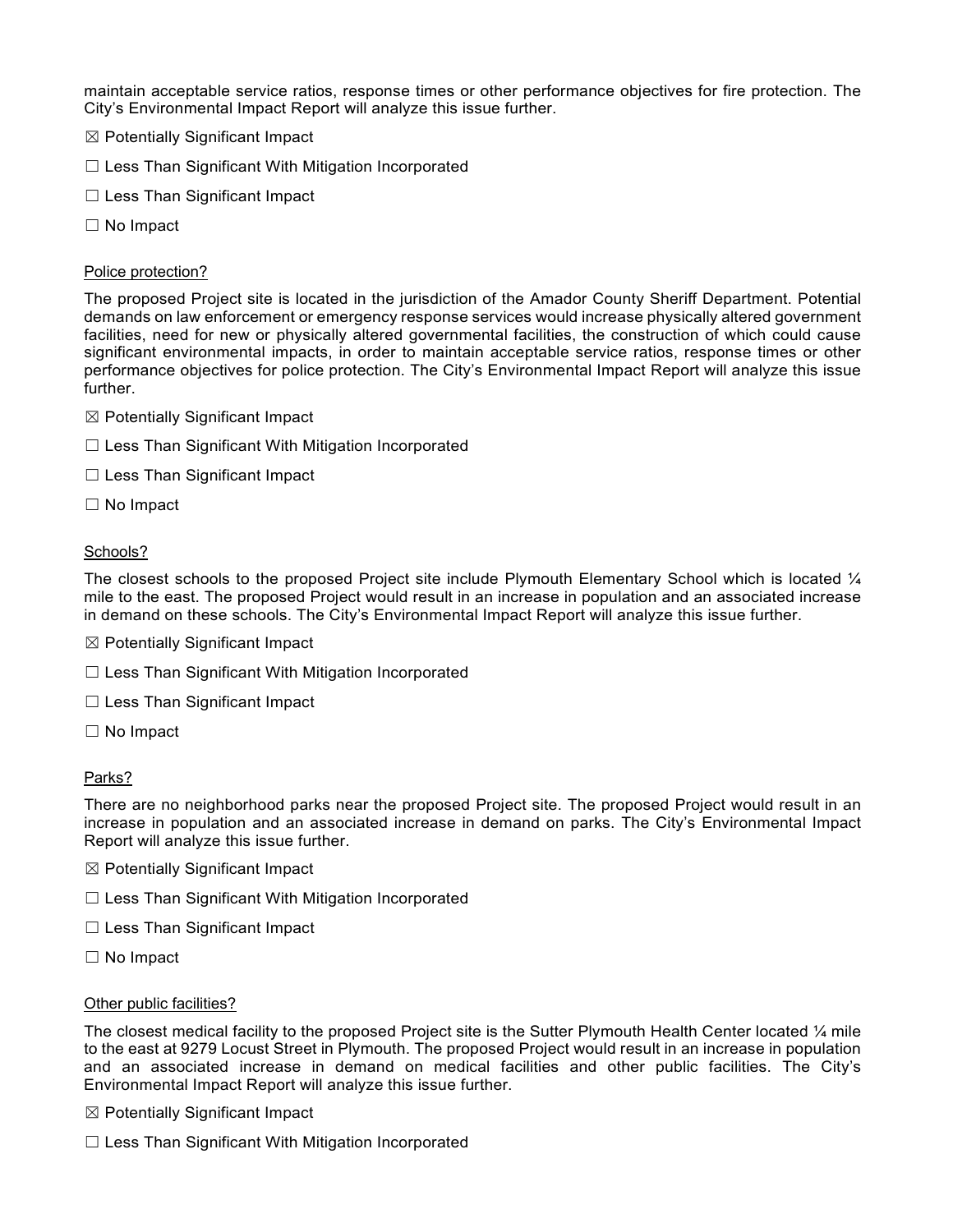☐ Less Than Significant Impact

<span id="page-45-0"></span>☐ No Impact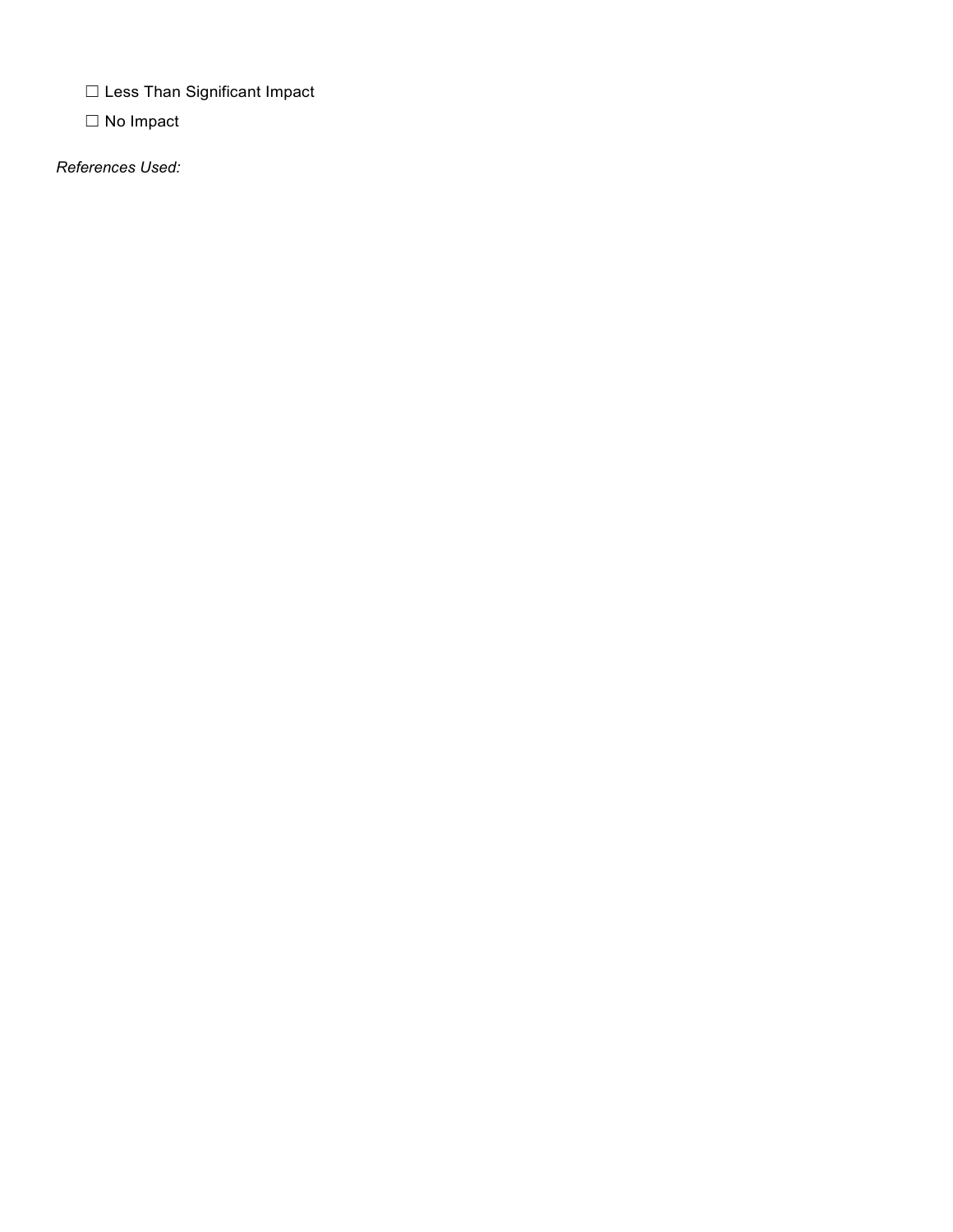<span id="page-46-0"></span>

| <b>16. RECREATION</b>                                                                                                                                                                                                   |                                                    |                                                              |                                           |               |
|-------------------------------------------------------------------------------------------------------------------------------------------------------------------------------------------------------------------------|----------------------------------------------------|--------------------------------------------------------------|-------------------------------------------|---------------|
|                                                                                                                                                                                                                         | <b>Potentially</b><br><b>Significant</b><br>Impact | <b>Less Than</b><br>Significant<br>with<br><b>Mitigation</b> | Less Than<br><b>Significant</b><br>Impact | No.<br>Impact |
| a) Would the project increase the use of existing<br>neighborhood and regional parks or other recreational<br>facilities such that substantial physical deterioration of<br>the facility would occur or be accelerated? | ⊠                                                  |                                                              |                                           |               |
| b) Does the project include recreational facilities or require<br>the construction or expansion of recreational facilities<br>which might have an adverse physical effect on the<br>environment?                        | $\boxtimes$                                        |                                                              |                                           |               |

No laws, ordinances, regulations, or standards related to recreational facilities are applicable to the Proposed Project.

### **ENVIRONMENTAL SETTING (BASELINE):**

The closest public park to the proposed Project site is Sharkey Begovich Park approximately 1 mile to the north.

#### **APPLICABLE THRESHOLDS OF SIGNIFICANCE:**

The list of recreational resource effects that may be considered significant contained in Appendix G of the CEQA Guidelines (Environmental Checklist) was used to establish a threshold of significance.

#### **ENVIRONMENTAL STUDIES PERFORMED AND METHODOLOGY:**

No environmental studies relating to recreational resources were prepared for the Proposed Project.

#### **IMPACT ANALYSES AND CONCLUSIONS:**

a. Would the project increase the use of existing neighborhood and regional parks or other recreational facilities such that substantial physical deterioration of the facility would occur or be accelerated?

The nearest neighborhood park is Sharkey Begovich Park, located approximately 1 mile north of the proposed Project site. Implementation of the proposed Project would directly increase the permanent resident population in the area and would increase the demand for neighborhood and regional parks, other recreational parks, or other recreational facilities, such that substantial physical deterioration of the facility could occur or be accelerated. The City's Environmental Impact Report will analyze this issue further.

- $\boxtimes$  Potentially Significant Impact
- ☐ Less Than Significant With Mitigation Incorporated
- $\Box$  Less Than Significant Impact
- ☐ No Impact
- b. Does the project include recreational facilities or require construction or expansion of recreational facilities which might have an adverse physical effect on the environment?

Implementation of the proposed Project would directly increase the permanent resident population in the area and would increase the demand for recreational facilities which could have an adverse physical effect on the environment. The City's Environmental Impact Report will analyze this issue further.

☒ Potentially Significant Impact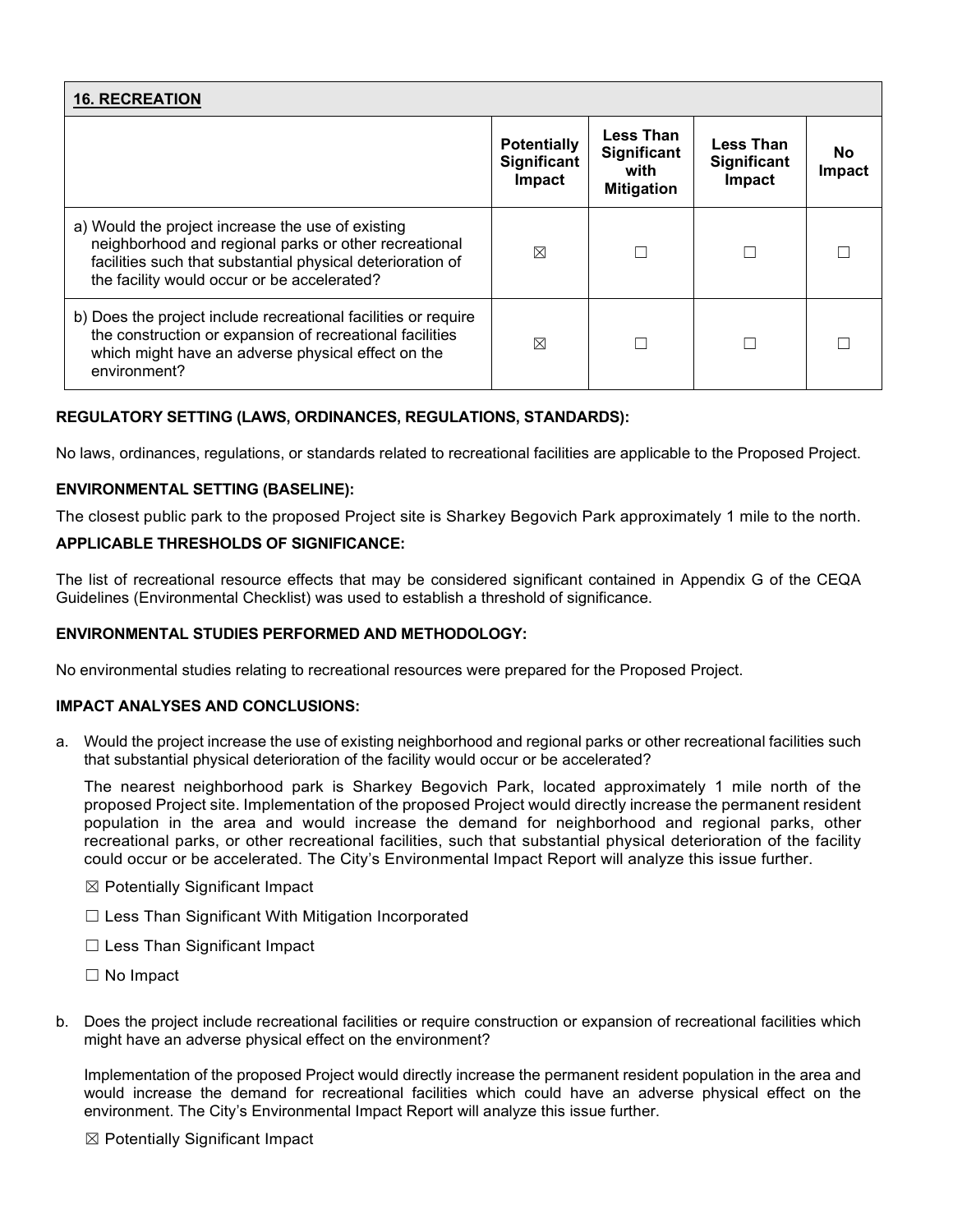- ☐ Less Than Significant With Mitigation Incorporated
- ☐ Less Than Significant Impact
- <span id="page-47-0"></span>☐ No Impact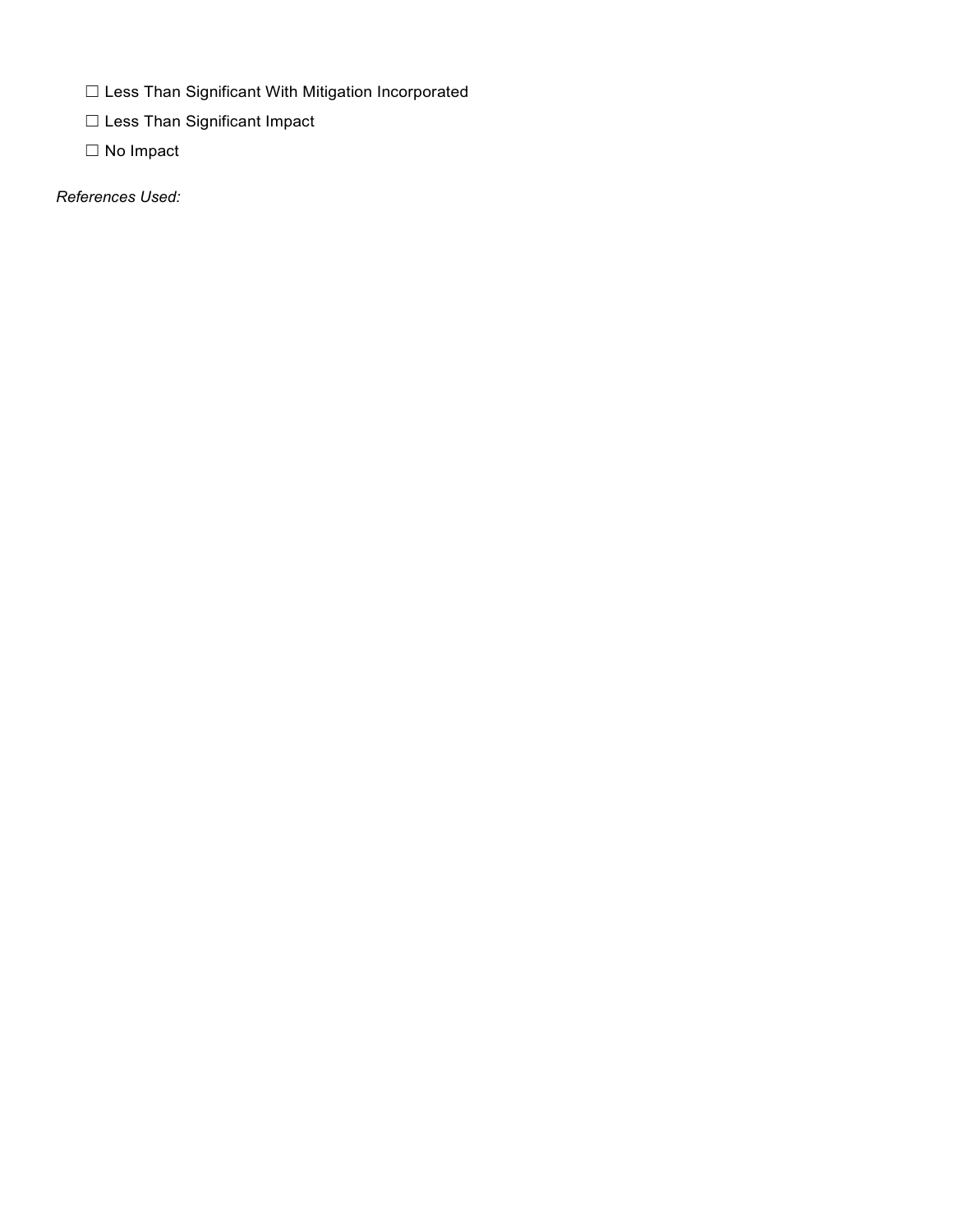<span id="page-48-0"></span>

| <b>17. TRANSPORTATION</b>                                                                                                                                                 |                                             |                                                              |                                                  |               |
|---------------------------------------------------------------------------------------------------------------------------------------------------------------------------|---------------------------------------------|--------------------------------------------------------------|--------------------------------------------------|---------------|
| <b>Would the project:</b>                                                                                                                                                 | <b>Potentially</b><br>Significant<br>Impact | <b>Less Than</b><br>Significant<br>with<br><b>Mitigation</b> | <b>Less Than</b><br><b>Significant</b><br>Impact | No.<br>Impact |
| a) Conflict with a program, plan, ordinance, or policy<br>addressing the circulation system, including transit,<br>roadway, bicycle and pedestrian facilities?            | ⊠                                           |                                                              |                                                  |               |
| b) Would the project conflict or be inconsistent with CEQA<br>Guidelines section 15064.3, subdivision (b)?                                                                | ⊠                                           |                                                              |                                                  |               |
| c) Substantially increase hazards due to a geometric<br>design feature (e.g., sharp curves or dangerous<br>intersections) or incompatible uses (e.g., farm<br>equipment)? | ⊠                                           |                                                              |                                                  |               |
| d) Result in inadequate emergency access?                                                                                                                                 | ⊠                                           |                                                              |                                                  |               |

### *Federal laws and regulations:*

- Resource Conservation and Recovery Act (RCRA) Title 42 United States Code Subtitle C and 40 Code Federal Regulations (CFR) Parts 260-279. More specifically, transporters of hazardous waste are governed by 40 CFR part 263. RCRA gives EPA the authority to control hazardous waste from the generation, transportation, treatment, storage, and disposal of hazardous waste.
- The U.S. Department of Transportation Pipeline and Hazardous Materials Safety Administration regulates the transport of hazardous materials through Title 49 of the Code of Federal Regulations, Subchapter C.

#### *State laws and regulations:*

- Hazardous Waste Control Law (Health and Safety Code (HSC) Chapter 6.5) and 22 California Code of Regulations (CCR). The law establishes regulations and incentives which ensure that the generators of hazardous waste employ technology and management practices for the safe handling, treatment, recycling, and destruction of their hazardous wastes prior to disposal. Article 6 of HSC Chapter 6.5 discusses the transportation of hazardous waste.
- California Vehicle Code: Divisions 2, 6, 12, 13, 14, 15 also apply to transportation of hazardous materials.

#### *Local laws and regulations:*

There are no local laws, ordinances, regulations, or standards related to transportation that are applicable to the Proposed Project.

#### **ENVIRONMENTAL SETTING (BASELINE):**

SR 49, Zinfandel Parkway, and Old Sacramento Road will provide the main access routes into the proposed Project site.

#### **APPLICABLE THRESHOLDS OF SIGNIFICANCE:**

The list of transportation resource effects that may be considered significant contained in Appendix G of the CEQA Guidelines (Environmental Checklist) was used to establish a threshold of significance. LOS has been the standard by which transportation impacts of major developments and changes to roads were measured. LOS was formally defined in the 1965 Highway Capacity Manual as a "qualitative measure of the effect of a number of factors, which include speed and travel time, traffic interruptions, freedom to maneuver, safety, driving comfort and convenience, and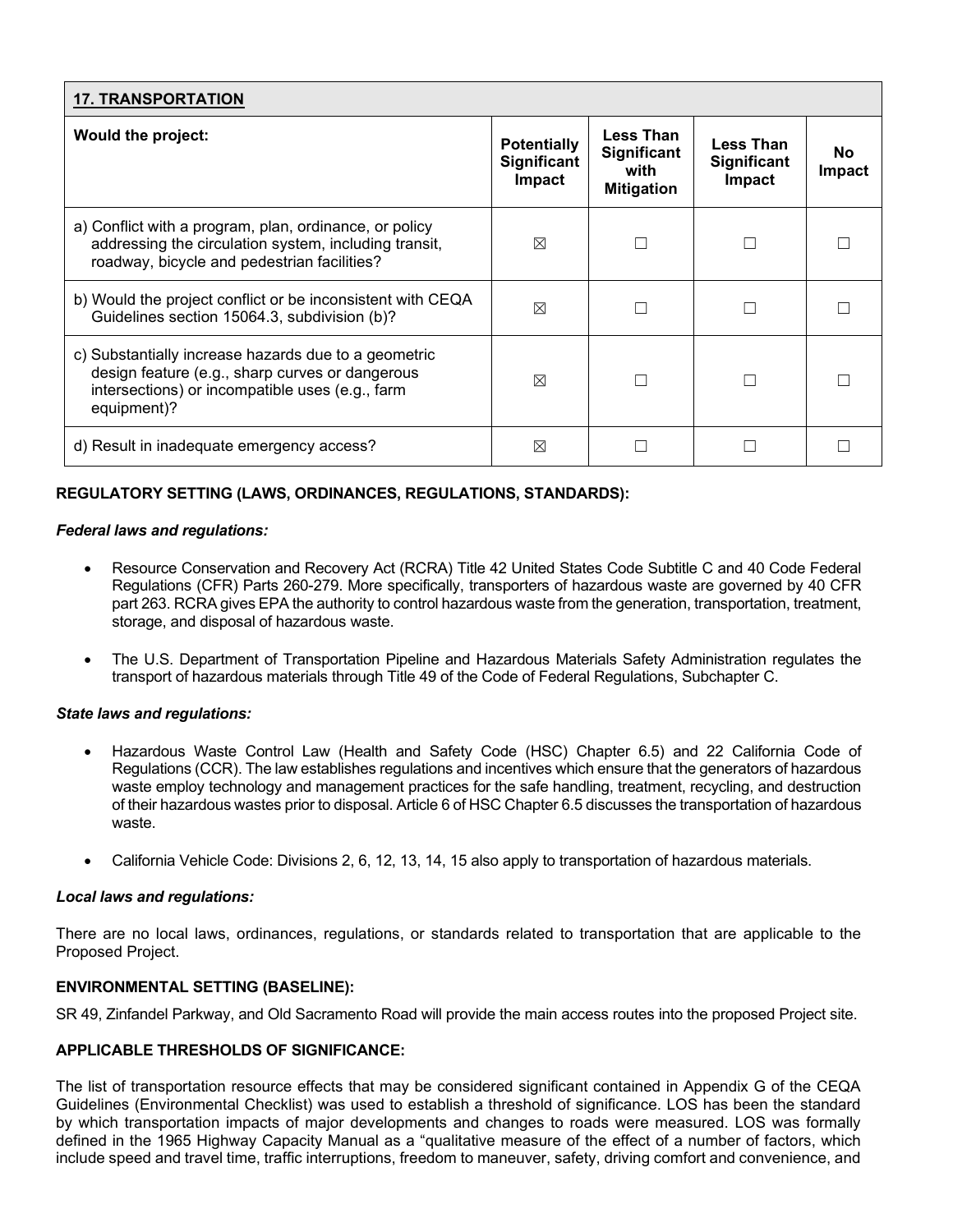operating cost". It is better understood today that LOS does not accurately reflect vehicle travel as it only focuses on individual local intersections and roadway segments and not on the entire vehicle trip. In 2013, the State of California passed Senate Bill (SB) 743 which required the Office Planning and Research (OPR) to amend the CEQA Guidelines to provide an alternative to LOS for evaluating transportation impacts. LOS was replaced with Vehicle Miles Traveled (VMT) as "the most appropriate metric of a project's potential transportation impacts". VMT data are used primarily by transportation agencies, environmental agencies, and consultants to perform a variety of functions such as allocating resources, estimating vehicle emissions, computing energy consumption, and assessing traffic impacts.

Section 15064.3(b) of the CEQA Guidelines states the following:

(b) Criteria for Analyzing Transportation Impacts.

- (1) Land Use Projects. Vehicle miles traveled exceeding an applicable threshold of significance may indicate a significant impact. Generally, projects within one-half mile of either an existing major transit stop or a stop along an existing high-quality transit corridor should be presumed to cause a less than significant transportation impact. Projects that decrease vehicle miles traveled in the project area compared to existing conditions should be presumed to have a less than significant transportation impact.
- (2) Transportation Projects. Transportation projects that reduce, or have no impact on, vehicle miles traveled should be presumed to cause a less than significant transportation impact. For roadway capacity projects, agencies have discretion to determine the appropriate measure of transportation impact consistent with CEQA and other applicable requirements. To the extent that such impacts have already been adequately addressed at a programmatic level, such as in a regional transportation plan EIR, a lead agency may tier from that analysis as provided in Section 15152.
- (3) Qualitative Analysis. If existing models or methods are not available to estimate the vehicle miles traveled for the particular project being considered, a lead agency may analyze the project's vehicle miles traveled qualitatively. Such a qualitative analysis would evaluate factors such as the availability of transit, proximity to other destinations, etc. For many projects, a qualitative analysis of construction traffic may be appropriate.
- (4) Methodology. A lead agency has discretion to choose the most appropriate methodology to evaluate a project's vehicle miles traveled, including whether to express the change in absolute terms, per capita, per household or in any other measure. A lead agency may use models to estimate a project's vehicle miles traveled, and may revise those estimates to reflect professional judgment based on substantial evidence. Any assumptions used to estimate vehicle miles traveled and any revisions to model outputs should be documented and explained in the environmental document prepared for the project. The standard of adequacy in Section 15151 shall apply to the analysis described in this section.

# **ENVIRONMENTAL STUDIES PERFORMED AND METHODOLOGY:**

No environmental studies relating to transportation resources were prepared for the proposed Project.

#### **IMPACT ANALYSES AND CONCLUSIONS:**

Analysis as to whether or not project activities would:

a. Conflict with a program, plan, ordinance or policy addressing the circulation system, including transit, roadways, bicycle and pedestrian facilities?

The proposed Project would increase the number of vehicle trips in the Plymouth area which could affect public roadways in the long-term because these activities could substantially affect the overall circulation system. This issue will be analyzed further in the City's Environmental Impact Report.

- $\boxtimes$  Potentially Significant Impact
- ☐ Less Than Significant With Mitigation Incorporated
- $\Box$  Less Than Significant Impact
- ☐ No Impact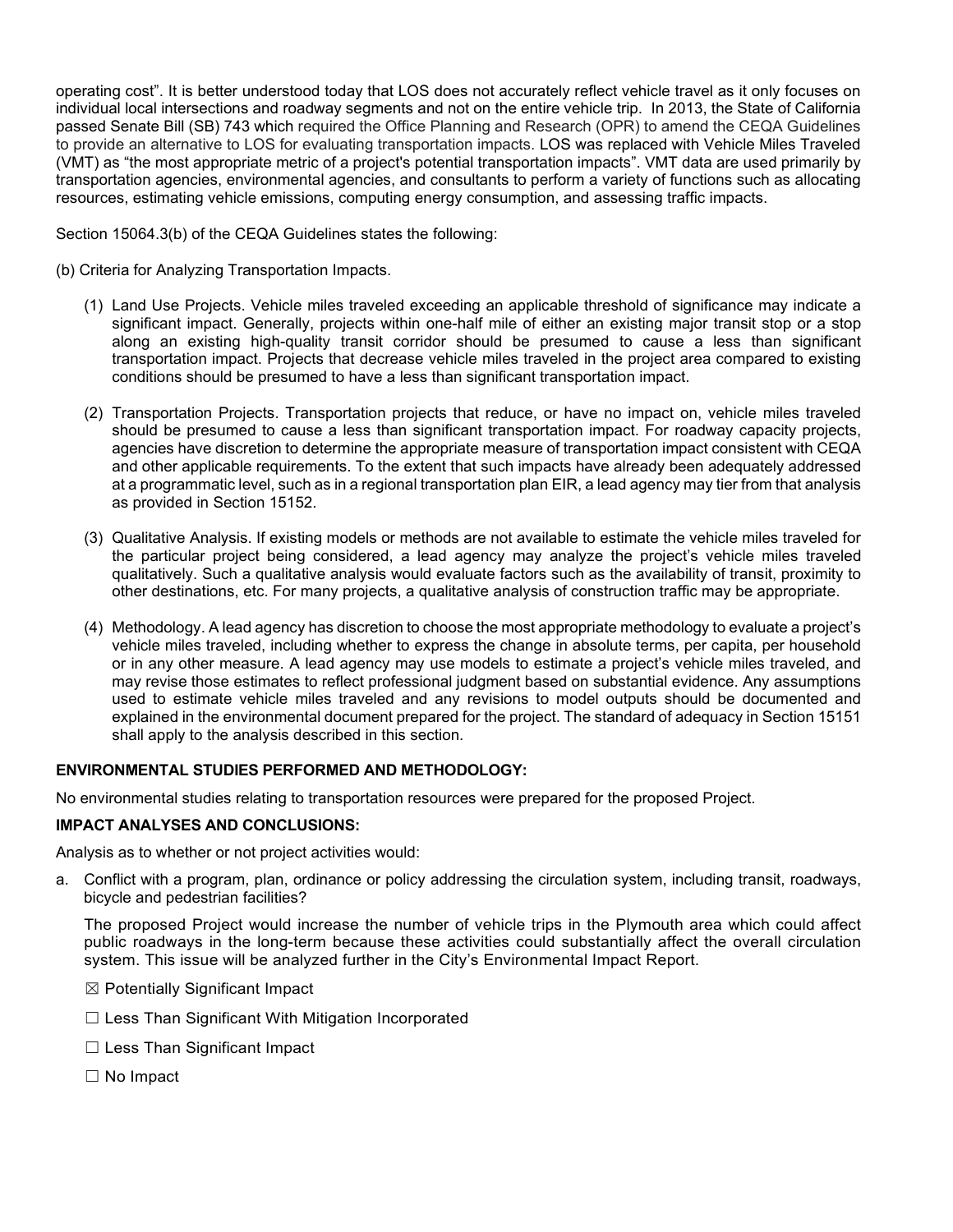b. Conflict or be inconsistent with CEQA Guidelines Section 15064.3, subdivision (b)?

Vehicle miles traveled (VMT) is a measure used in transportation planning for a variety of purposes. It measures the amount of travel for all vehicles in a geographic region over a given period of time, typically a one-year period. VMT is calculated by adding all the miles driven by all the cars and trucks on all the roadways in a region. This metric plays an integral role in the transportation planning, policy-making, and revenue estimation processes due to its ability to indicate travel demand and behavior. VMT may also be used to evaluate conformity assumptions, adjust travel demand forecasts, and identify pavement maintenance needs. Implementation of proposed Project would generate additional long-term vehicle trips and potentially change circulation patterns in the project area. This issue will be analyzed further in the City's Environmental Impact Report.

- ☒ Potentially Significant Impact
- ☐ Less Than Significant With Mitigation Incorporated
- $\Box$  Less Than Significant Impact
- ☐ No Impact
- c. Substantially increase hazards due to a geometric design feature (e.g., sharp curves or dangerous intersections) or incompatible uses (e.g., farm equipment)?

The proposed Project could not contain a design feature or incompatible use that would substantially increase traffic hazards because the activities could alter the public roadways system. This issue will be analyzed further in the City's Environmental Impact Report.

- ☒ Potentially Significant Impact
- ☐ Less Than Significant With Mitigation Incorporated
- $\Box$  Less Than Significant Impact
- ☐ No Impact
- d. Result in inadequate emergency access?

The proposed Project could affect emergency access to/from the proposed Project site in the long-term because the new residential neighborhood could substantially change the overall circulation system on- and offsite. This issue will be analyzed further in the City's Environmental Impact Report.

- ☒ Potentially Significant Impact
- ☐ Less Than Significant With Mitigation Incorporated
- $\Box$  Less Than Significant Impact
- <span id="page-50-0"></span>☐ No Impact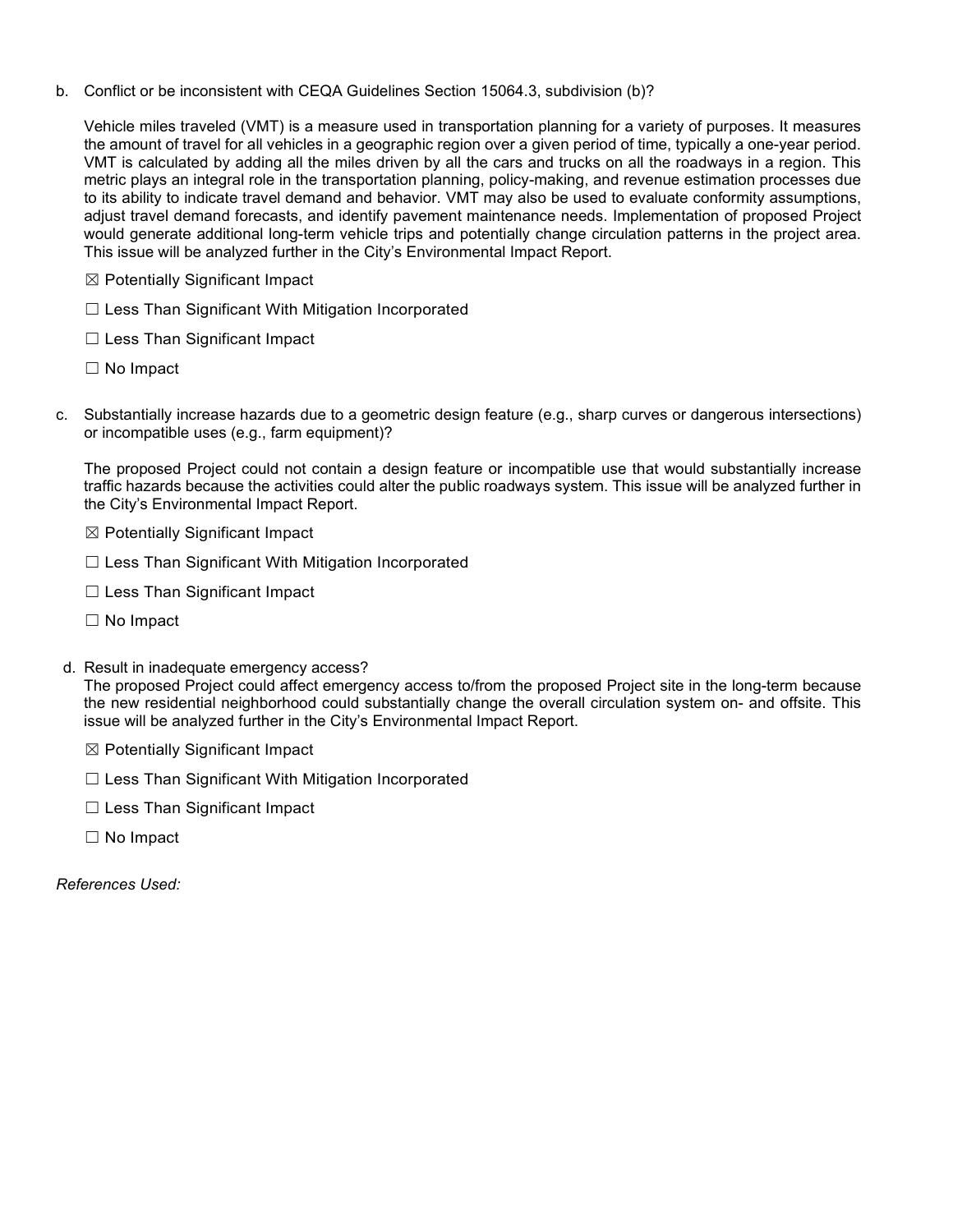# <span id="page-51-0"></span>**18. TRIBAL CULTURAL RESOURCES**

**Conducting consultation early in the CEQA process allows tribal governments, lead agencies, and project proponents to discuss the level of environmental review, identify and address potential adverse impacts to tribal cultural resources, and reduce the potential for delay and conflict in the environmental review process. (See Public Resources Code section 21083.3.2.) Information may also be available from the California Native American Heritage Commission's Sacred Lands File per Public Resources Code section 5097.96 and the California Historical Resources Information System administered by the California Office of Historic Preservation. Please also note that Public Resources Code section 21082.3(c) contains provisions specific to confidentiality.**

| Would the project cause a substantial adverse change<br>in the significance of a tribal cultural resource, defined<br>in Public Resources Code section 21074 as either a<br>site, feature, place, cultural landscape that is<br>geographically defined in terms of the size and scope<br>of the landscape, sacred place, or object with cultural<br>value to a California Native American tribe, and that is:                                | <b>Potentially</b><br><b>Significant</b><br>Impact | <b>Less Than</b><br><b>Significant</b><br>with<br><b>Mitigation</b> | <b>Less Than</b><br><b>Significant</b><br>Impact | <b>No</b><br><b>Impact</b> |
|----------------------------------------------------------------------------------------------------------------------------------------------------------------------------------------------------------------------------------------------------------------------------------------------------------------------------------------------------------------------------------------------------------------------------------------------|----------------------------------------------------|---------------------------------------------------------------------|--------------------------------------------------|----------------------------|
| a) Listed or eligible for listing in the California Register of<br>Historical Resources, or in a local register of historical<br>resources as defined in Public Resources Code section<br>$5020.1(k)$ , or                                                                                                                                                                                                                                   | ⊠                                                  |                                                                     |                                                  |                            |
| b) A resource determined by the lead agency, in its<br>discretion and supported by substantial evidence, to be<br>significant pursuant to criteria set forth in subdivision (c)<br>of Public Resources Code Section 5024.1. In applying<br>the criteria set forth in subdivision (c) of Public Resource<br>Code Section 5024.1, the lead agency shall consider the<br>significance of the resource to a California Native<br>American tribe. | ⊠                                                  |                                                                     |                                                  |                            |

# **REGULATORY SETTING (LAWS, ORDINANCES, REGULATIONS, STANDARDS):**

Tribal cultural resources are defined in PRC Div. 13 Section 21074. California Assembly Bill 52 (AB52) specifies that any project for which a Notice of Preparation, Notice of Mitigated Negative Declaration or Notice of Negative Declaration is filed on or after July 1, 2015, the Lead agency must provide formal notification within 14 days of determining that an application for a project is complete or of a decision to undertake a project to the designated contact or tribal representative of the affiliated California Native American tribes. The tribe that is traditionally and culturally affiliated to the geographic area where a project is located must have requested that the lead agency in question provide notification to the tribe (PRC 21081.3.1).

If remains are found on Site, the County Coroner will make the determination of origin and disposition, pursuant to Public Resources Code (PRC) § 5097.98. If the remains are determined to be Native American, the Coroner would notify the Native American Heritage Commission (NAHC) (per Health and Safety Code 7050.5(c)) The NAHC would identify and notify the person(s) who might be the most likely descendent, who would make recommendations for the appropriate and dignified treatment of the remains (PRC Div. 5 section 5097.98). The descendants shall complete their inspection and make recommendations for treatment within 48 hours of being granted access to the Site (CEQA Guidelines, CCR section 15064.5(e); HSC section 7050.5).

# **ENVIRONMENTAL SETTING (BASELINE):**

There are no known tribal cultural resources, as defined in PRC Div. 13 Section 21074, on the proposed Project Site or in its immediate vicinity. As part of the City's Environmental Impact Report and in order for the City of Plymouth to comply with the 2014 Assembly Bill 52 (AB52), the City will provide written notification to tribes on the Tribal Consultation List from the NAHC regarding the proposed Project. The will include a brief project description, project location, and lead agency's contact information.

#### **APPLICABLE THRESHOLDS OF SIGNIFICANCE:**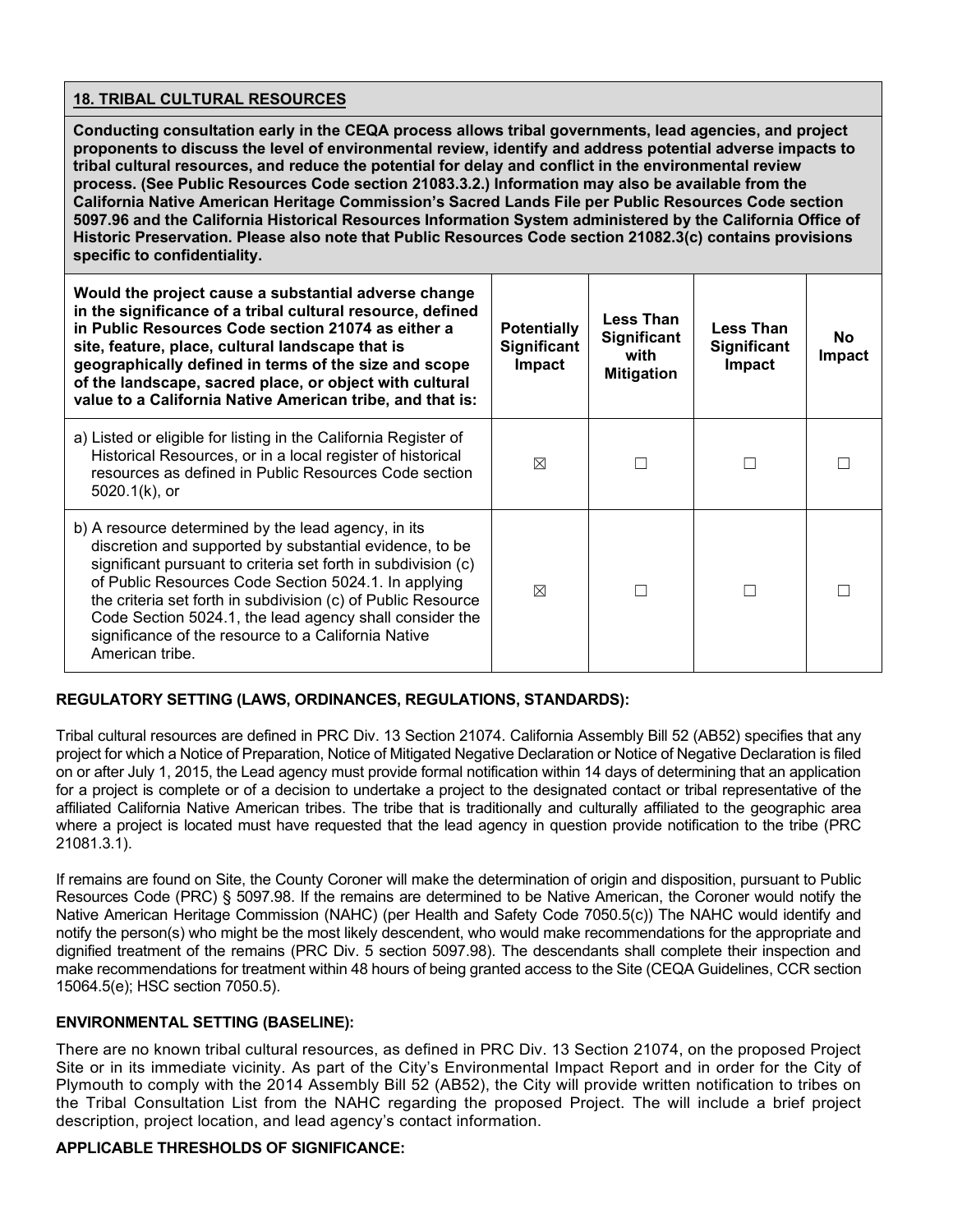Tribal cultural resources are defined as either 1) sites, features, places, cultural landscapes, sacred places, and objects with cultural value to a California Native American tribe that are either included or determined to be eligible for inclusion in the California Register of Historical Resources (California Register) or listed in a local register of historical resources or 2) a resource determined by the lead agency, in its discretion and supported by substantial evidence, is a tribal cultural resource (OPR, 2017).

To be eligible for the California Register, a prehistoric or historic-period property must be significant at the local, state, and/or federal level under one or more of the following four criteria:

- 1. Is associated with events that have made a significant contribution to the broad patterns of California's history and cultural heritage;
- 2. Is associated with the lives of persons important in our past;
- 3. Embodies the distinctive characteristics of a type, period, region, or method of construction, or represents the work of an important creative individual, or possesses high artistic values; or,
- 4. Has yielded, or may be likely to yield, information important in prehistory or history.

A resource eligible for the California Register must meet one of the criteria of significance described above and retain enough of its historic character or appearance (integrity) to be recognizable as a historical resource and to convey the reason for its significance. It is possible that a historic resource may not retain sufficient integrity to meet the criteria for listing in the National Register, but it may still be eligible for listing in the California Register.

### **ENVIRONMENTAL STUDIES PERFORMED AND METHODOLOGY:**

Environmental studies relating to cultural resources will be prepared for the proposed Project and part of the City's Environmental Impact Report.

#### **IMPACT ANALYSES AND CONCLUSIONS:**

- a. Would the project cause a substantial adverse change in the significance of a tribal cultural resource, defined in Public Resources Code Section 21074 as either a site, feature, place, cultural landscape that is geographically defined in terms of the size and scope of the landscape, sacred place, or object with cultural value to a California Native American tribe, and that is:
	- i. Listed or eligible for listing in the California Register of Historical Resources, or in a local register of historical resources as defined in Public Resources Code section 5020.1(k), or

There are no known tribal cultural resources, as defined in PRC Section 21074, on the proposed Project site or in its immediate vicinity. As part of the City's Environmental Impact Report and in order for the City of Plymouth to comply with the 2014 Assembly Bill 52 (AB52), the City will provide written notification to tribes on the Tribal Consultation List from the NAHC regarding the proposed Project. The notice will include a brief project description, project location, and lead agency's contact information. This issue will be analyzed further in the City's Environmental Impact Report.

- ☒ Potentially Significant Impact
- ☐ Less Than Significant With Mitigation Incorporated
- $\Box$  Less Than Significant Impact
- ☐ No Impact
- ii. A resource determined by the lead agency, in its discretion and supported by substantial evidence, to be significant pursuant to criteria set forth in subdivision (c) of Public Resource Code Section 5024.1. In applying the criteria set forth in subdivision (c) of Public Resource Code Section 5024.1, the lead agency shall consider the significance of the resource to a California Native American tribe.

There are no known tribal cultural resources, as defined in PRC Section 21074, on the Proposed Project Site or in its immediate vicinity. As part of the City's Environmental Impact Report and in order for the City of Plymouth to comply with the 2014 Assembly Bill 52 (AB52), the City will provide written notification to tribes on the Tribal Consultation List from the NAHC regarding the proposed Project. The notice will include a brief project description, project location, and lead agency's contact information. This issue will be analyzed further in the City's Environmental Impact Report.

☒ Potentially Significant Impact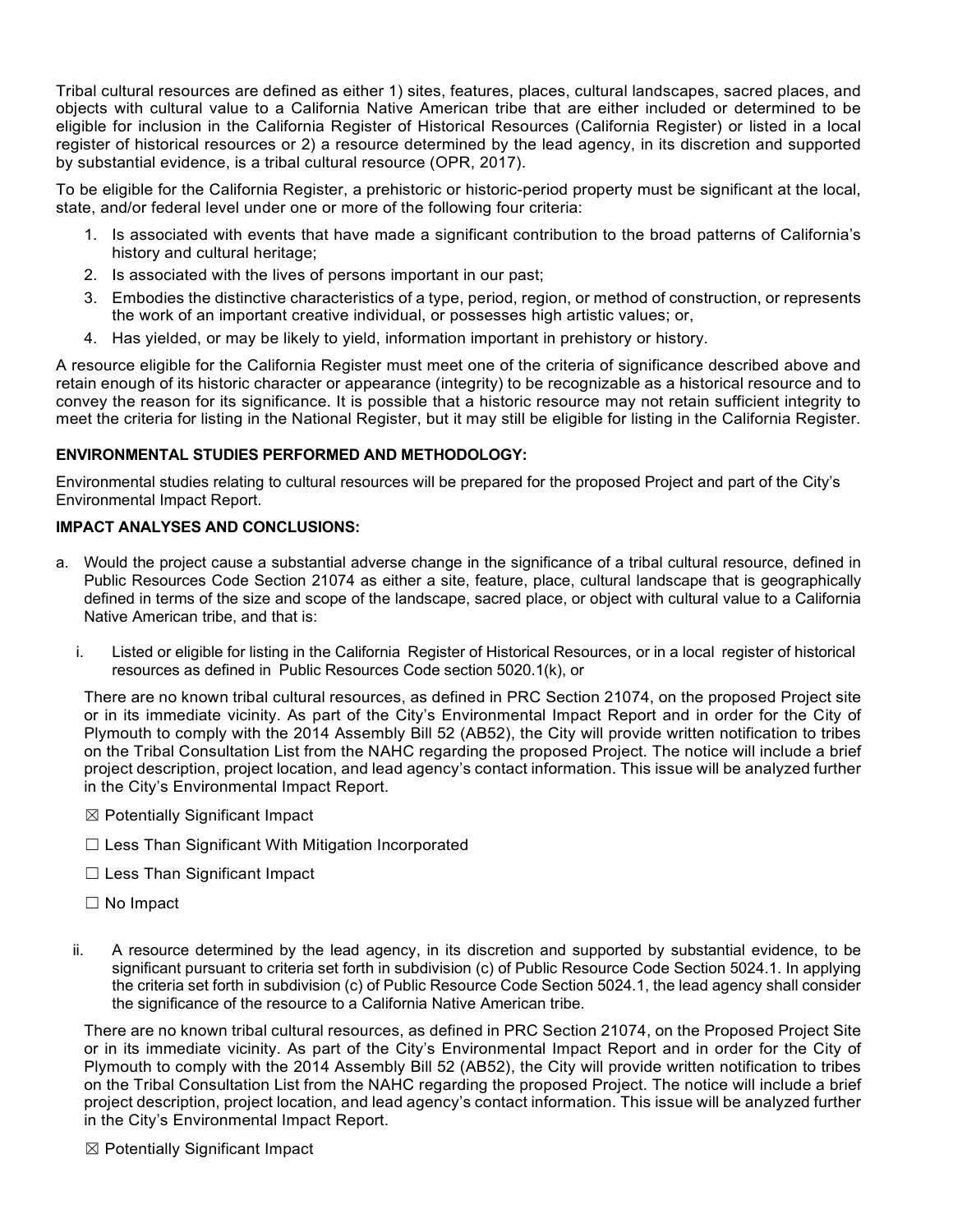- ☐ Less Than Significant With Mitigation Incorporated
- ☐ Less Than Significant Impact
- ☐ No Impact

# *References Used:*

<span id="page-53-0"></span>Governor's Office of Planning and Research (OPR). 2017. Technical Advisory, AB52 and Tribal Cultural Resources in CEQA. June 2017.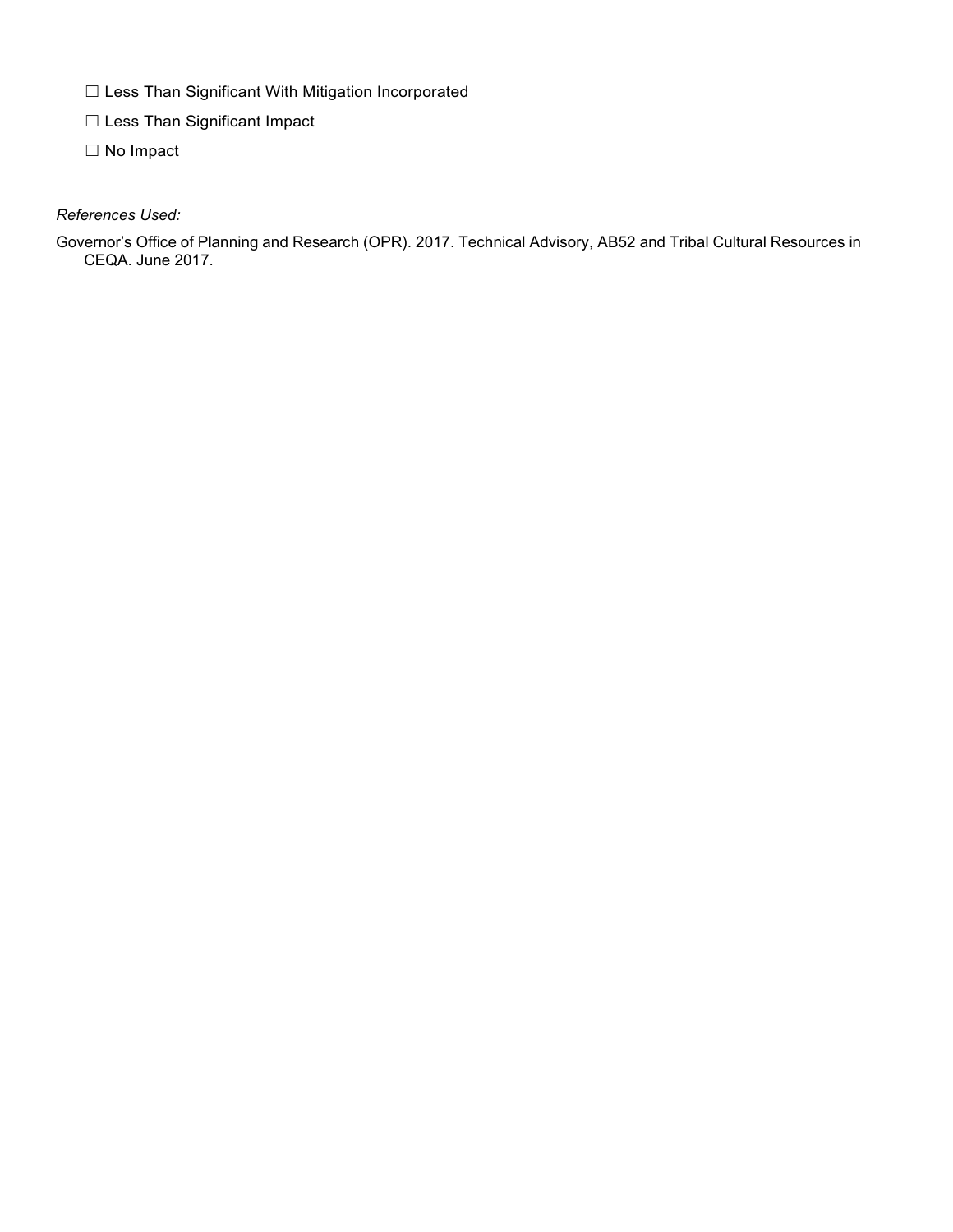<span id="page-54-0"></span>

| <b>19. UTILITIES AND SERVICE SYSTEMS</b>                                                                                                                                                                                                                                                            |                                             |                                                                     |                                           |                     |
|-----------------------------------------------------------------------------------------------------------------------------------------------------------------------------------------------------------------------------------------------------------------------------------------------------|---------------------------------------------|---------------------------------------------------------------------|-------------------------------------------|---------------------|
| Would the project:                                                                                                                                                                                                                                                                                  | <b>Potentially</b><br>Significant<br>Impact | <b>Less Than</b><br><b>Significant</b><br>with<br><b>Mitigation</b> | <b>Less Than</b><br>Significant<br>Impact | No<br><b>Impact</b> |
| a) Require or result in the relocation or construction of new<br>or expanded water, wastewater treatment or storm water<br>drainage, electric power, natural gas, or<br>telecommunications facilities, the construction or<br>relocation of which could cause significant<br>environmental effects? | ⊠                                           | П                                                                   | П                                         |                     |
| b) Have sufficient water supplies available to serve the<br>project and reasonably foreseeable future development<br>during normal, dry and multiple dry years?                                                                                                                                     | ⊠                                           |                                                                     |                                           |                     |
| c) Result in a determination by the wastewater treatment<br>provider which serves or may serve the project that it<br>has adequate capacity to serve the project's projected<br>demand in addition to the provider's existing<br>commitments?                                                       | ⊠                                           | П                                                                   | П                                         |                     |
| d) Generate solid waste in excess of State or local<br>standards, or in excess of the capacity of local<br>infrastructure, or otherwise impair the attainment of solid<br>waste reduction goals?                                                                                                    | ⊠                                           | Г                                                                   | П                                         |                     |
| e) Comply with federal, state, and local management and<br>reduction statutes and regulations related to solid<br>waste?                                                                                                                                                                            | ⊠                                           |                                                                     |                                           |                     |

No laws, ordinances, regulations, or standards protecting utilities and service systems resources are applicable to the proposed Project.

# **ENVIRONMENTAL SETTING (BASELINE):**

Amador Water Agency (AWA) serves the City of Plymouth for water and wastewater services. ACES Waste Services provides solid waste disposal services to the City of Plymouth.

#### **APPLICABLE THRESHOLDS OF SIGNIFICANCE:**

The list of utilities and service systems resource effects that may be considered significant contained in Appendix G of the CEQA Guidelines (Environmental Checklist) was used to establish a threshold of significance.

#### **ENVIRONMENTAL STUDIES PERFORMED AND METHODOLOGY:**

No environmental studies relating to utilities and service systems resources were prepared for the Proposed Project.

#### **IMPACT ANALYSES AND CONCLUSIONS:**

Analysis as to whether or not project activities would:

a. Require or result in the relocation or construction of new or expanded water, wastewater treatment or stormwater drainage, electric power, natural gas, or telecommunications facilities the construction or relocation of which could cause significant environmental effects?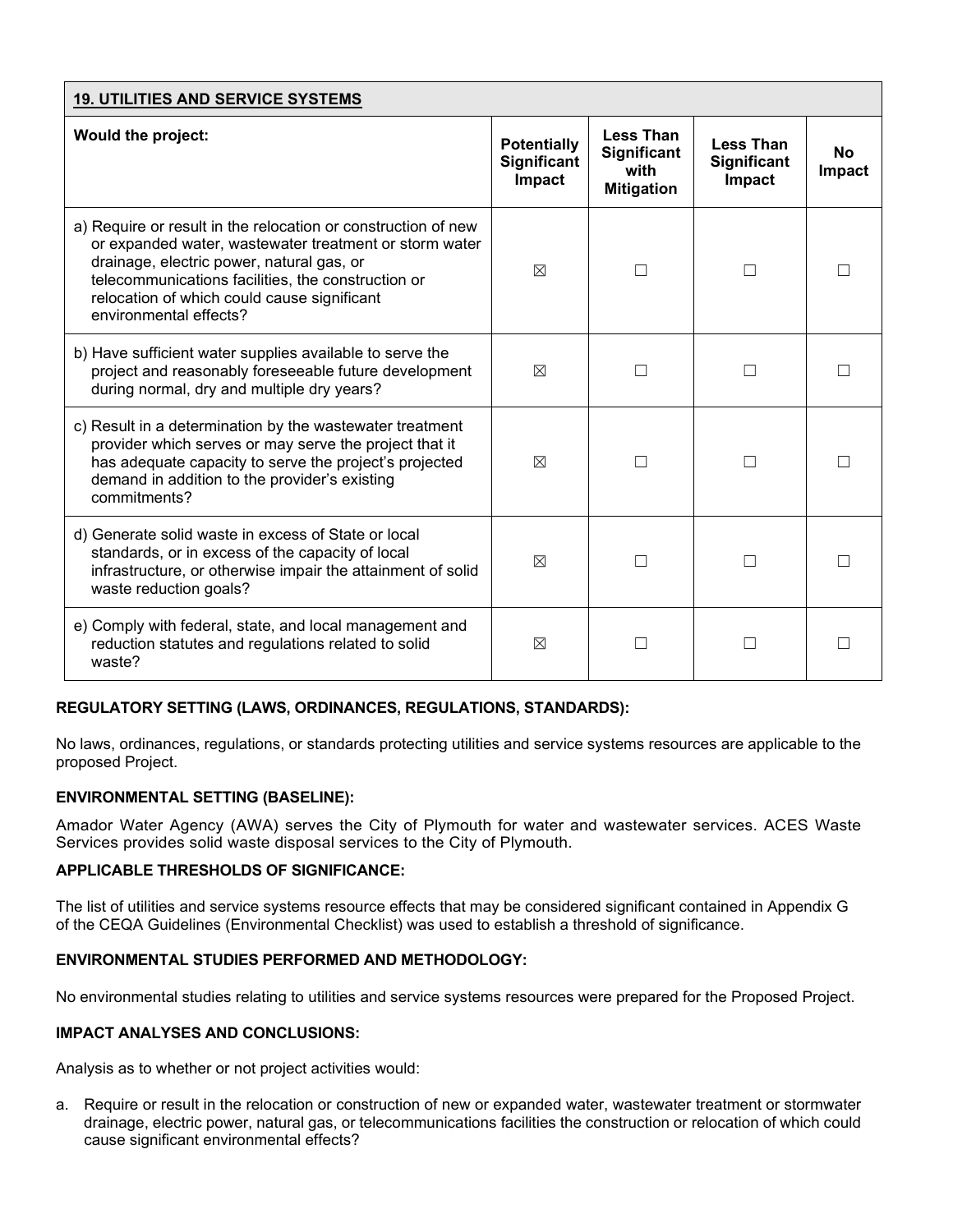The proposed Project would not create the need for and may result in the need to construct new or expanded water or wastewater treatment, electric power, natural gas, or telecommunications facilities. This issue will be analyzed further in the City's Environmental Impact Report.

- $\boxtimes$  Potentially Significant Impact
- $\Box$  Less Than Significant With Mitigation Incorporated
- ☐ Less Than Significant Impact
- ☐ No Impact
- b. Have sufficient water supplies available to serve the project and reasonably foreseeable future development during normal, dry and multiple dry years?

#### **Impact Analysis:**

Implementation of proposed Project would increase the demand for water. The City's Environmental Impact Report will analyze and determine if sufficient water supplies are available to serve the increased demand generated by the proposed Project. This issue will be analyzed further in the City's Environmental Impact Report.

- ☒ Potentially Significant Impact
- ☐ Less Than Significant With Mitigation Incorporated
- ☐ Less Than Significant Impact
- ☐ No Impact
- c. Result in a determination by the wastewater treatment provider which serves or may serve the project that it has adequate capacity to serve the project's projected demand in addition to the provider's existing commitments?

#### **Impact Analysis:**

Implementation of proposed Project would generate additional wastewater that would require a wastewater treatment provider. The City's Environmental Impact Report will analyze and determine if sufficient wastewater treatment facilities are available to serve the increased demand generated by the proposed Project. This issue will be analyzed further in the City's Environmental Impact Report.

- $\boxtimes$  Potentially Significant Impact
- $\Box$  Less Than Significant With Mitigation Incorporated
- $\Box$  Less Than Significant Impact
- ☐ No Impact
- d. Generate solid waste in excess of State or local standards, or in excess of the capacity of local infrastructure, or otherwise impair the attainment of solid waste reduction goals?

Implementation of proposed Project would generate additional solid waste that would require the services of a garbage company. The City's Environmental Impact Report will analyze and determine if sufficient solid waste facilities are available to serve the increased demand generated by the proposed Project. This issue will be analyzed further in the City's Environmental Impact Report.

- ☒ Potentially Significant Impact
- ☐ Less Than Significant With Mitigation Incorporated
- $\Box$  Less Than Significant Impact
- ☐ No Impact
- e. Comply with federal, state, and local management and reduction statutes and regulations related to solid waste?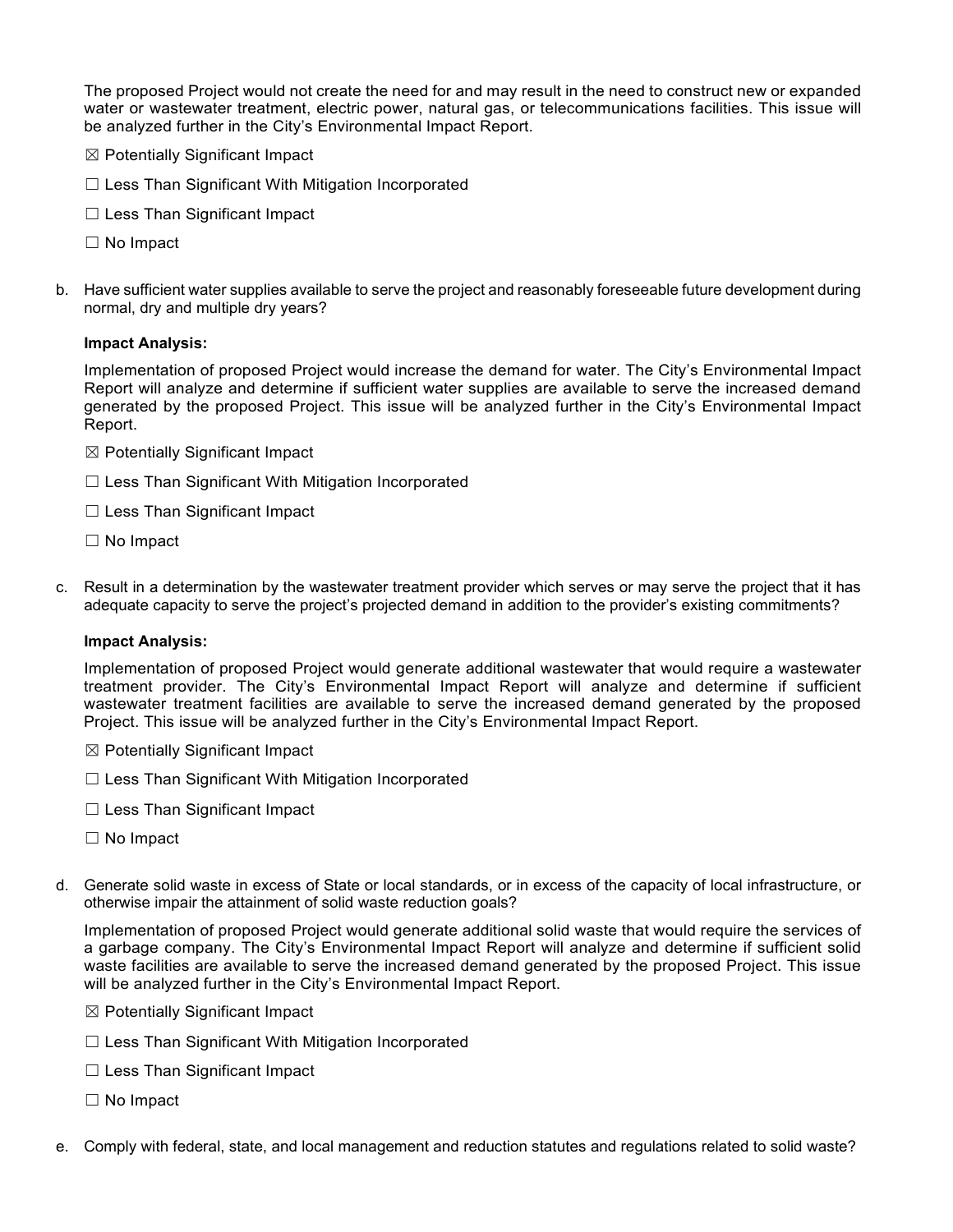Implementation of proposed Project would generate additional solid waste that would require the services of a garbage company. The City's Environmental Impact Report will analyze the proposed Project to ensure all federal, state, and local management and reduction statutes and regulations related to solid waste are complied with. This issue will be analyzed further in the City's Environmental Impact Report.

- ☒ Potentially Significant Impact
- ☐ Less Than Significant With Mitigation Incorporated
- ☐ Less Than Significant Impact
- <span id="page-56-0"></span>☐ No Impact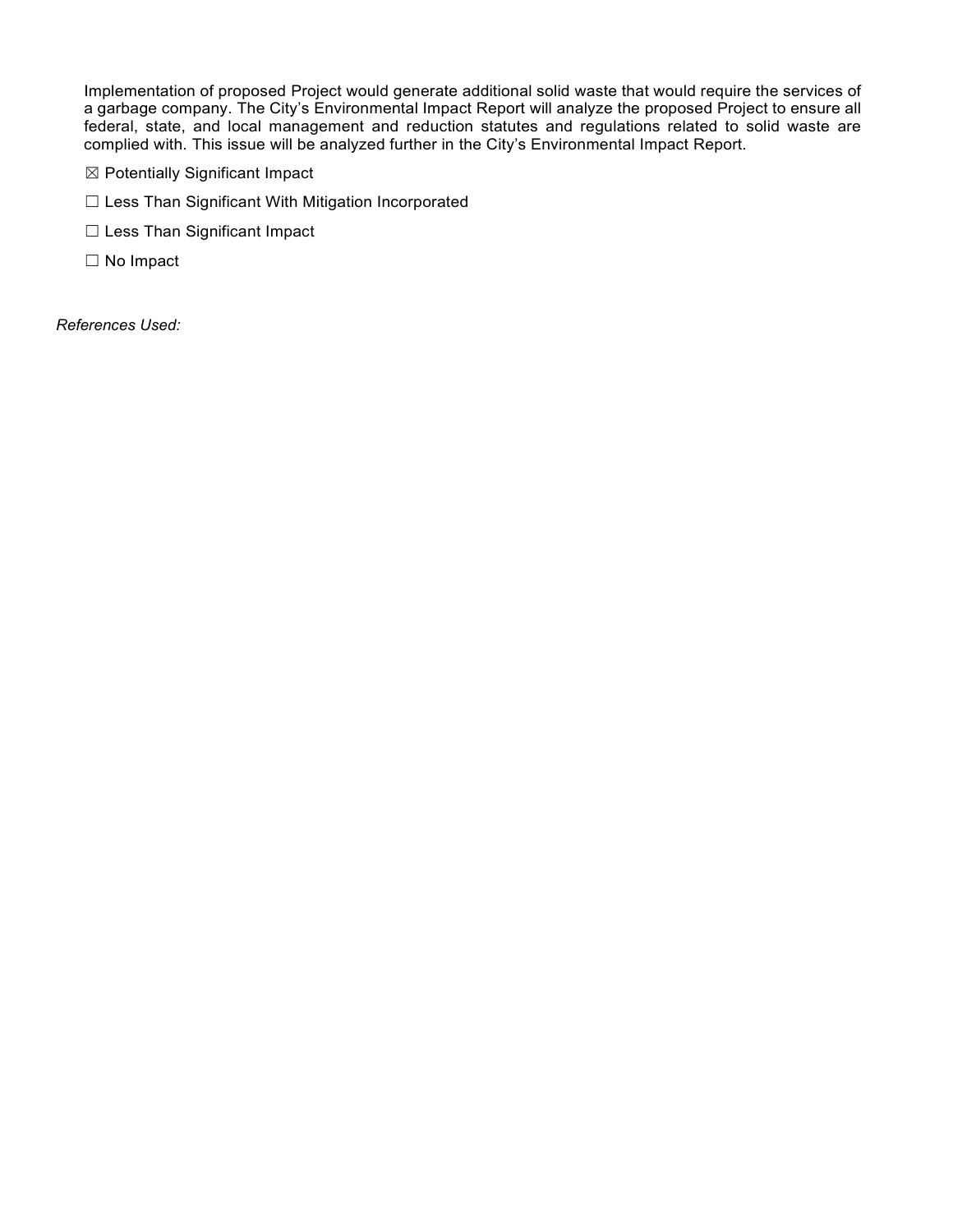<span id="page-57-0"></span>

| <b>20. WILDFIRE</b>                                                                                                                                                                                                                                                            |                                                    |                                                              |                                                  |                     |
|--------------------------------------------------------------------------------------------------------------------------------------------------------------------------------------------------------------------------------------------------------------------------------|----------------------------------------------------|--------------------------------------------------------------|--------------------------------------------------|---------------------|
| If located in or near state responsibility areas or lands<br>classified as very high fire hazard severity zones,<br>would the project:                                                                                                                                         | <b>Potentially</b><br><b>Significant</b><br>Impact | <b>Less Than</b><br>Significant<br>with<br><b>Mitigation</b> | <b>Less Than</b><br><b>Significant</b><br>Impact | <b>No</b><br>Impact |
| a) Substantially impair an adopted emergency response<br>plan or emergency evacuation plan?                                                                                                                                                                                    | ⊠                                                  |                                                              |                                                  |                     |
| b) Due to slope, prevailing winds, and other factors,<br>exacerbate wildfire risks, and thereby expose project<br>occupants to, pollutant concentrations from a wildfire or<br>the uncontrolled spread of a wildfire?                                                          | ⊠                                                  |                                                              |                                                  |                     |
| c) Require the installation or maintenance of associated<br>infrastructure (such as roads, fuel breaks, emergency<br>water sources, power lines or other utilities) that may<br>exacerbate fire risk or that may result in temporary or<br>ongoing impacts to the environment? | ⊠                                                  |                                                              |                                                  |                     |
| d) Expose people or structures to significant risks,<br>including downslope or downstream flooding or<br>landslides, as a result of runoff, post-fire slope instability,<br>or drainage changes?                                                                               |                                                    |                                                              | ⊠                                                |                     |

No laws, ordinances, regulations, or standards protecting wildfire resources are applicable to the proposed Project.

# **ENVIRONMENTAL SETTING (BASELINE):**

State Responsibility Areas are boundaries adopted by the Board of Forestry and Fire Protection and are areas where the California Department of Forestry and Fire (CAL FIRE) has a financial responsibility for fire suppression and prevention. Review of the California State Responsibility Area Viewer indicate the proposed Project site is not located in a Very High Hazard Severity Zone (VHFHSZ) but is located in a Moderate fire hazard severity zone and partially located in a Local Responsibility Area. The closest area classified as a VHFHSZ is located 3 miles west of the Proposed Project Site (CAL FIRE 2007).

# **APPLICABLE THRESHOLDS OF SIGNIFICANCE:**

The list of wildfires resource effects that may be considered significant contained in Appendix G of the CEQA Guidelines (Environmental Checklist) was used to establish a threshold of significance.

#### **ENVIRONMENTAL STUDIES PERFORMED AND METHODOLOGY:**

Based on the less than significant impacts to wildfire resources in or near the Proposed Project Site, no environmental studies relating to wildfire resources were prepared for the Proposed Project.

#### **IMPACT ANALYSES AND CONCLUSIONS:**

Analysis as to whether or not project activities would:

a. Substantially impair an adopted emergency response plan or emergency evacuation plan?

Please refer to the analysis provided in Section 9(f) of this Initial Study.

 $\boxtimes$  Potentially Significant Impact

 $\Box$  Less Than Significant With Mitigation Incorporated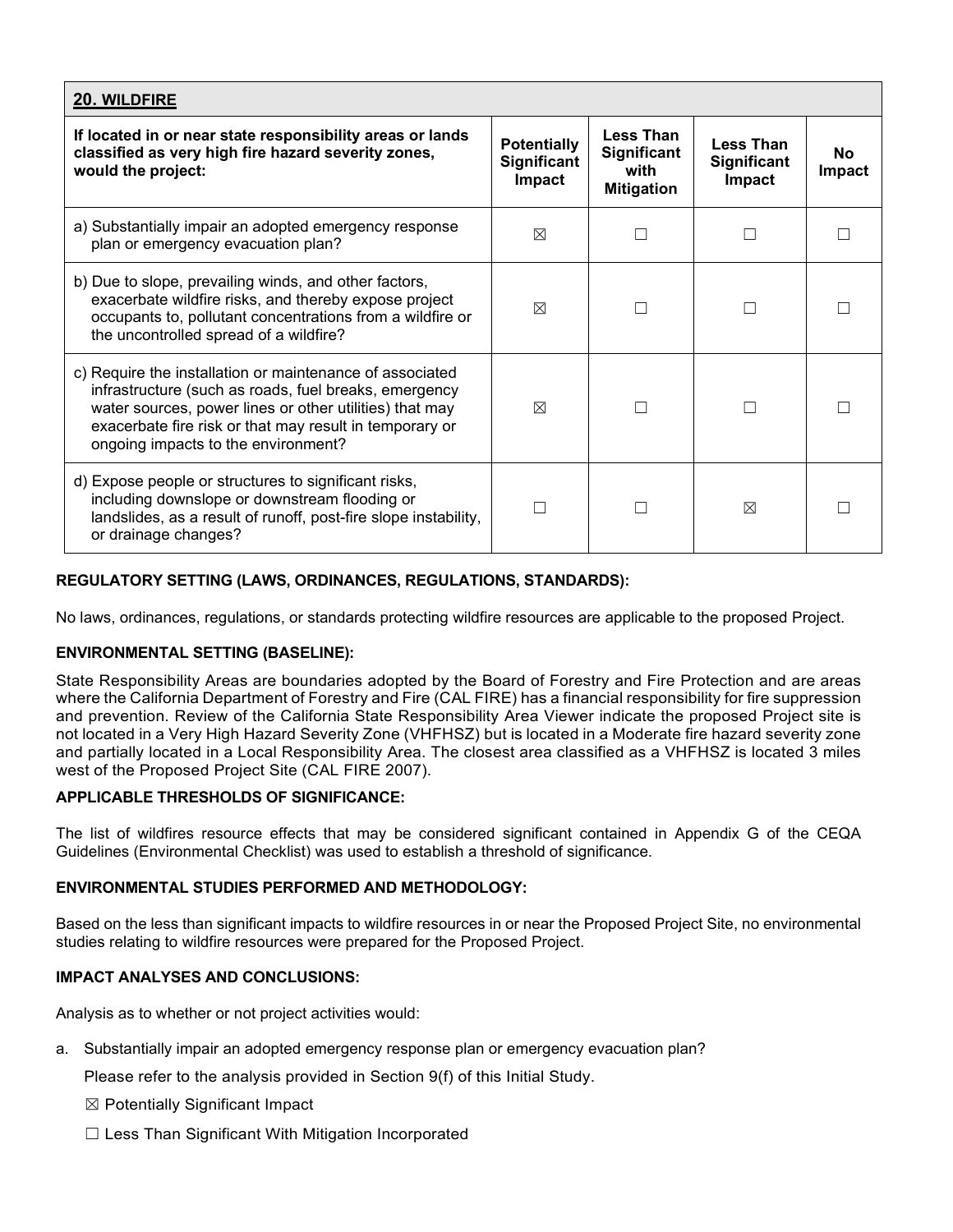- $\Box$  Less Than Significant Impact
- ☐ No Impact
- b. Due to slope, prevailing winds, and other factors, exacerbate wildfire risks, and thereby expose project occupants to, pollutant concentrations from a wildfire or the uncontrolled spread of a wildfire?

The proposed Project site is located in an area with environmental conditions conducive to wildland fires. The Project site is in an area containing dry vegetation. In addition, operation of construction equipment on the during construction activities has the limited potential to spark a fire. This issue will be analyzed further in the City's Draft Environmental Impact Report.

- ☒ Potentially Significant Impact
- ☐ Less Than Significant With Mitigation Incorporated
- $\Box$  Less Than Significant Impact
- ☐ No Impact
- c. Require the installation or maintenance of associated infrastructure (such as roads, fuel breaks, emergency water sources, power lines or other utilities) that may exacerbate fire risk or that may result in temporary or ongoing impacts to the environment?

Implementation of the proposed Project could not require the installation or maintenance of associated infrastructure (e.g., fuel breaks, emergency water sources, power lines, other utilities) that could exacerbate fire risk or could result in temporary or ongoing impacts to the environment. This issue will be analyzed further in the City's Draft Environmental Impact Report.

- ☒ Potentially Significant Impact
- $\Box$  Less Than Significant With Mitigation Incorporated
- ☐ Less Than Significant Impact
- ☐ No Impact
- d. Expose people or structures to significant risks, including downslope or downstream flooding or landslides, as a result of runoff, post-fire slope instability, or drainage changes?

Landslides tend to occur where slopes are steeper with higher relief. The proposed Project site is not located in an area that could be adversely affected by landslides (CDC, 2021). In addition, the proposed Project would be implemented in a relatively flat area and there is little potential for substantial risk or injury from landslides, even after a fire.

- ☐ Potentially Significant Impact
- $\Box$  Less Than Significant With Mitigation Incorporated
- $\boxtimes$  Less Than Significant Impact
- ☐ No Impact

- California Department of Forestry and Fire (CAL FIRE), 2007. Contra Costa County Fire Hazard Severity Zone Maps for State Responsibility Area. November. https://osfm.fire.ca.gov/divisions/wildfire-planningengineering/wildland-hazards-building-codes/fire-hazard-severity-zones-maps/ (Accessed June 2021).
- <span id="page-58-0"></span>California Department of Conservation, California Geological Survey (CGS). 2021. Earthquake Zones of Required Investigation. https://maps.conservation.ca.gov/cgs/EQZApp/app/ (Accessed June 2021).